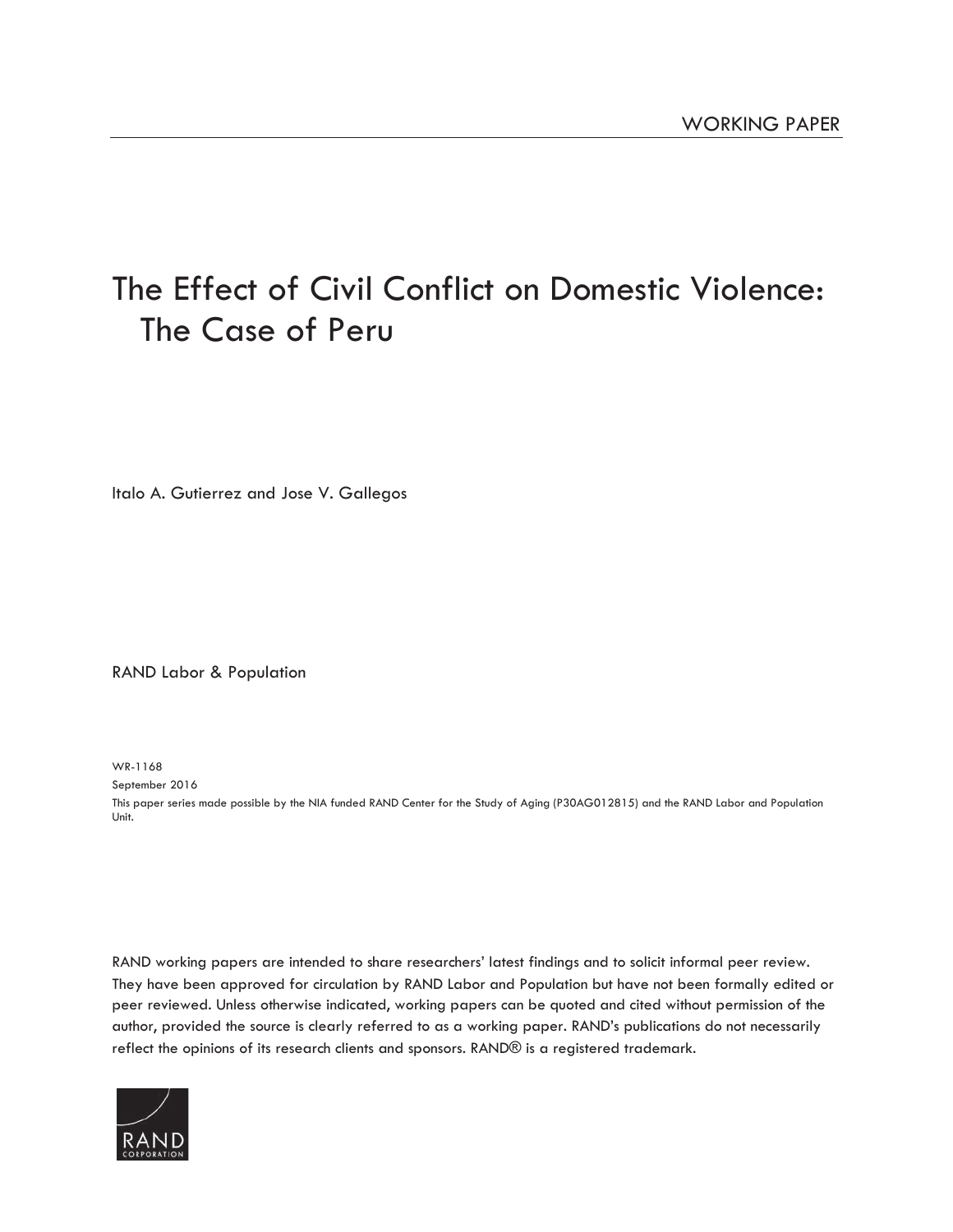For more information on this publication, visit [www.rand.org/pubs/working\\_papers/WR1168.html](http://www.rand.org/pubs/working_papers/WR1168.html) 

Published by the RAND Corporation, Santa Monica, Calif. © Copyright 2016 RAND Corporation RAND<sup>®</sup> is a registered trademark

#### Limited Print and Electronic Distribution Rights

This document and trademark(s) contained herein are protected by law. This representation of RAND intellectual property is provided for noncommercial use only. Unauthorized posting of this publication online is prohibited. Permission is given to duplicate this document for personal use only, as long as it is unaltered and complete. Permission is required from RAND to reproduce, or reuse in another form, any of its research documents for commercial use. For information on reprint and linking permissions, please visit [www.rand.org/pubs/permissions.html.](http://www.rand.org/pubs/permissions.html) 

The RAND Corporation is a research organization that develops solutions to public policy challenges to help make communities throughout the world safer and more secure, healthier and more prosperous. RAND is nonprofit, nonpartisan, and committed to the public interest.

RAND's publications do not necessarily reflect the opinions of its research clients and sponsors.

Support RAND Make a tax-deductible charitable contribution at [www.rand.org/giving/contribute](http://www.rand.org/giving/contribute)

[www.rand.org](http://www.rand.org)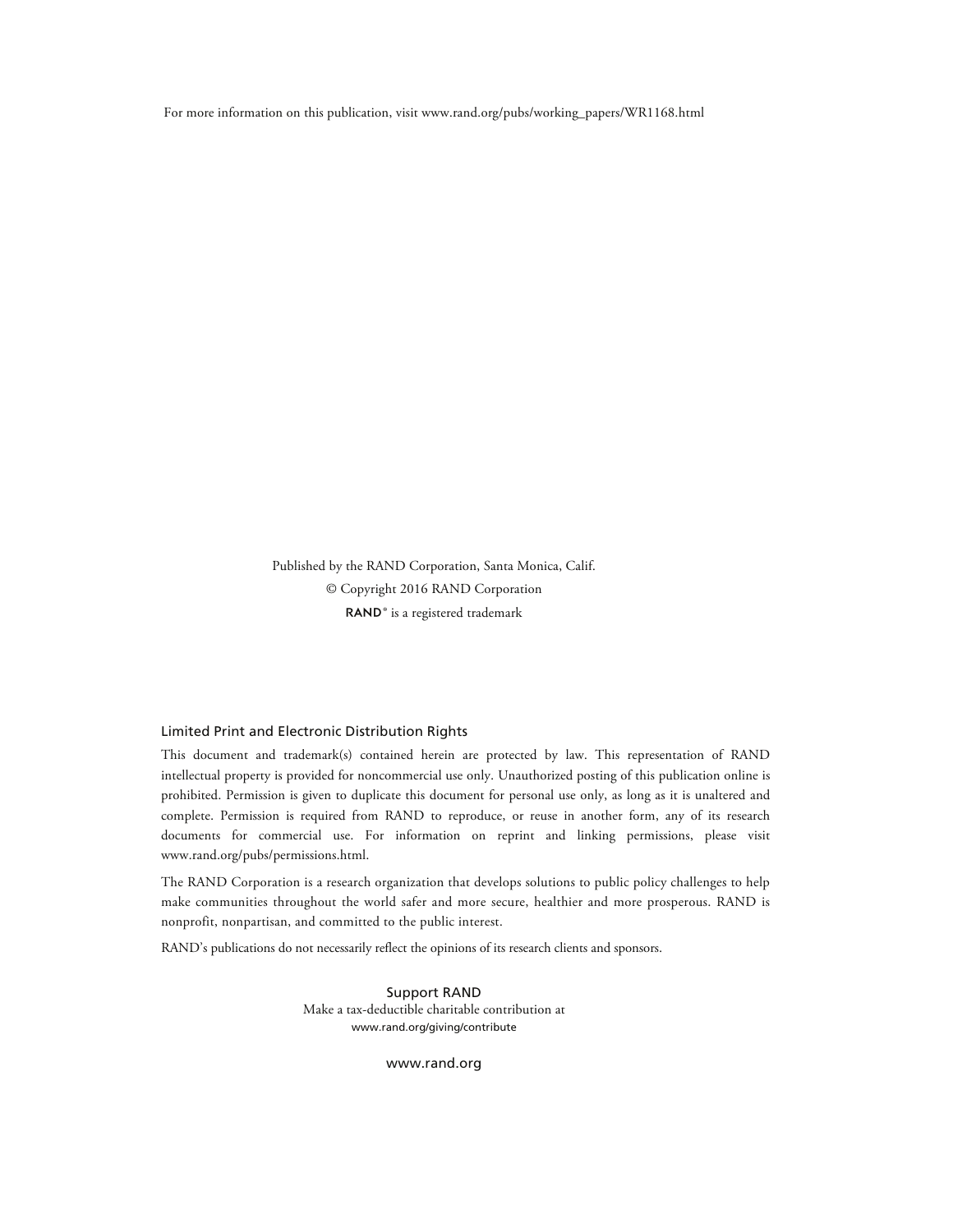# **THE EFFECT OF CIVIL CONFLICT ON DOMESTIC VIOLENCE: THE CASE OF PERU**

Italo A. Gutierrez<sup>\*</sup> RAND Corporation

Jose V. Gallegos Universidad de Piura

First Draft: August 2011; This Revision: September 2016

#### **Abstract**

We study the effect of women's exposure to civil conflict violent events during childhood and early teenage years on the probability that they will experience domestic violence in their marriages as adults. In particular, we investigate the case of the internal conflict in Peru during the 1980s and early 1990s, and its effect on the incidence of domestic violence between 2004 and 2012. We find that female exposure to conflict violence increases their later risk of being a perpetrator and a victim of domestic violence. The average effects for women affected by the conflict are small, although they mask important heterogeneities as some regions were affected by the conflict more severely than others. The effects are substantial for women in the highest categories of exposure. We also find evidence that a potential mechanism through which exposure to the conflict affects domestic violence in the long-term is normalization of the use of violence. Women more exposed to conflict violent events are more likely to justify the use of violence against women and more likely to stay in a violent relationship.

**Keywords:** domestic violence, civil conflicts, social norms, Peru

**JEL Classification Codes:** J12; J16;

 $\overline{a}$ 

<sup>\*</sup> Corresponding author. Email: [italo@rand.org;](mailto:italo@rand.org) Address: 1776 Main Street, Santa Monica, CA, 90407, USA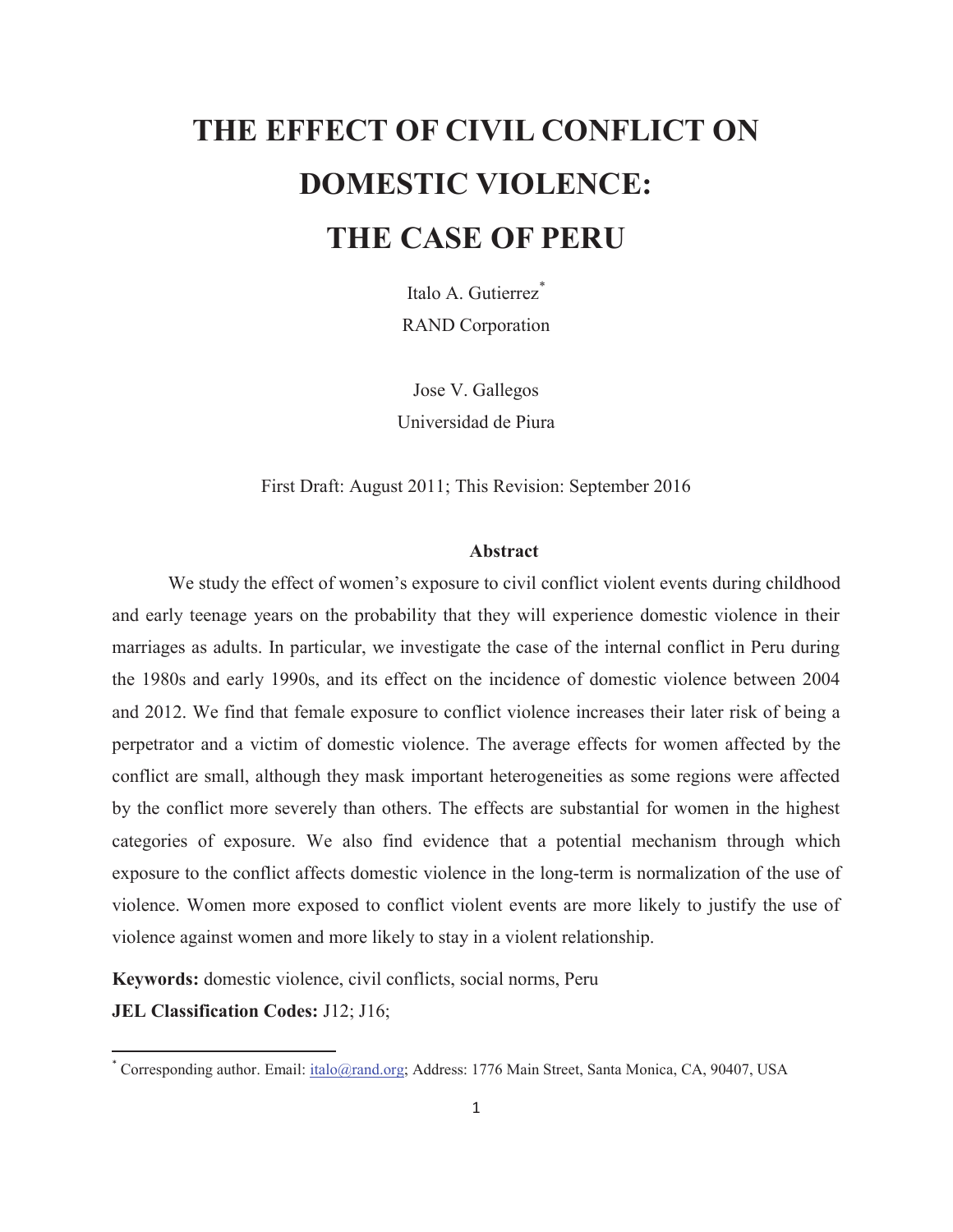#### **1. Introduction**

There is ample evidence that domestic violence is more likely to occur among persons who were exposed to domestic violence as children. Many studies have provided support for the link between growing up in a violent family environment and being a perpetrator of spousal abuse (Barnett, Miller-Perrin and Perrin, 2005, Caesar, 1988, Stith et al., 2000), as well as being a victim of spousal abuse (Cappell and Heiner, 1990, Mihalic and Elliott, 1997, Simons et al., 1993, Stith et al., 2000). In contrast, the relationship between exposure to any type of community violence and experience of subsequent domestic violence has been less well-established empirically (Buvinic, Morrison and Shifter, 1999). This study is one of the first to examine this relationship. In particular, we study the effect of women's exposure to civil conflict events during their childhood and early teenage years on their probability of being perpetrators and victim of domestic violence in their adult relationships. We do this analysis for the case of Peru, by linking pooled cross-sections of the Peruvian Demographic and Health Survey (DHS) across the years 2004 through 2012, which provides information on domestic violence, with a detailed registry of conflict-related events between 1980 and 2000.

Civil conflicts are known to have long term effects. In the Peruvian case, previous research has found effects on schooling, physical height and earnings capacity. Leon (2012) found that the average person exposed to the political violence in Peru before starting school accumulated about 0.21 less years of education by adulthood. This effect is more important for women than for men and for Spanish speakers than for native speakers. Sanchez (2010) found evidence that the conflict had an impact on child nutrition. He found that in regions that were affected by a high level of violence, a one percent increase in conflict intensity reduced average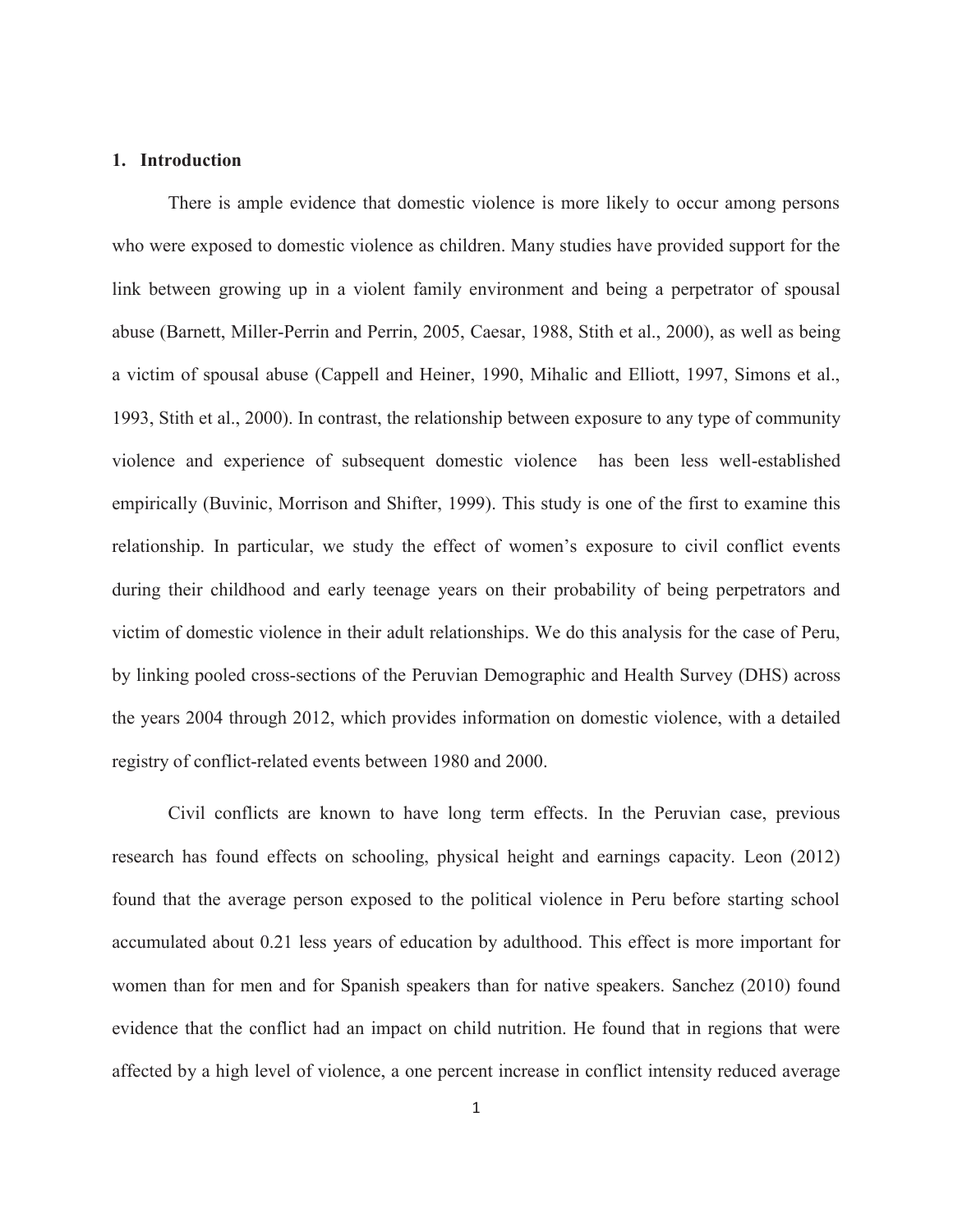height-for-age by about 3% of the standard deviation. Grimard and Laszlo (2014) found that the effects of the conflict on height persist in the long term, at least in the case of women. Galdo (2010) found that a one standard deviation increase in civil war exposure during the first 36 months of life leads to a 4% fall in adult monthly earnings.

Our study contributes to this literature by examining another possible long-term outcome of the civil conflict in Peru. Our empirical investigation is based upon the hypothesis that early exposure to violence in the community can increase the likelihood of experiencing violence within households. Although there is no prior direct evidence of this link in the psychology literature, there are many studies that suggest that violence is a learned behavior (or a social norm). These studies would support our prediction that people that were exposed to conflict violence in their childhood may be more likely to resort to violence when dealing with their own partners. For example, Fowler et al. (2009) states that "Social cognition theories propose that exposure to community violence normalizes the use of aggressive behavior. As a result, youths learn that violence is an effective method of problem solving and, therefore, are more likely to engage in violent acts themselves" (p. 228). Guerra, Huesmann and Spindler (2003) also find that exposure to community violence among urban elementary school children in Chicago increases normative beliefs approving aggression and aggressive fantasies. Schwab-Stone et al. (1995) find that, among  $6<sup>th</sup>$ ,  $8<sup>th</sup>$  and  $10<sup>th</sup>$  graders, exposure to violence is associated with greater willingness to use physical aggression, diminished perception of risk (of risky activities), lower personal expectations, alcohol use and diminished academic achievement. Scarpa, Haden and Hurley (2006) explore the consequences of lifetime community violence exposure and find that the incidence of depression, post-traumatic stress symptoms, aggressive behavior, and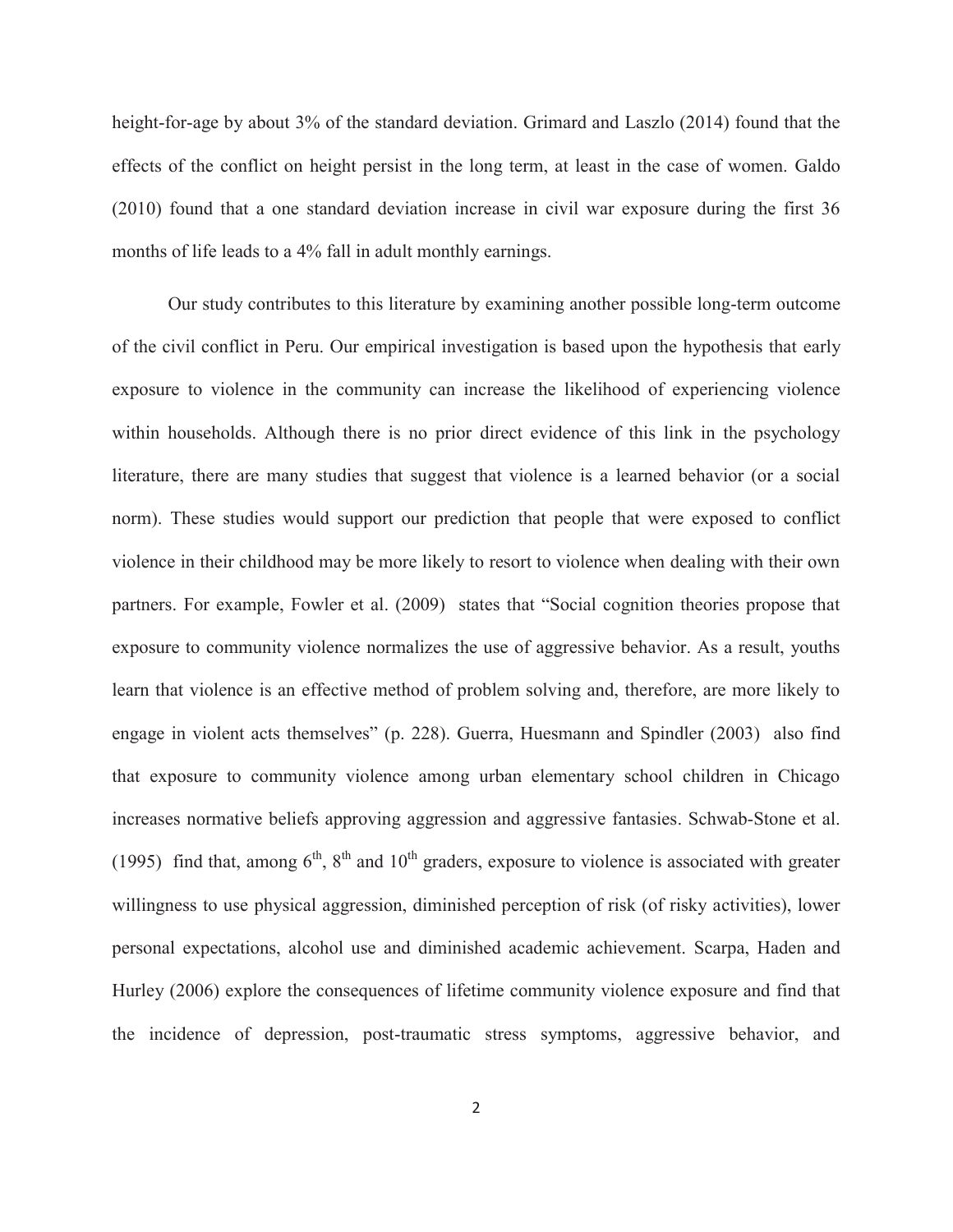interpersonal problems is higher among individuals who were exposed to community violence during their early adulthood.

In addition, there is evidence that not only being a victim, but witnessing or hearing about violent events also impacts child development (Fowler et al., 2009, Scarpa et al., 2006). Living in constant fear of violence can result in severe psychological damage and affect child development. Irritability, interpersonal conflict and anger are usually mentioned as normal reactions to trauma. According to Williams (2007) , "the negative developmental effects appear more likely if children experience repeated or repetitive 'process' trauma or live in unpredictable climates of fear" (p. 274). This evidence is important for our research because even though we cannot identify in our data direct victims of the armed conflict in Peru, we can measure the level of violence in their area of residence.

Although this is not the only paper that studies the effects of civil conflicts on domestic violence, it is the first that focuses on the effects of exposure in early childhood and teenage years. 1 Grimard and Laszlo (2014) also focus on the Peruvian case, but they focus on in-utero exposure to the conflict (until 12 months after birth) and find no effects. Noe and Rieckmann (2013) analyze the case of Colombia, finding that higher conflict intensity increases the likelihood of women becoming a victim of domestic violence. However, they investigate the effect of contemporary violence on domestic violence, while our study evaluates the long-term impact of early exposure on the incidence of domestic violence in adult relationships. La-Mattina (2015) investigates the case of the Rwandan genocide. She finds that women who married after the 1994 genocide experience significantly increased domestic violence than women who

 $\overline{a}$ 

 $1$  It is worth noting that the papers cited here were developed contemporaneously with our study. Some of them (La-Mattina, 2015, Noe and Rieckmann, 2013) cite an early version of this study.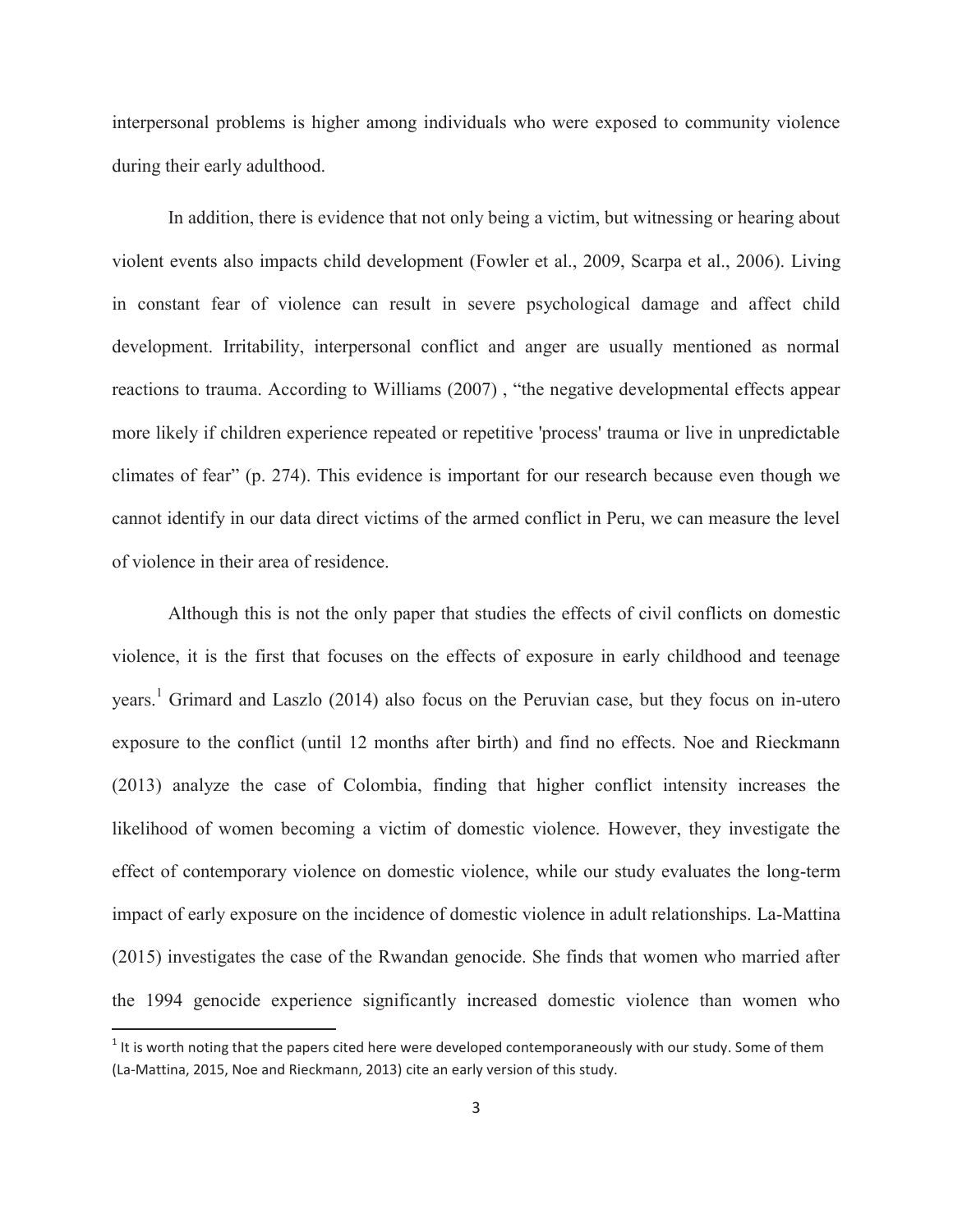married before. La-Mattina (2015) also explores long term effects, as she uses the 2005 Rwanda Demographic and Health Survey (DHS). However, unlike the Peruvian case, the Rwanda conflict was a high intensity, short duration conflict that substantially changed the structure of the population. As a result, La-Mattina (2015) finds that part of the effect of the genocide on domestic violence is driven by changes in the marriage market sex ratios induced by the conflict. The Peruvian case provides a different context, since it was a longer conflict (for over a decade) and its intensity (measured by total related deaths and disappearances) were not as large as in the Rwandan genocide. Hence, we do no find evidence that in the Peruvian case the long-term effects of the conflict on domestic violence operates through the marriage market. Also, as noted earlier, an important difference is that we investigate the effects of the conflict not for women of marriageable age, but for women exposed to the conflict as children and early teenagers.

Our results indicate that women's exposure to civil conflict violent events during their childhood and early teenage years is associated with increases in the probability of being a perpetrator of violence towards their partners and in the probability of being a victim of violence from their partners. The sizes of the effects are small for the average woman affected by the conflict. However, we find substantial effects for women with high levels of exposure to the conflict. For example, a level of exposure corresponding to the highest decile increases the probability of a woman being victim of any kind of violence (psychological, physical or sexual) in the last 12 months by 11 percentage points. This is a substantial effect, given that the sample average is 22%.

The rest of the paper is organized as follows. Section 2 of this paper presents a brief description on the evolution of the civil conflict in Peru during the 1980s and 1990s. Section 3 describes the data sources. Section 4 discusses the empirical approaches and presents the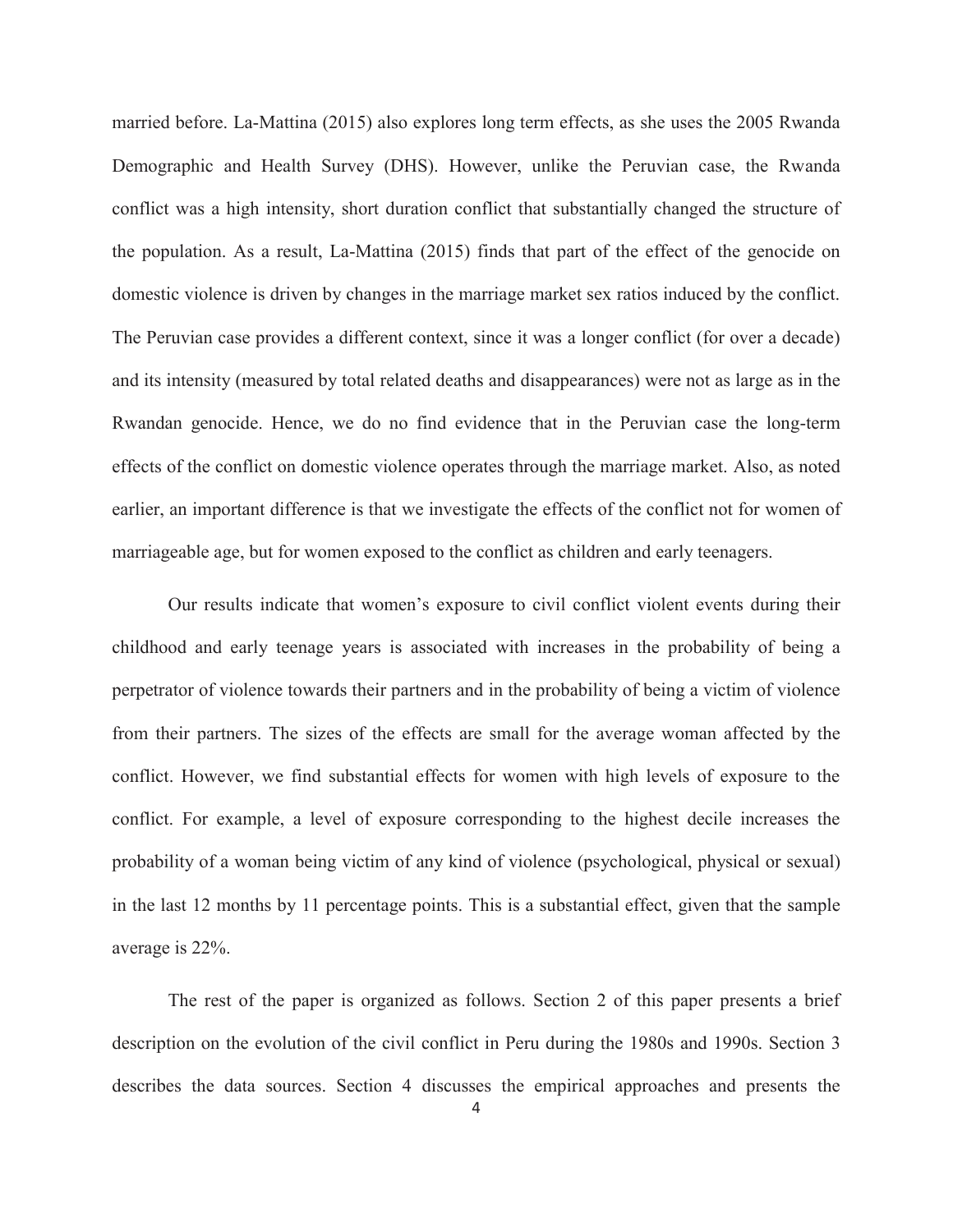estimation results. Section 5 discusses potential mechanisms through which exposure to conflict violence at an early age can affect domestic violence later in life. Section 6 presents a number of robustness checks. Section 7 discusses the data limitations and their implication for our estimated results. Finally, Section 8 presents the conclusions of this study.

#### **2. The Civil Conflict in Peru**

The aim of this section is to provide a brief recount of the evolution of the conflict in Peru. It started in 1980 when the Peruvian Communist Party-Shining Path (PCP-SL) declared war against the Peruvian State. The symbolic action that started the conflict was the burning of the election ballots in the district of Chuschi, in the region of Ayacucho (south-central highlands of Peru), in May 1980 (TRC 2004). Initially, the PCP-SL carried out isolated attacks against public and private property and different propaganda actions in favor of the armed conflict. The government perceived them as marginal events, concentrated in the region of Ayacucho and perpetrated by a small group of left wing insurgents. However, the level of violence of the attacks systematically escalated between 1980 and 1982 (see Figure 1). The government answered by increasing the severity of its response and by 1983 the Peruvian army joined the war against the PCP-SL. The level of violence and unrest spiked in 1983-1984 and then again in 1989-1990 (Figure 1). In 1984, the Revolutionary Movement Tupac Amaru (MRTA), a selfproclaimed left-wing group, also joined the war against the State.

By 1986, the conflict had spread to other parts of the country including the regions of Puno, Junin, the Huallaga Valley and Lima, the capital of Peru. By the early 1990s the violence peaked in the capital, especially in the form of murders and terrorists attacks. In 1991, more than half of the population in Peru lived under a curfew system with restricted civil rights.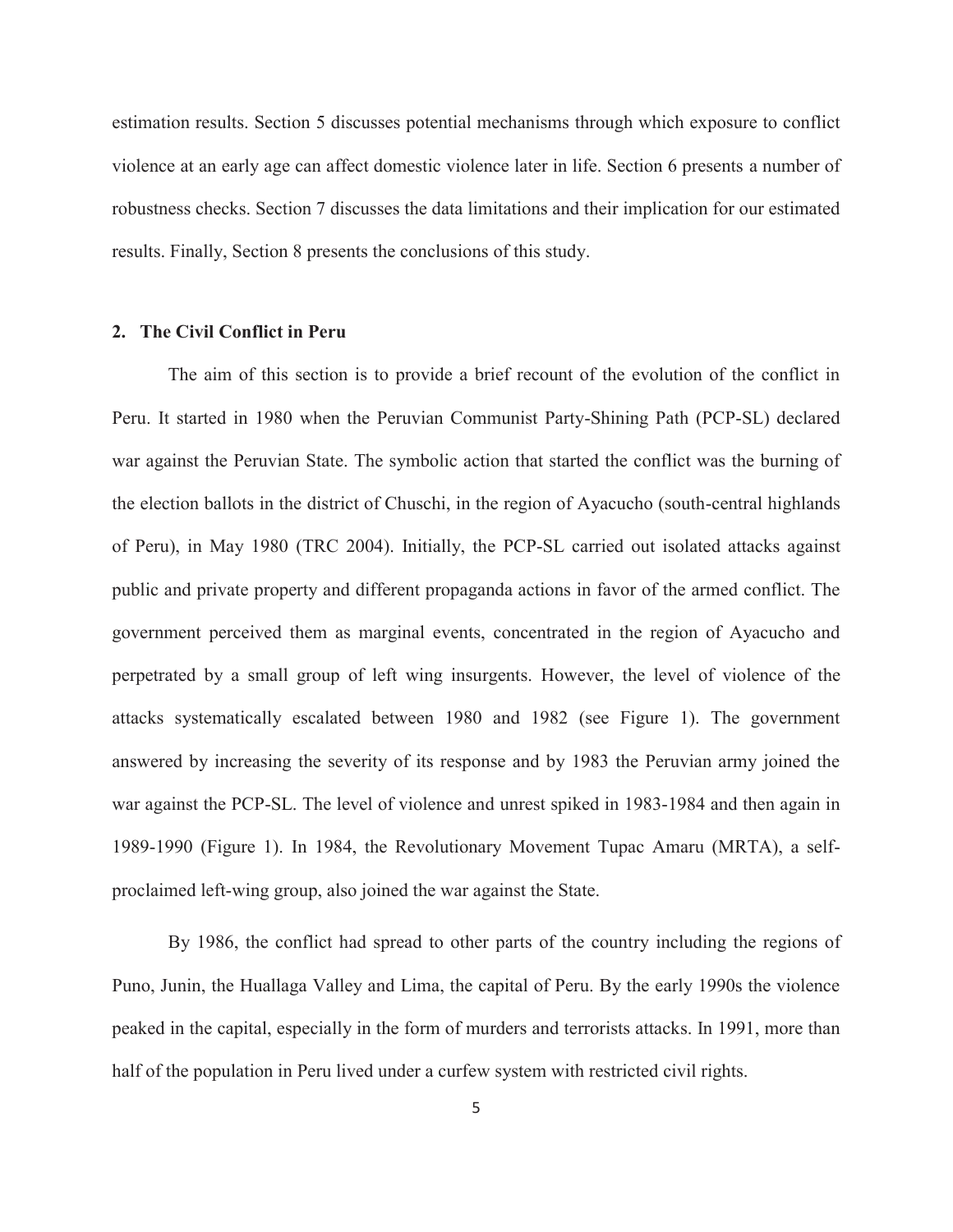The PCP-SL not only targeted popular leaders, local authorities and land holders, but also attacked the civil population. Part of the strategy of PCP-SL was to recruit individuals using ideological propaganda and a strategy of intimidation. Thus, whenever residents of a village declared themselves against the revolution or did not want to provide food or supplies, they were brutally punished (Leon, 2012). As a result, the vast majority of the victims of human rights violations during the conflict were civilians. Farmers accounted for almost half of the victims (48%), while local traders, independent workers and housewives accounted for an additional 20% (Leon, 2012).

In September 1992 the leader of the PCP-SL, Abimael Guzman, was captured. In the years that followed the level of violence decreased rapidly. A peace agreement was proposed by Guzman in October 1993. Although an agreement was not reached, it was a key factor in the Government propaganda strategy and many militants of the PCP-SL decided to abandon the armed conflict against the State. Additional arrests of important leaders from the PCP-SL and the MRTA further weakened these movements. By the second half of the 90s the conflict had largely subsided with only a few significant isolated violent events taking place. In total, according to the Truth and Reconciliation Commission (TRC) nearly 70,000 people died in Peru between 1980 and 2000 due to the civil conflict.

#### **3. Data Description**

We use two main datasets in this study. Information on domestic violence comes from the Peruvian Demographic and Health Survey (DHS), across years 2004 through 2012 (pooled yearly cross-sections). The DHS is a nationally-representative sample of women between 15 and 49 years of age. The DHS includes an extensive set of questions to determine if the respondent is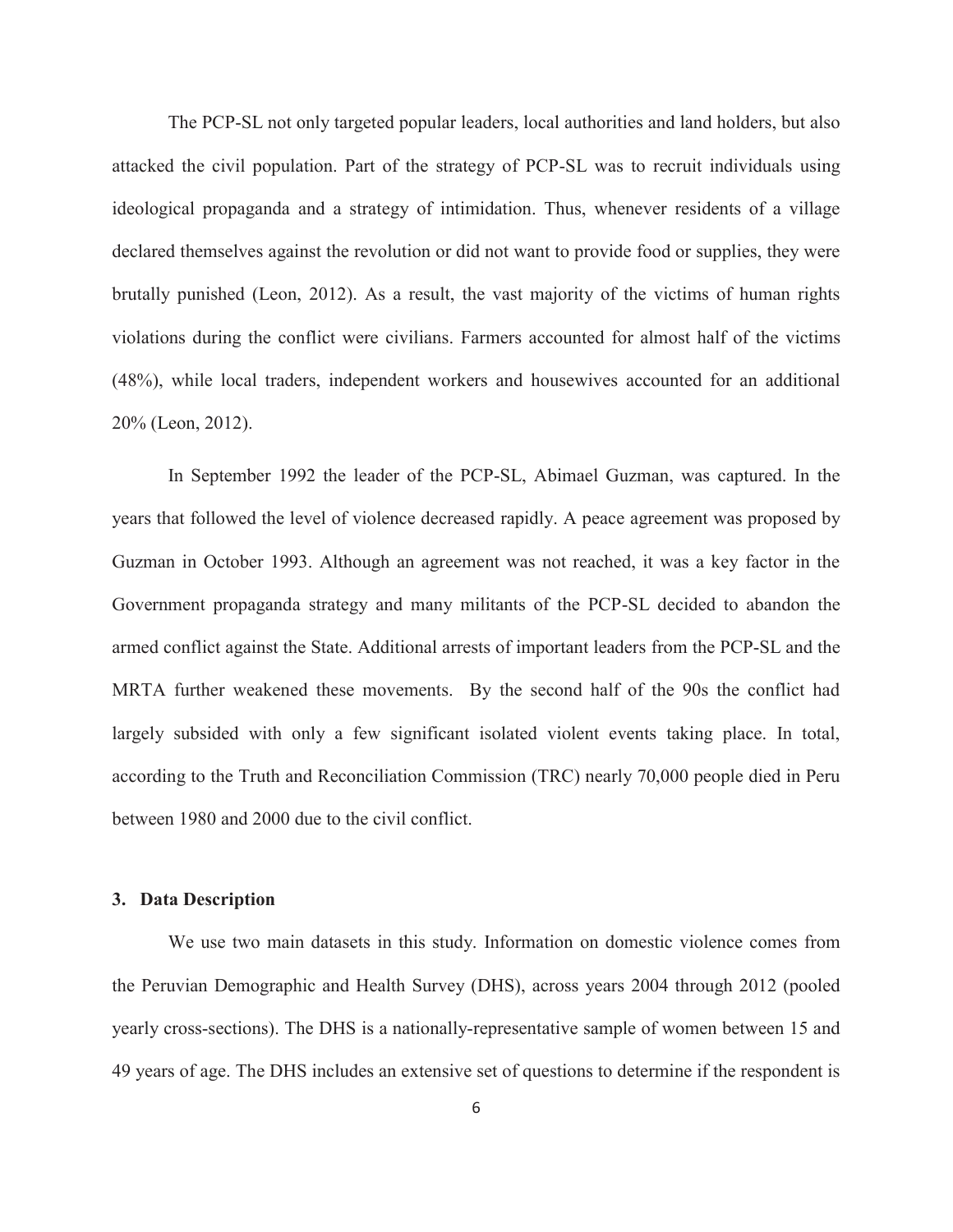(or has been) a victim of domestic violence. Also, it is perhaps one of the few surveys that collect this information using a representative population sample rather than using, for example, data from shelters for abused women. In the Peruvian DHS, one woman per household is randomly selected to answer the domestic violence questionnaire, which is the last section of the interview. The available information in the DHS allows us to distinguish between three types of violence against women: psychological, physical and sexual violence. Psychological violence encompasses verbal abuse, threats of physical violence or threats about leaving or withdrawing economic support. Physical violence includes different forms of battering and attacks (or threats) with a knife, gun or other weapons. Sexual violence is defined as having sexual relations against the partner's will. The DHS also contains questions regarding physical violence from the woman towards her husband or partner. The Appendix shows how the questions available in the DHS regarding domestic violence are used in this study.

A limitation of the DHS for this study is the lack of complete information about women's migratory history. In order to construct a reliable measure of women exposure to conflict violence during childhood and early teenage years, we select for our analysis women who report to have always lived in the same town, i.e. non-migrant women, which represents about half of the sample. This selection can introduce bias in our results since non-migrant women may be different from women who migrated. For example, women that migrated may have been affected more severely by the conflict. Thus, our analysis would only include women that were not displaced by the conflict. We return to this point in Section 7.

The second dataset are detailed records on conflict-related events that occurred in Peru between 1980 and 2000. These records were collected by the Peruvian Truth and Reconciliation Commission (TRC, 2004) and provide information on the location, year, type, victims, and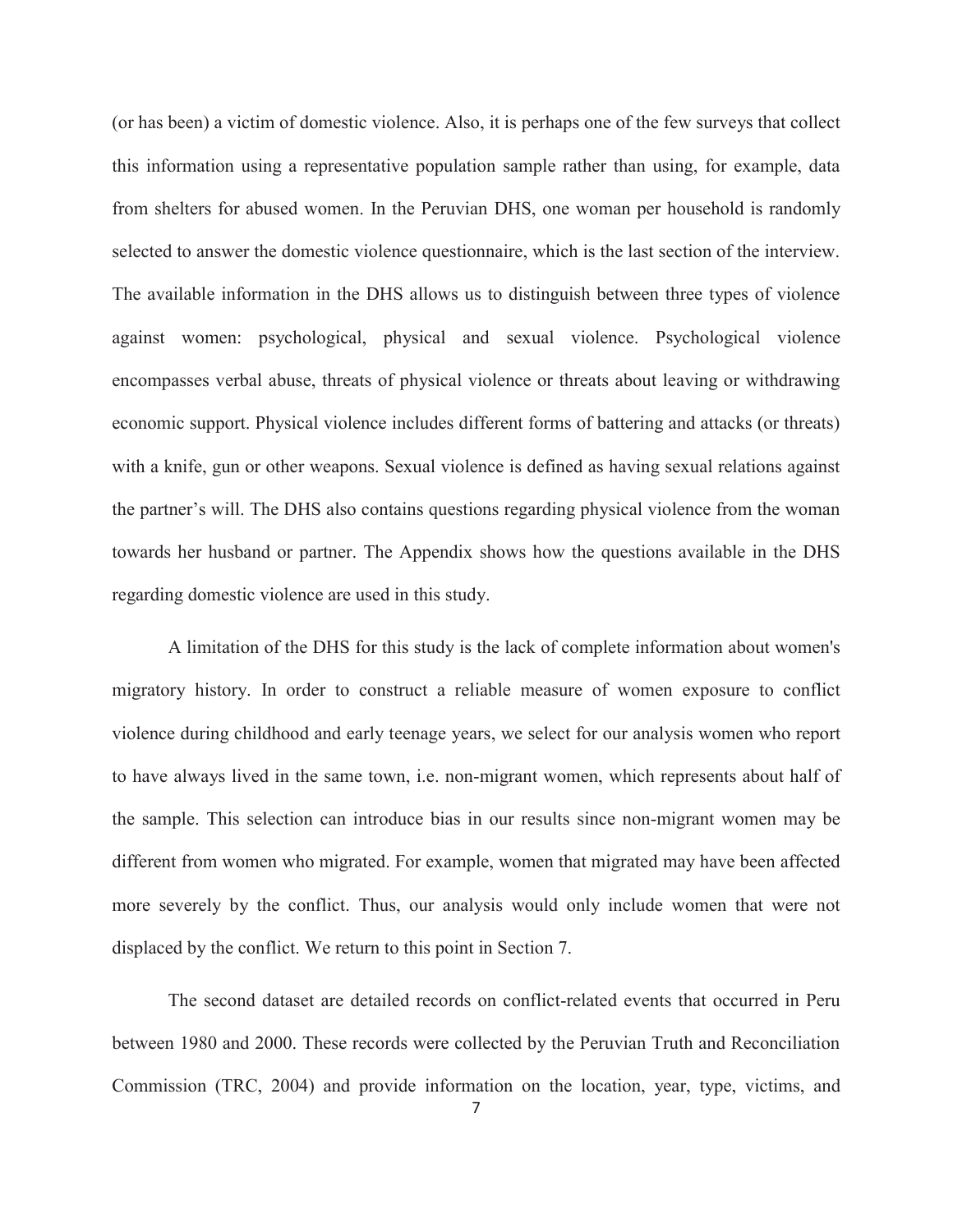perpetrator group associated with each event. This allows us to construct variables measuring exposure to violent events related to the civil conflict. We define a violent event as an assassination, a kidnapping, a sexual assault, or an attack on a public or private facility or institution that occurred in a particular province of Peru. We aggregate events at the province level rather than at a lower level (i.e. district) because the DHS is not representative at low levels of geographic disaggregation. Peru is comprised of 24 regions, 194 provinces and 1,818 districts. The DHS is designed to be representative only at the regional level. Moreover, since only one woman per household in the DHS is selected for the domestic violence questionnaire, the number of available observations is smaller than in the full sample. However, since we are pooling many years of data, we are able to perform inference at lower level of geographic aggregation. In our analysis, we aggregate conflict-related violent events at the province level as compromise between measuring localized exposure to conflict-related violence and the statistical representativeness of the data.

Based upon the timing of the conflict-related events, the woman's year and province of birth, we constructed her early exposure to conflict violence, following a methodology similar to Leon (2012). Our measure records the total number of conflict violent events that occurred in the woman's province of residence until the age of 16. We stopped at age 16 because we want to restrict our measure of exposure to conflict violent events to the years prior to the marriageable age, to be certain that the exposure has occurred prior to marriage.<sup>2</sup>

 $\overline{a}$ 

<sup>&</sup>lt;sup>2</sup> In Peru, even though the majority is reached at age 18, individuals can get married at the age of 16 with parental consent. In fact, we observe in the data that a non-trivial fraction of women are married as early as age 16.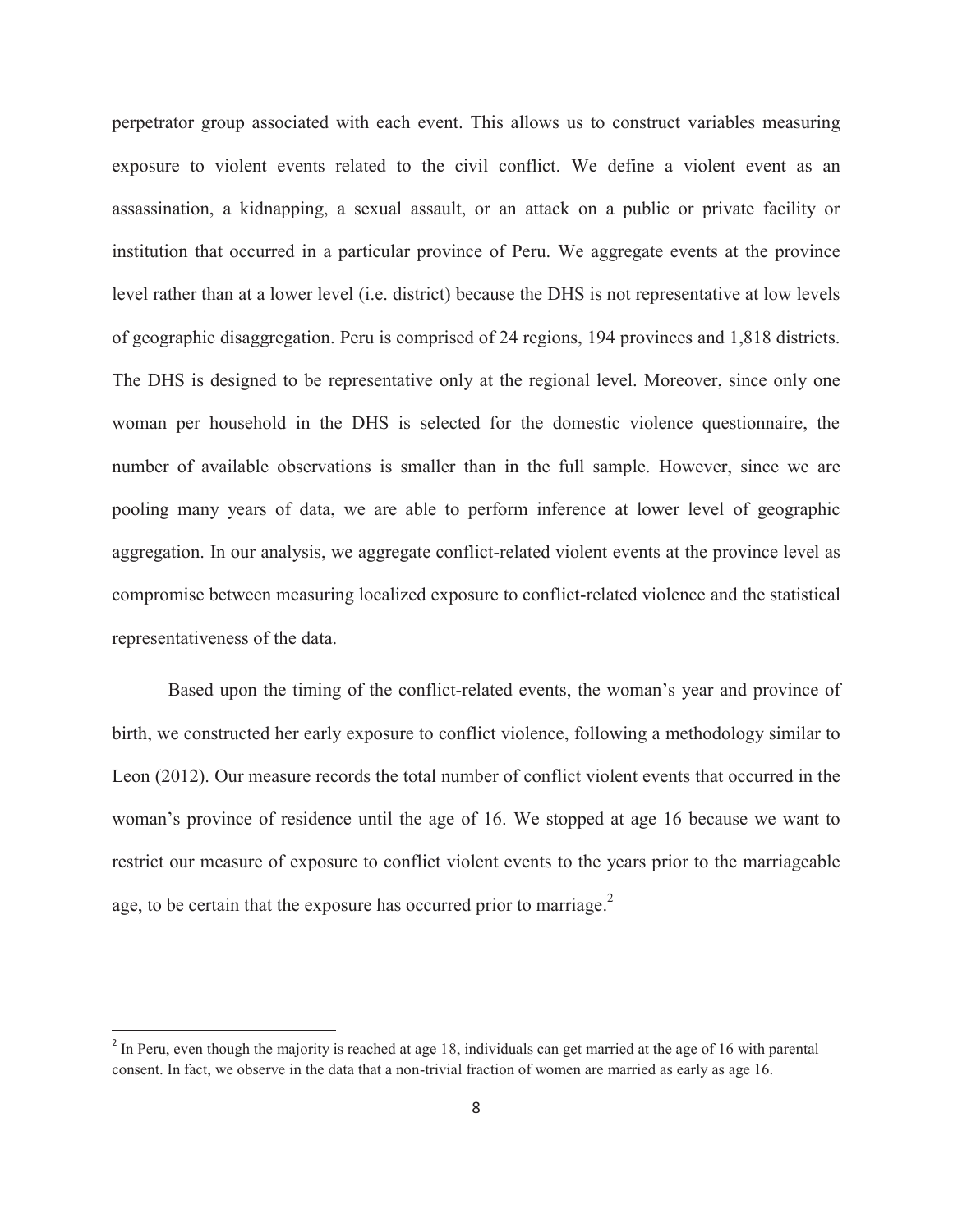#### **4. Empirical strategy and estimation results**

The empirical strategy relies on the variation in the timing and frequency of conflict violent events over time and across provinces. The civil conflict reached different geographic areas in different years and with different intensities over time as was described in Section 2. Figure 1 provides two examples. It shows the incidence of deaths and reported missing people in the region of Ayacucho, where the conflict started and one of the most affected regions, and the region Lima, the capital of Peru. Figure 1 shows that conflict-related violence peaked in Ayacucho by 1984, to slowly decline after that (as it spread to other regions in the country). In comparison, in Lima the violence peaked relatively late, in the early 90s, and declined towards the end of the decade.



**Figure 1: Number of Deaths and Missing People**

We use this geographic and temporal variation in the occurrence of conflict violent events to identify their effects on the probability of domestic violence in later-life relationships. Our main specification is the linear probability model shown in equation (1):

$$
y_{i,j,t,w} = \alpha + \beta CVE_{i,j,t} + \gamma X_i + \delta_j + \phi_t + \lambda_w + \epsilon_i
$$
<sup>(1)</sup>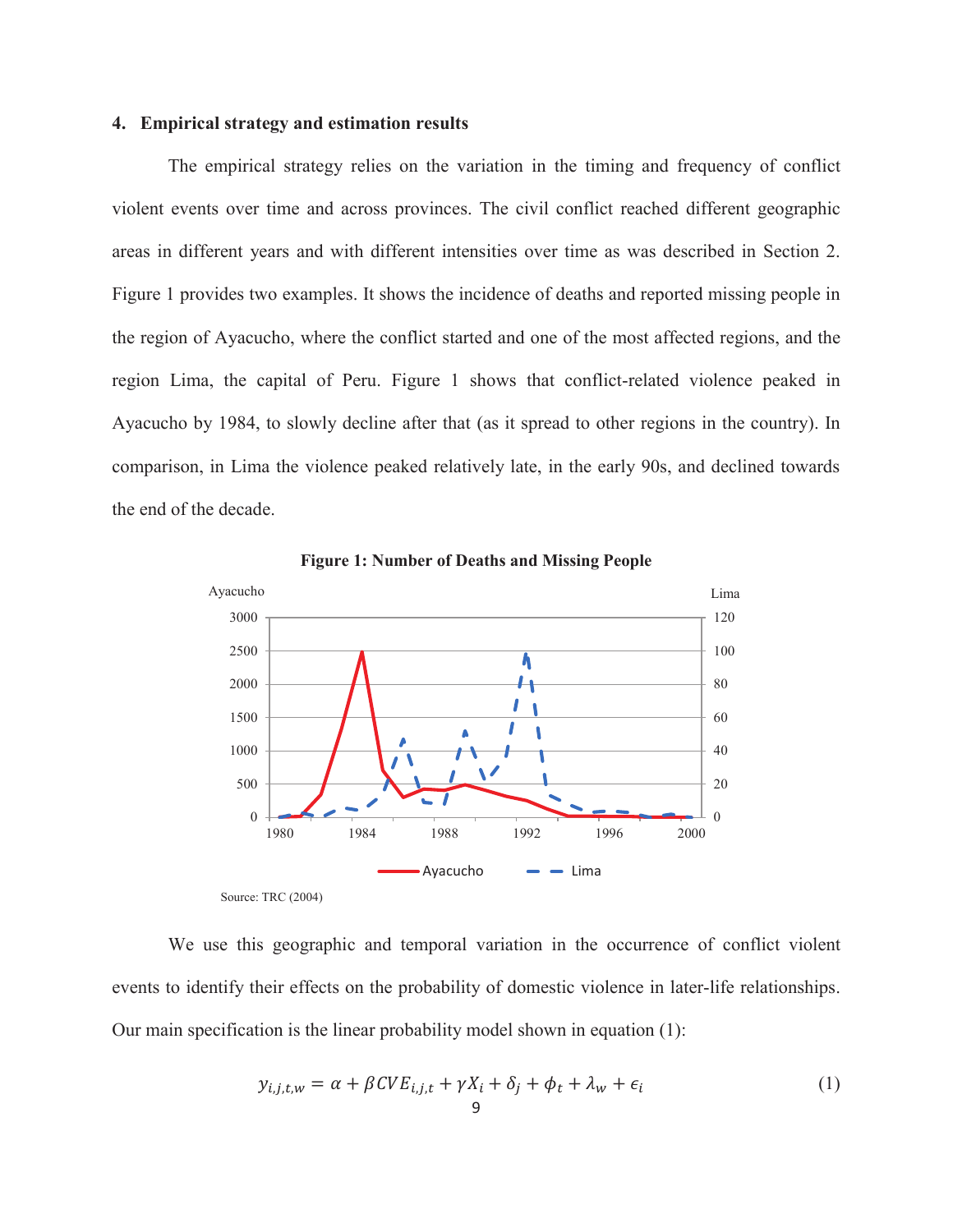The subscript *i* indexes individuals, the subscript *j* indexes provinces, the subscript *t* indexes year of birth, and the subscript *w* indexes wave or year of interview. The variable  $CVE<sub>i,j,t</sub>$  measures the total exposure to conflict violent events up to the age of 16, our main variable of interest. The term  $X_i$  is a vector that controls for other factors that can affect the occurrence of domestic violence. In particular, vector  $X_i$  controls for: i) violence observed at home as a child (whether women were battered by their fathers or by their mothers or whether their fathers used to batter their mothers); ii) education attainment (the woman's education level, her husband or partner's education level and whether the education level of the woman is lower than her husband's as a measure of being in a disadvantaged position in the household); iii) labor force status and labor income (whether the woman works for pay and whether woman's income is lower than her husband's income as a measure of being in a disadvantaged position in the household); iv) women's body mass index (BMI); v) age at which the woman got married or started the union; vi) the woman's ethnicity; vii) the household's wealth index; and, viii) the number of children five years old or younger. We also control for province effects (term  $\delta_i$ ), for cohort or birth year effects (term  $\phi_t$ ) and for year of interview effects (term  $\lambda_w$ ).

We investigate the effect of early exposure to conflict violent events on several measures of domestic violence, represented by the dependent variable  $y_{i,j,t,w}$  in equation (1). In particular, we look at the effects on the following variables: i) physical violence from the woman to her partner; ii) physical violence from partner to the woman; iii) sexual violence from the partner to the woman; iv) psychological violence from the partner to the woman. The Appendix shows how each of these variables is measured in the DHS. The impacts of early exposure to conflict violent events are estimated for whether these measures of domestic violence have ever occurred and for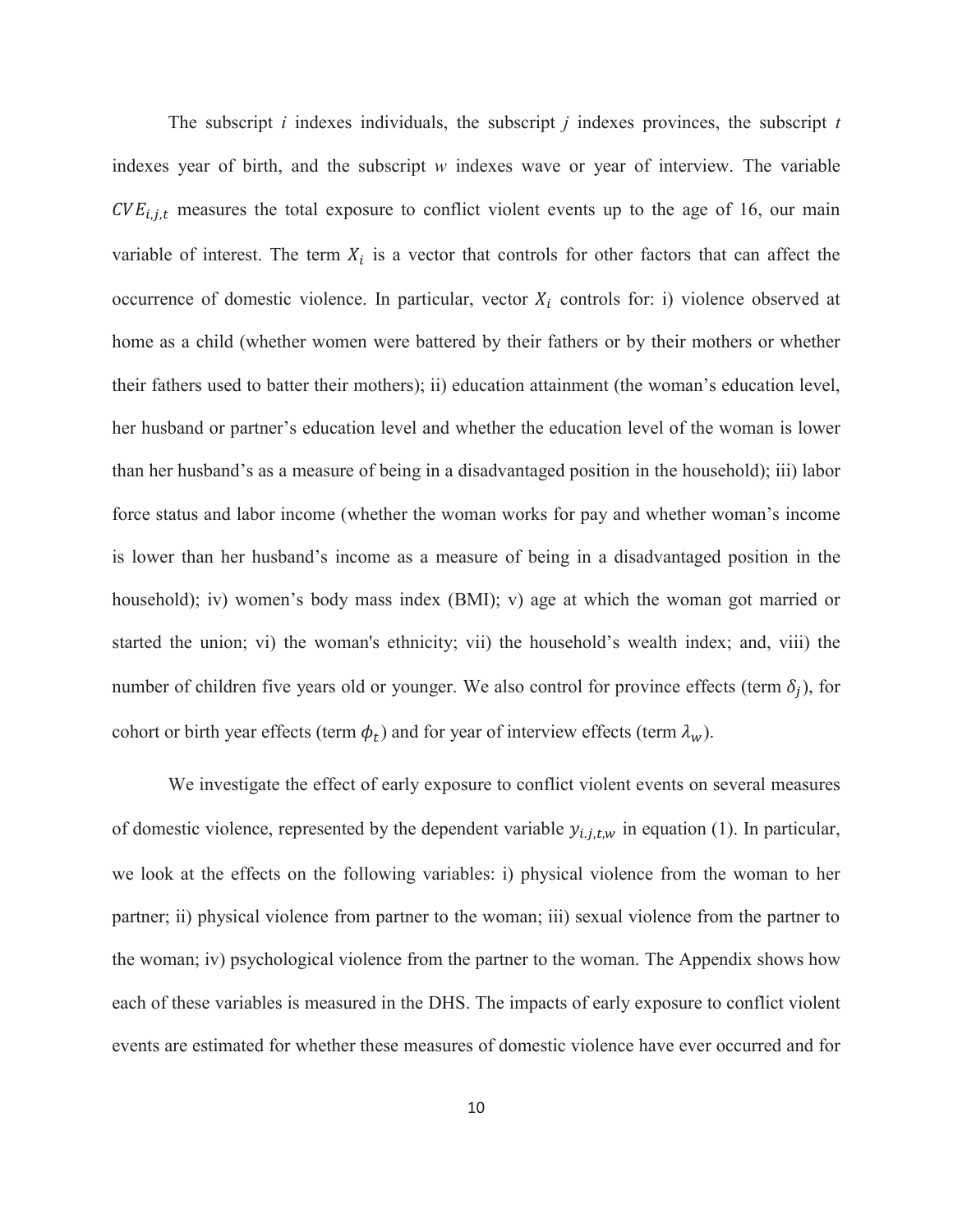whether they have occurred within the last 12-months prior to the interview. Thus, we estimate not only if exposure to conflict violence (in the pre-marriageable years) has ever affected the incidence of domestic violence within the marriage, but also whether exposure to conflict violence continues to affect the incidence of domestic violence in the long term, i.e. more than 20 years after the start of the conflict.

Table 1 shows the sample averages of the outcome variables and of exposure to conflict violent events. Table 1 shows that about 10% of women report to have physically abused their partners at some point. In comparison, 39% of women report to have been physically abused by their partners at some point. Also, about 32% and 9% of women report to have been abused psychologically or sexually, respectively, by their partners. In total, almost half of the women in the sample (47%) report to have been abused (physically, sexually, or psychologically) by their partners at some point. Table 1 also shows that the incidence of domestic violence in the last 12 months prior to the interview is smaller (as expected) but still large. Almost one quarter (22%) of the women in the sample report to have been victims of some type of violence (physical, sexual, or psychological) within the last year. The prevalence of domestic violence in Peru is incontestably large. In fact, Peru is one of the countries with the highest rates of violence against women in the Latin American and Caribbean region, only below Bolivia and similar to Colombia (ECLAC, 2015). Table 1 also shows that women in the sample were exposed on average to 28 violent events related to the civil conflict when they were between 0 and 16 years old. It also shows that this variable has very extreme values, indicating that some areas were affected more severely by the conflict than others.

Estimation of equation (1) is limited to provinces with at least one conflict-related violent event, since the identification strategy relies on variation in the amount of exposure among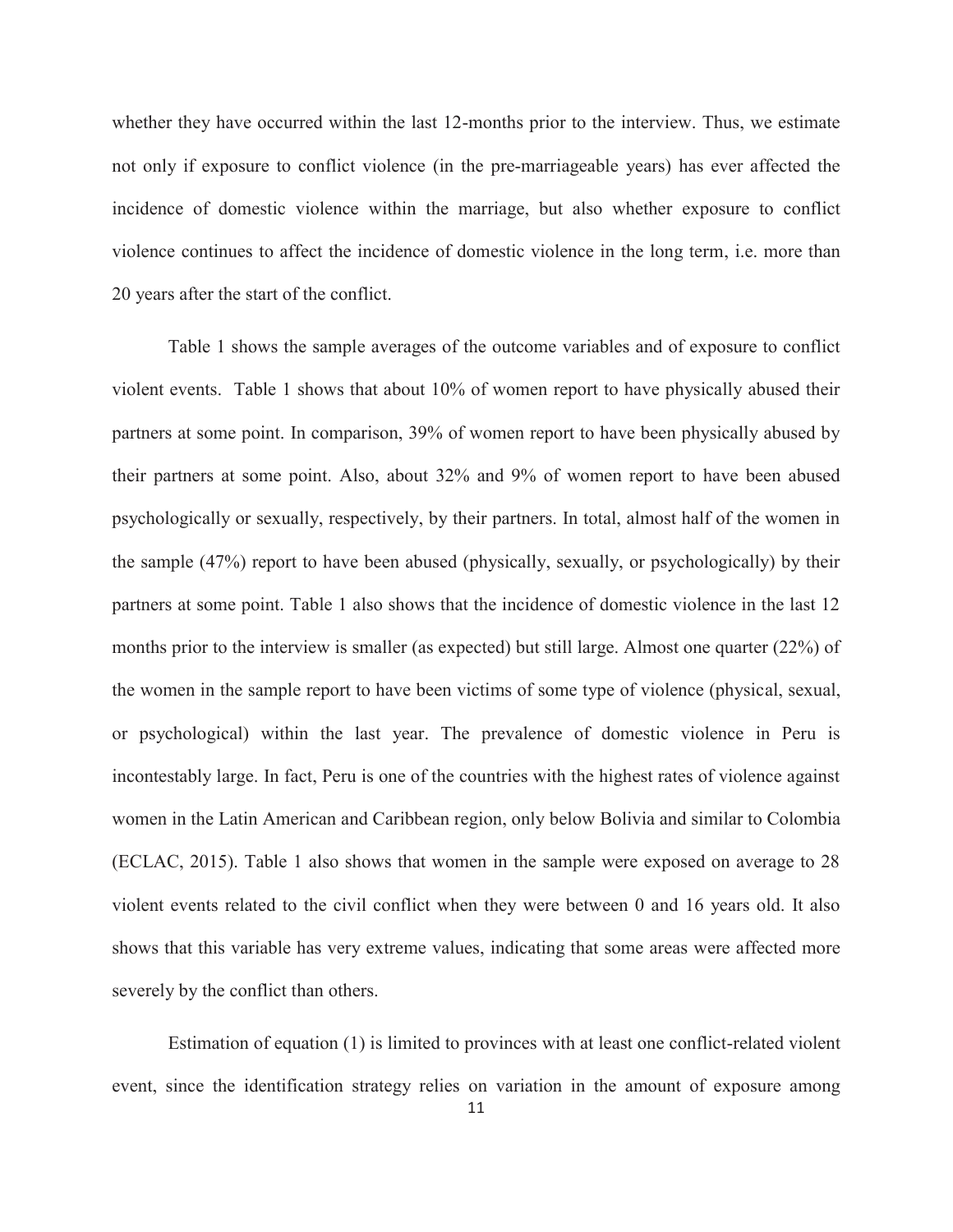women born in the same province at different times. We also limit the sample to women born between 1965 and 1990, so that all women in our sample were 15 years old or younger when the internal conflict started, and are of marriageable age by the start of the estimation sample (i.e. 2004). Since we are studying domestic violence or intimate partner violence, we also limit our sample to women who are married (or cohabitate with a partner) or were married (cohabitated) in the past. Standard errors in equation (1) are clustered at the province level. Table 2 shows the estimation results. We report the coefficient associated with early exposure to conflict violent events up to the age of 16 (CVE). For comparison purposes, we also report the coefficients associated with measures of violence observed at home as a child. These variables are strong predictors of domestic violence in later life, both in our data and in the literature.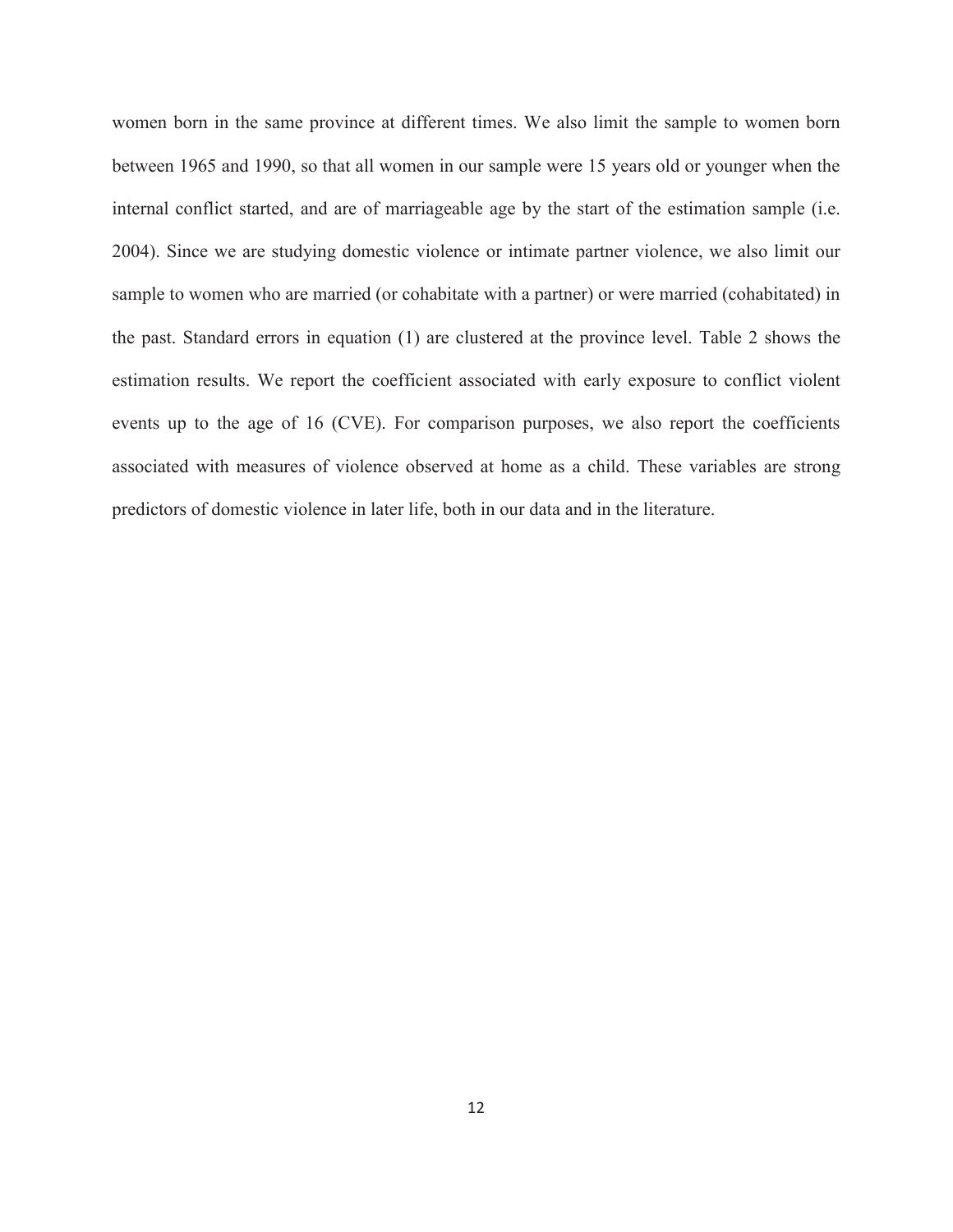| Variable                                                                                         | Mean | Std.<br>Dev | Min  | <b>Max</b> |  |  |  |
|--------------------------------------------------------------------------------------------------|------|-------------|------|------------|--|--|--|
| Domestic violence against women - Ever (0=No; 1=Yes)                                             |      |             |      |            |  |  |  |
| Physical violence from woman to partner                                                          | 0.10 | 0.29        | 0.00 | 1.00       |  |  |  |
| Physical violence from partner to woman                                                          | 0.39 | 0.49        | 0.00 | 1.00       |  |  |  |
| Sexual violence from partner to woman                                                            | 0.09 | 0.28        | 0.00 | 1.00       |  |  |  |
| Psychological violence from partner to woman                                                     | 0.32 | 0.47        | 0.00 | 1.00       |  |  |  |
| Any kind of violence from partner to woman                                                       | 0.47 | 0.50        | 0.00 | 1.00       |  |  |  |
|                                                                                                  |      |             |      |            |  |  |  |
| Domestic violence against women - Last 12 months $(0=N_0; 1=Yes)$                                |      |             |      |            |  |  |  |
| Physical violence from woman to partner                                                          | 0.04 | 0.19        | 0.00 | 1.00       |  |  |  |
| Physical violence from partner to woman                                                          | 0.14 | 0.35        | 0.00 | 1.00       |  |  |  |
| Sexual violence from partner to woman                                                            | 0.04 | 0.18        | 0.00 | 1.00       |  |  |  |
| Psychological violence from partner to woman                                                     | 0.17 | 0.37        | 0.00 | 1.00       |  |  |  |
| Any kind of violence from partner to woman                                                       | 0.22 | 0.41        | 0.00 | 1.00       |  |  |  |
| <b>Exposure to Civil Conflict Violence</b>                                                       |      |             |      |            |  |  |  |
| Total CVE between 0 and 16 years old (in<br>hundreds)<br>Total CVE between 0 and 8 years old (in | 0.28 | 0.67        | 0.00 | 4.52       |  |  |  |
| hundreds)                                                                                        | 0.12 | 0.42        | 0.00 | 4.10       |  |  |  |
| Total CVE between 9 and 16 years old (in<br>hundreds)                                            | 0.16 | 0.41        | 0.00 | 3.90       |  |  |  |
| Placebo: Total CVE between minus 8 and 0<br>years old (in hundreds)                              | 0.02 | 0.20        | 0.00 | 3.57       |  |  |  |

**Table 1: Descriptive Statistics of Outcomes and Exposure to Conflict-Violence** 

Source: DHS (2004-2012)

Notes: Includes only non-migrant women from provinces affected by the internal conflict, born in 1965-1990 (see text for more details).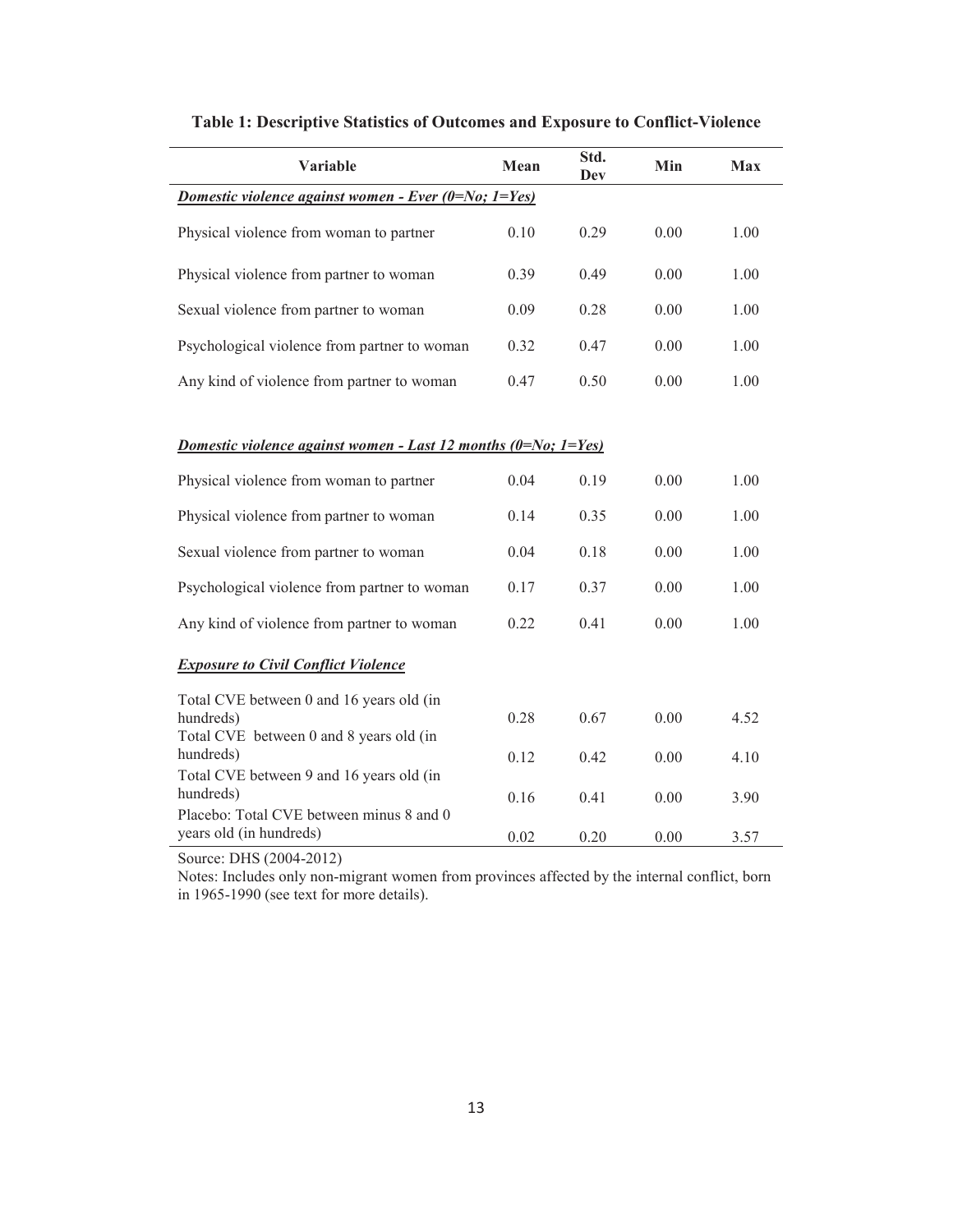|                                                  | Physical violence from<br>woman to partner<br>$(0=No; 1=Yes)$ |                   | Physical violence from<br>partner to woman<br>$(0=No; 1=Yes)$ |                   | Sexual violence from<br>partner to woman<br>$(0=No; 1=Yes)$ |                   | Psychological violence<br>from partner to woman<br>$(0=No; 1=Yes)$ |                   | Any type of violence<br>from partner to woman<br>$(0=No; 1=Yes)$ |                   |
|--------------------------------------------------|---------------------------------------------------------------|-------------------|---------------------------------------------------------------|-------------------|-------------------------------------------------------------|-------------------|--------------------------------------------------------------------|-------------------|------------------------------------------------------------------|-------------------|
|                                                  | Ever                                                          | Last 12<br>months | Ever                                                          | Last 12<br>months | Ever                                                        | Last 12<br>months | Ever                                                               | Last 12<br>months | Ever                                                             | Last 12<br>months |
| <b>Early Exposure to Civil Conflict Violence</b> |                                                               |                   |                                                               |                   |                                                             |                   |                                                                    |                   |                                                                  |                   |
| Total CVE between 0 and                          | $0.010*$                                                      | $0.010**$         | $0.018*$                                                      | $0.012**$         | 0.003                                                       | 0.000             | $0.019*$                                                           | $0.019*$          | $0.027***$                                                       | $0.022*$          |
| 16 years old (in hundreds)                       | (0.006)                                                       | (0.004)           | (0.010)                                                       | (0.006)           | (0.009)                                                     | (0.004)           | (0.010)                                                            | (0.011)           | (0.009)                                                          | (0.012)           |
| <b>Exposure to Violence at Home as a child</b>   |                                                               |                   |                                                               |                   |                                                             |                   |                                                                    |                   |                                                                  |                   |
| Woman battered by mother<br>when child           | $0.057***$                                                    | $0.037***$        | $0.076***$                                                    | $0.051***$        | $0.021*$                                                    | 0.009             | $0.075***$                                                         | $0.057***$        | $0.094***$                                                       | $0.072***$        |
|                                                  | (0.016)                                                       | (0.013)           | (0.017)                                                       | (0.015)           | (0.012)                                                     | (0.008)           | (0.017)                                                            | (0.016)           | (0.019)                                                          | (0.020)           |
| Woman battered by father<br>when child           | $0.063***$                                                    | $0.031***$        | $0.072***$                                                    | $0.042***$        | $0.046***$                                                  | $0.019**$         | $0.075***$                                                         | $0.048***$        | $0.089***$                                                       | $0.060***$        |
|                                                  | (0.011)                                                       | (0.009)           | (0.013)                                                       | (0.014)           | (0.012)                                                     | (0.009)           | (0.017)                                                            | (0.016)           | (0.014)                                                          | (0.018)           |
| Father used to batter mother                     | $0.041***$                                                    | $0.014***$        | $0.147***$                                                    | $0.062***$        | $0.036***$                                                  | $0.016***$        | $0.098***$                                                         | $0.059***$        | $0.156***$                                                       | $0.083***$        |
|                                                  | (0.005)                                                       | (0.003)           | (0.006)                                                       | (0.006)           | (0.005)                                                     | (0.002)           | (0.007)                                                            | (0.006)           | (0.006)                                                          | (0.006)           |
| # Observations                                   | 17,270                                                        | 17,261            | 17,270                                                        | 17,269            | 17,269                                                      | 17,269            | 17,270                                                             | 17,267            | 17,270                                                           | 17,270            |

#### **Table 2: Regression Results - Effect of Early Exposure to Conflict Violent Events on Domestic Violence Outcomes**

Notes: Standard errors are clustered at the province level. Includes only non-migrant women from provinces affected by the internal conflict, born in 1965-1990. Each regression includes controls for province effects, year of birth effects, and interview year effects. We also control for the following characteristics: i) violence observed at home as a child (whether women were battered by their fathers or by their mothers or whether their fathers used to batter their mothers); ii) education attainment (women's education level, their husband or partners' education level, and whether the education level of the woman is lower than her husband's) iii) labor force status and labor income (whether the women works for pay and whether woman's income is lower than her husband's income); iv) women's BMI; v) age at which the women got married or started the union; vi) women's ethnicity; vii) household's wealth index; and, viii) the number of children five years old or younger in the household. \*\*\* denotes statistical significance at 1% level; \*\* denotes statistical significance at 5% level; \* denotes statistical significance at 10% level.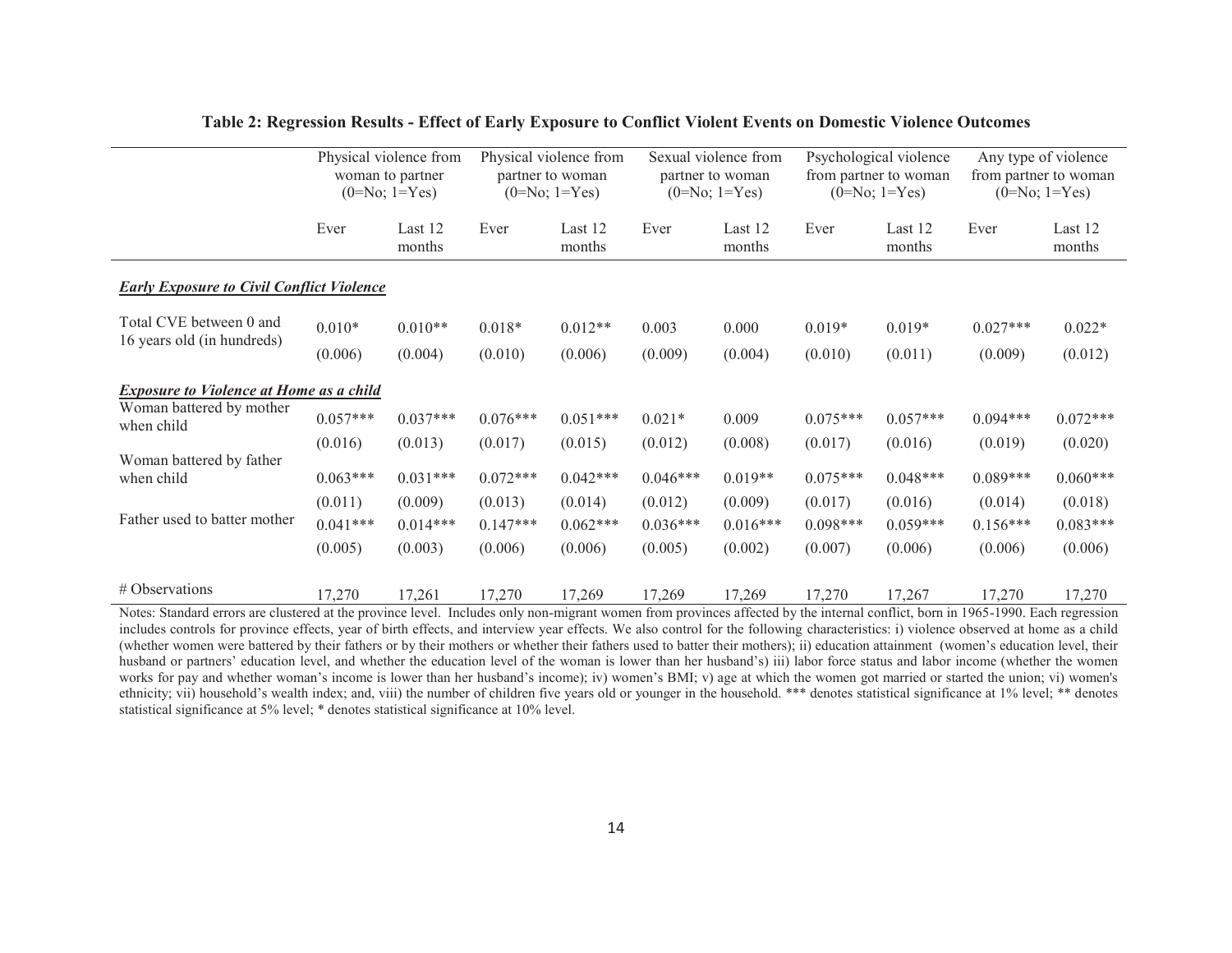The results in Table 2 indicate that early exposure to conflict violent events increases the probability of physical violence from the woman to her partner and from the partner to the woman. It also increases the probability of psychological violence against the woman, although the effects are statistically significant at the 10% level. We find no statistically significant effect of early exposure to conflict violence on sexual violence. Interestingly, Table 2 also shows that the effects of exposure do not seem to lessen much over time. The effects are similar in size regardless whether we measure the occurrence of domestic violence at any point in time (ever) or in the last 12 months (the small differences in size are not statistically significant).

We can also assess the importance of the civil conflict as a determinant of the incidence of domestic violence, using the estimation results in Table 2. The average woman in the sample was exposed to 28 violent events prior to the age of 16. Using the estimates from the last two columns of Table 2, back-of-the-envelope calculations indicate that the conflict increased on average by 0.8 percentage points (i.e. 0.027 x 0.28) the probability of ever occurring any type of violence against a woman from her partner, and by 0.6 percentage points (i.e. 0.022 x 0.28) the probability of its occurrence in the last 12 months. These average effects are small. In comparison, following a similar exercise, we calculate that the average effect of exposure to violence at home during childhood, in particular of seeing their fathers battering their mothers (which has a prevalence of 47% in the sample), is 7.3 percentage points on the probability of any type of violence ever against the woman from her partner, and 3.9 percentage points on the probability of occurrence in the last 12 months.

The small average effect of the conflict on domestic violence masks the large heterogeneity in the total exposure to conflict-related violence. To investigate how the conflict affected the incidence of domestic violence for those who were more exposed to conflict violent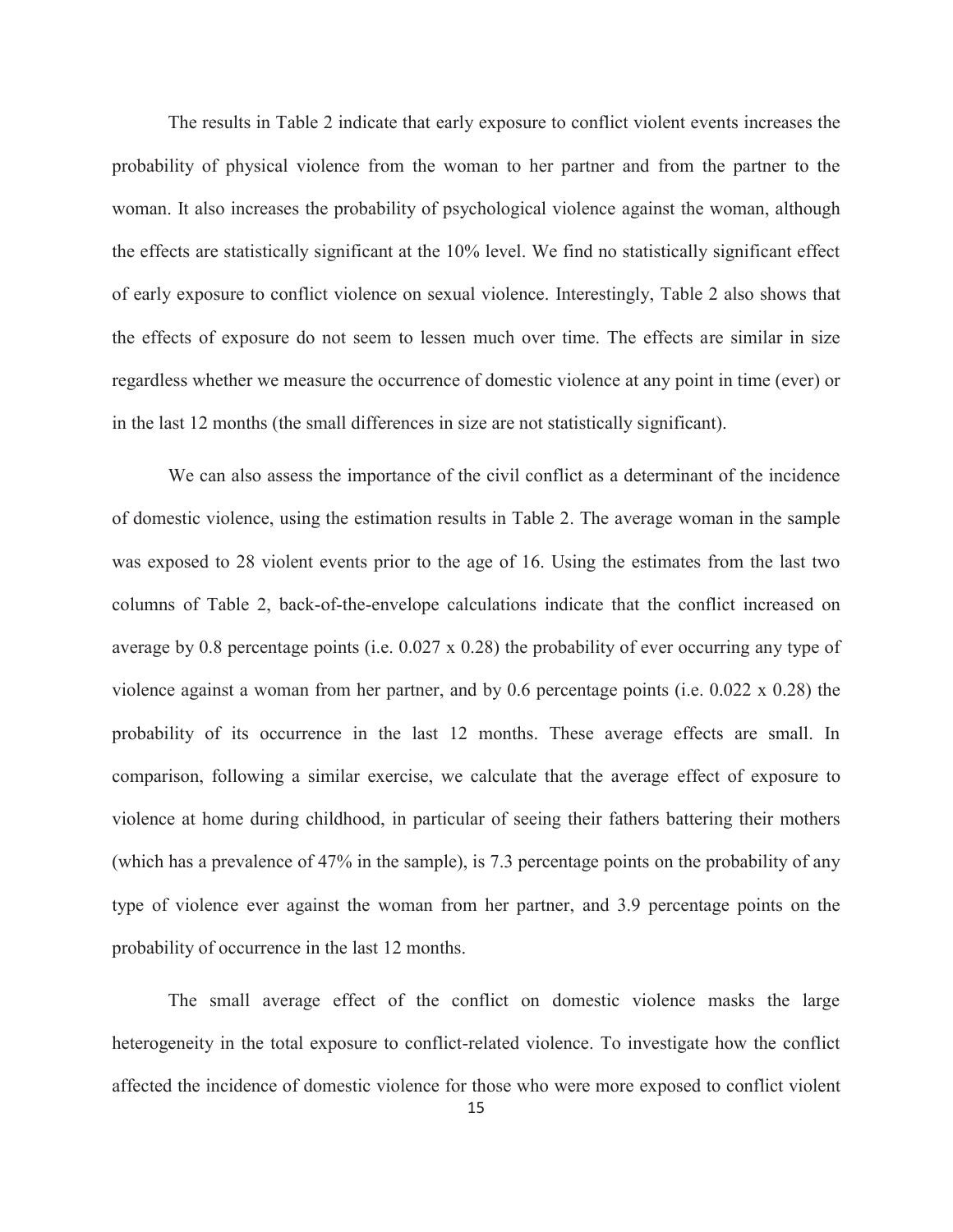events, we recode the early exposure variable  $CVE$  into several binary variables  $CVED<sup>k</sup>$ , which equal one if the level of exposure belongs to the  $k^{th}$  decile category in the distribution of CVE, and equal zero otherwise. We then estimated the linear probability model in equation (2) below, where the rest of the terms are defined as in equation (1).

$$
y_{i,j,t} = \alpha + \sum_{k=1}^{10} \beta_k C V E D_{i,j,t}^k + \gamma X_i + \delta_j + \phi_t + \lambda_w + \epsilon_i
$$
 (2)

The estimation results are shown in Table 3. It also presents the average exposure to conflict violent events in each decile category. The exposure in the first two decile categories is zero events, so they form the omitted group. As expected, most of the statistically significant effects are positive. The only exception is the effect for the  $4<sup>th</sup>$  decile category in the regression of ever occurring physical violence against the partner. More importantly, the effects of exposure increase substantially at higher decile categories. For instance, we find that a level of exposure corresponding to the highest decile category (and average of 186 violent events) increased the probability of physical violence against the woman from her partner in the last 12 months by 7 percentage points. Given that the sample mean is 14% (Table 1), this is a substantial effect. We observe similar large effects in the probability of psychological violence (ever and in the last 12 months) and in the probability of any type of violence (ever and in the last 12 months). Moreover, we also find important effects for the probability of sexual violence. Women exposed to the highest decile of violence are 5.1 percentage points more likely to have ever been a victim of sexual violence from their partners. Given that the sample mean is 9% (Table 1), this is also a substantial effect.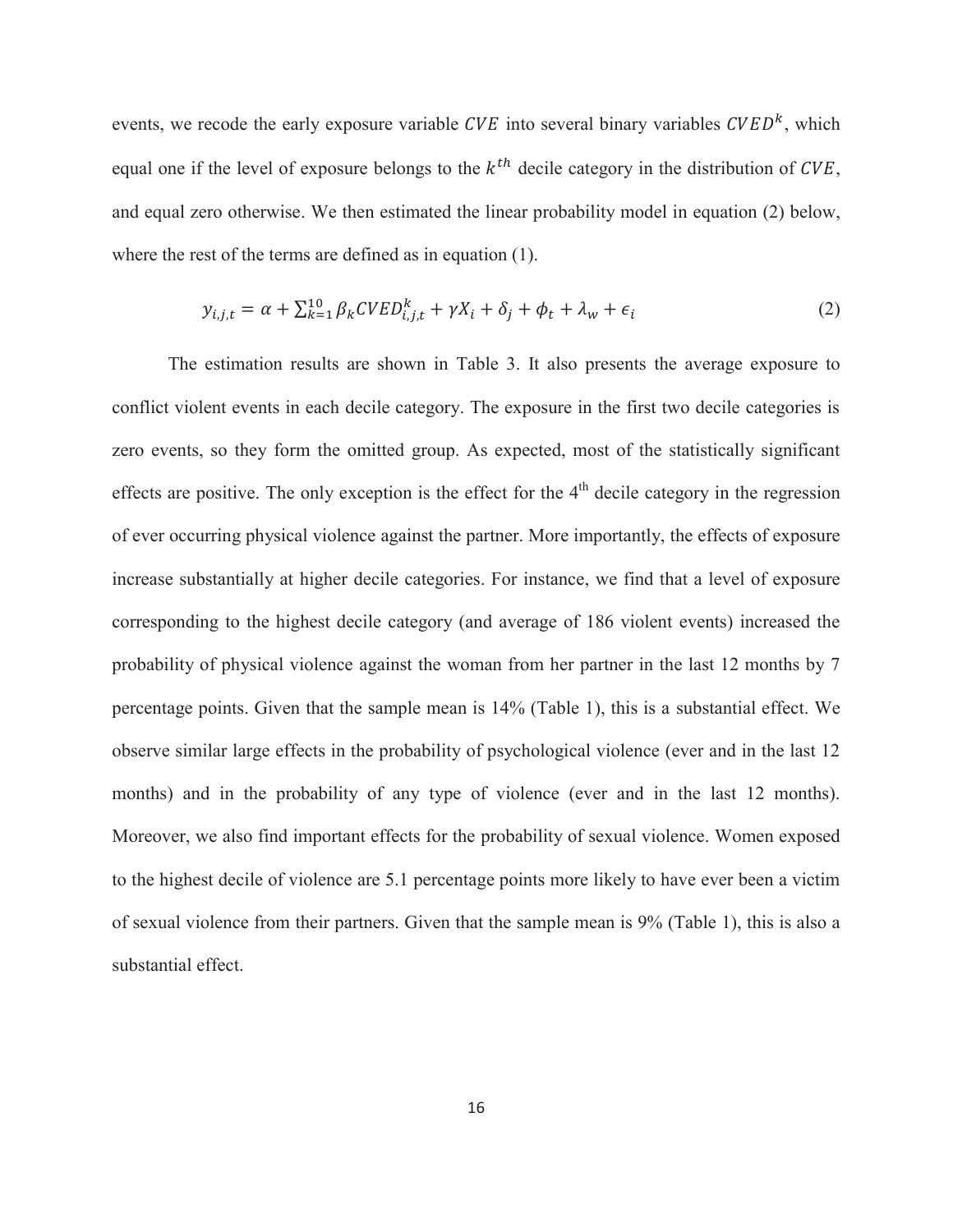| Decile of<br><b>CVE</b><br>Exposure | Average<br>exposure<br>$#$ events<br>in | Physical violence from<br>woman to partner<br>$(0=No; 1=Yes)$ |                   |            | Physical violence from<br>partner to woman<br>$(0=No; 1=Yes)$ |            | Sexual violence from<br>partner to woman<br>$(0=No; 1=Yes)$ |            | Psychological violence<br>from partner to woman<br>$(0=No; 1=Yes)$ |            | Any type of violence<br>from partner to woman<br>$(0=No; 1=Yes)$ |
|-------------------------------------|-----------------------------------------|---------------------------------------------------------------|-------------------|------------|---------------------------------------------------------------|------------|-------------------------------------------------------------|------------|--------------------------------------------------------------------|------------|------------------------------------------------------------------|
|                                     | hundreds)                               | Ever                                                          | Last 12<br>months | Ever       | Last 12<br>months                                             | Ever       | Last 12<br>months                                           | Ever       | Last 12<br>months                                                  | Ever       | Last 12<br>months                                                |
| 3rd decile                          | 0.010                                   | 0.003                                                         | 0.009             | 0.027      | $0.022*$                                                      | $0.024**$  | 0.004                                                       | $0.033**$  | 0.011                                                              | $0.028*$   | $0.031**$                                                        |
|                                     |                                         | (0.010)                                                       | (0.007)           | (0.017)    | (0.012)                                                       | (0.009)    | (0.007)                                                     | (0.015)    | (0.014)                                                            | (0.016)    | (0.014)                                                          |
| 4th decile                          | 0.020                                   | $-0.027***$                                                   | $-0.004$          | $0.045***$ | 0.012                                                         | $0.031***$ | 0.005                                                       | $0.065***$ | $0.027*$                                                           | $0.057***$ | 0.029                                                            |
|                                     |                                         | (0.009)                                                       | (0.006)           | (0.016)    | (0.015)                                                       | (0.011)    | (0.006)                                                     | (0.015)    | (0.016)                                                            | (0.015)    | (0.020)                                                          |
| 5th decile                          | 0.030                                   | $-0.008$                                                      | $-0.003$          | 0.021      | 0.008                                                         | $0.029***$ | $-0.003$                                                    | $0.058**$  | $0.040**$                                                          | 0.032      | 0.030                                                            |
|                                     |                                         | (0.011)                                                       | (0.007)           | (0.023)    | (0.018)                                                       | (0.011)    | (0.007)                                                     | (0.026)    | (0.019)                                                            | (0.026)    | (0.021)                                                          |
| 6th decile                          | 0.048                                   | $-0.020$                                                      | $-0.002$          | 0.030      | $0.032*$                                                      | 0.019      | $-0.006$                                                    | 0.040      | 0.019                                                              | 0.041      | 0.033                                                            |
|                                     |                                         | (0.013)                                                       | (0.007)           | (0.027)    | (0.018)                                                       | (0.013)    | (0.009)                                                     | (0.029)    | (0.020)                                                            | (0.027)    | (0.020)                                                          |
| 7th decile                          | 0.114                                   | $-0.016$                                                      | $-0.008$          | 0.026      | $0.026*$                                                      | $0.025**$  | 0.004                                                       | 0.016      | $0.028*$                                                           | 0.018      | $0.037**$                                                        |
|                                     |                                         | (0.014)                                                       | (0.006)           | (0.020)    | (0.015)                                                       | (0.012)    | (0.007)                                                     | (0.019)    | (0.015)                                                            | (0.019)    | (0.018)                                                          |
| 8th decile                          | 0.216                                   | $-0.012$                                                      | $-0.002$          | $0.043*$   | $0.039**$                                                     | 0.015      | 0.008                                                       | $0.050*$   | 0.030                                                              | $0.053**$  | $0.058**$                                                        |
|                                     |                                         | (0.016)                                                       | (0.010)           | (0.024)    | (0.018)                                                       | (0.014)    | (0.008)                                                     | (0.026)    | (0.021)                                                            | (0.022)    | (0.022)                                                          |
| 9th decile                          | 0.592                                   | $-0.005$                                                      | 0.002             | 0.019      | 0.039                                                         | 0.027      | $-0.002$                                                    | $0.055*$   | $0.056**$                                                          | 0.040      | $0.070**$                                                        |
|                                     |                                         | (0.016)                                                       | (0.013)           | (0.039)    | (0.026)                                                       | (0.017)    | (0.010)                                                     | (0.031)    | (0.027)                                                            | (0.029)    | (0.029)                                                          |
| Highest<br>decile                   | 1.86                                    | 0.012                                                         | 0.010             | 0.058      | $0.070***$                                                    | $0.051**$  | 0.012                                                       | $0.087***$ | $0.081***$                                                         | $0.082***$ | $0.111***$                                                       |
|                                     |                                         | (0.018)                                                       | (0.011)           | (0.036)    | (0.023)                                                       | (0.020)    | (0.012)                                                     | (0.032)    | (0.029)                                                            | (0.029)    | (0.029)                                                          |
| $#$ of                              |                                         |                                                               |                   |            |                                                               |            |                                                             |            |                                                                    |            |                                                                  |
| Observations                        |                                         | 17,270                                                        | 17,261            | 17,270     | 17,269                                                        | 17,269     | 17,269                                                      | 17,270     | 17,267                                                             | 17,270     | 17,270                                                           |

**Table 3: Effect of Early Exposure to Conflict Violent Events on Domestic Violence Outcomes, By Decile of Exposure** 

Notes: Standard errors are clustered at the province level. Includes only non-migrant women from provinces affected by the internal conflict, born in 1965-1990. Each regression includes controls for province effects, year of birth effects, and interview year effects. We also control for the following characteristics: i) violence observed at home as a child (whether women were battered by their fathers or by their mothers or whether their fathers used to batter their mothers); ii) education attainment (women's education level, their husband or partners' education level, and whether the education level of the woman is lower than her husband's) iii) labor force status and labor income (whether the women works for pay and whether woman's income is lower than her husband's income); iv) women's BMI; v) age at which the women got married or started the union; vi) women's ethnicity; vii) household's wealth index; and, viii) the number of children five years old or younger in the household. \*\*\* denotes statistical significance at 1% level; \*\* denotes statistical significance at 5% level; \* denotes statistical significance at 10% level.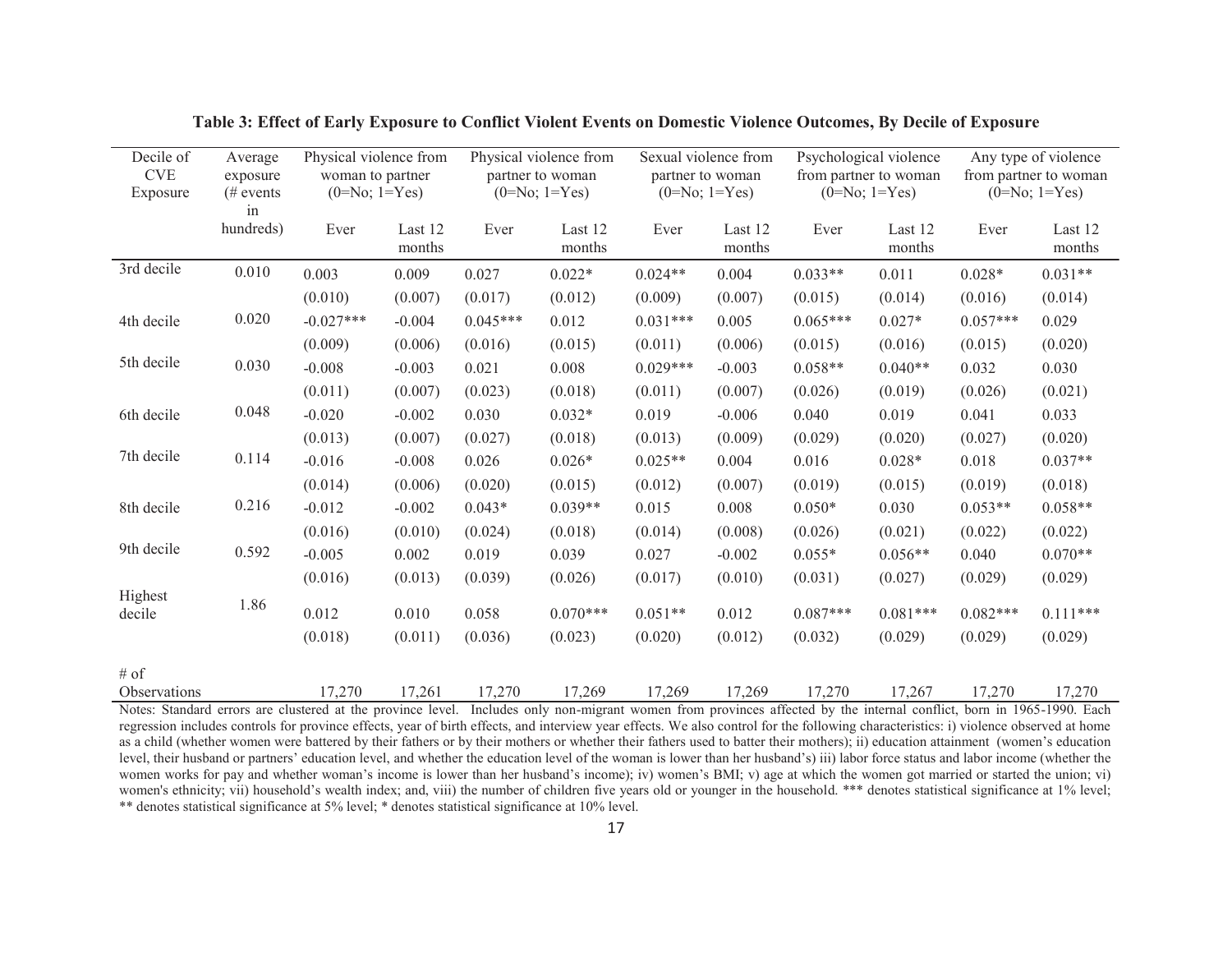We also investigate whether the timing of exposure to conflict violence during a woman's childhood and teenage years has differential effects on the probability of domestic violence in their later life. To study this issue, we use again the empirical specification in equation (1) but we divide the total exposure to conflict violent events in two segments: exposure between 0 and 8 years of age (CVE8) and exposure between 9 and 16 years of age (CVE16), as shown in equation (3) below. Table 1 shows that the average exposure to 28 conflict violent events between the ages of 0 and 16 is divided in 12 violent events between the ages 0 and 8, and 16 violent events between the ages of 9 and 16.<sup>4</sup> Besides the exposure to conflict violent events between the ages of 0-8 and 9-16, we also include two additional regressors in equation (3). First, an interaction term between the demeaned values of CVE8 and CVE16, to allow for the effect of exposure to conflict violence between ages 9 and 16 on domestic violence to be moderated by the effect of exposure at earlier ages (0 to 8), and vice versa. Second, an additional regressor, CVE\_Prior8, which measures the total number of conflict violent events in the province of birth during the 8 years prior to the birth of the woman. This term is included to act as a placebo to test the validity of the causal interpretation of our estimates. If we are identifying the effect of exposure to conflict violence, then conflict violent events that occurred prior to birth of the woman should not affect the incidence of domestic violence later in life. If, on the contrary, we find an effect of this placebo variable of the probability of domestic violence, it would cast doubt on the interpretation of our findings as the effects of exposure to conflict violence.

 $\overline{a}$ 

<sup>&</sup>lt;sup>4</sup> The average increase in exposure to violent event at later ages seems to be at odds with the fact that the conflict died down after 1992. However, this is just an artifact of the age composition in the sample. The average birth year in the sample is 1976, which means that the average woman was in her teenage years when the conflict violence peaked by the end of the 80s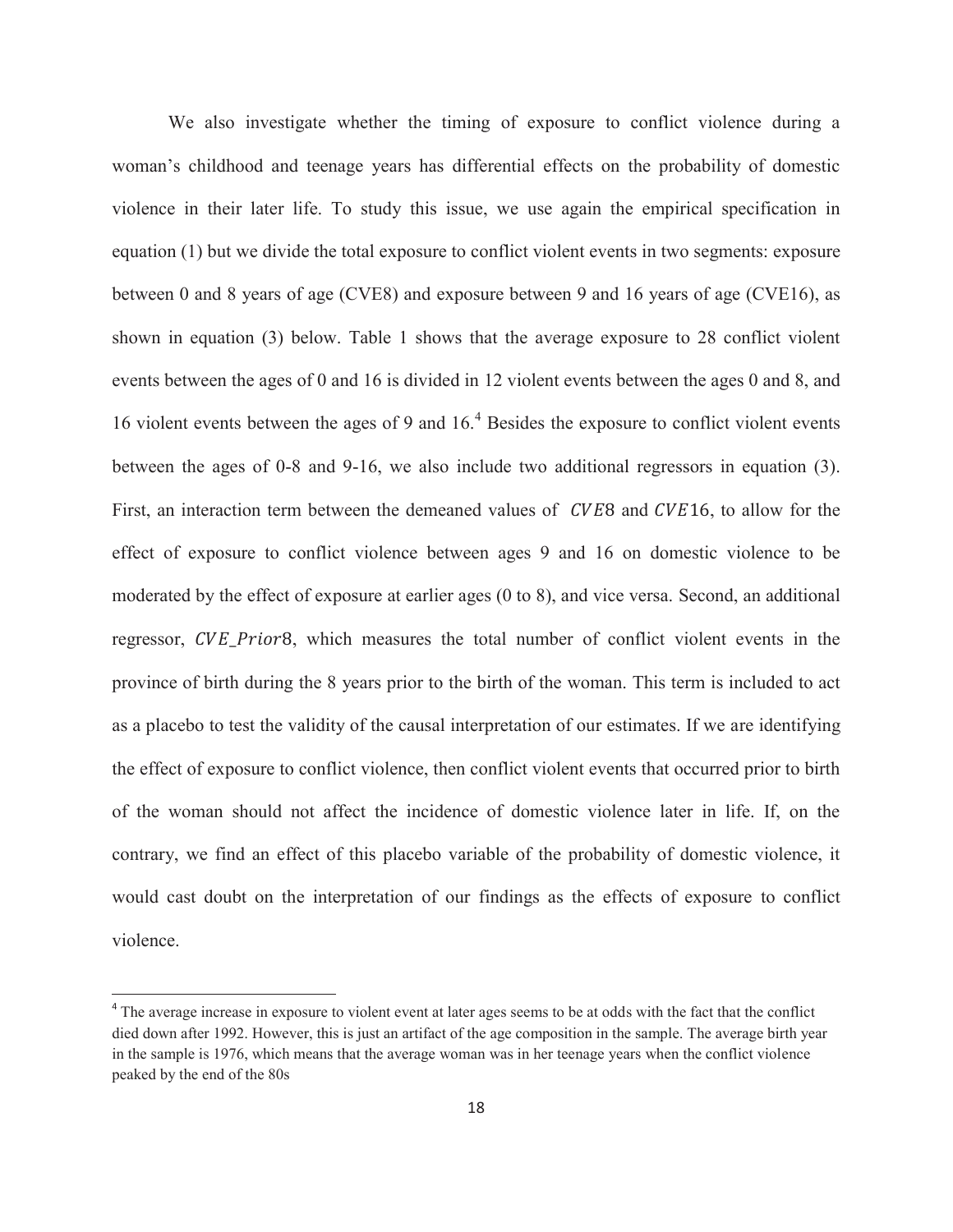$$
y_{i,j,t} = \alpha + \beta_1 CVEB_{i,j,t} + \beta_2 CVE16_{i,j,t} + \beta_3 \left[ \left( CVEB_{i,j,t} - \overline{CVEB_{i,j,t}} \right) \times \left( CVE16_{i,j,t} - \overline{CVE16_{i,j,t}} \right) \right]
$$
  

$$
\overline{CVE16_{i,j,t}} \right) + \beta_4 CVE\_PriorB_{i,j,t} + \gamma X_i + \delta_j + \phi_t + \lambda_w + \epsilon_i
$$
 (3)

Table 4 shows the estimation results of equation (3). Although the majority of the coefficients for *CVE*8 are larger than the coefficients for *CVE*16, the differences are not large enough to be statistically significant. Moreover, the estimates for the summary measures of any type of violence (ever and in the last 12 months) are very similar for CVE8 and for CVE16. Thus, there is no evidence that exposure to conflict violence at an earlier (or later) age has a differential impact on the incidence of domestic violence in later life. Table 4 also shows that the estimated coefficients for CVE\_Prior8 are much smaller (in many cases by an order of magnitude) than the coefficients for CVE8 and CVE16. Also, none of the coefficients for CVE\_Prior8 are statistically significant. As explained above, this result lends more credence to the interpretation of our findings as the causal effect of exposure to conflict-related violence.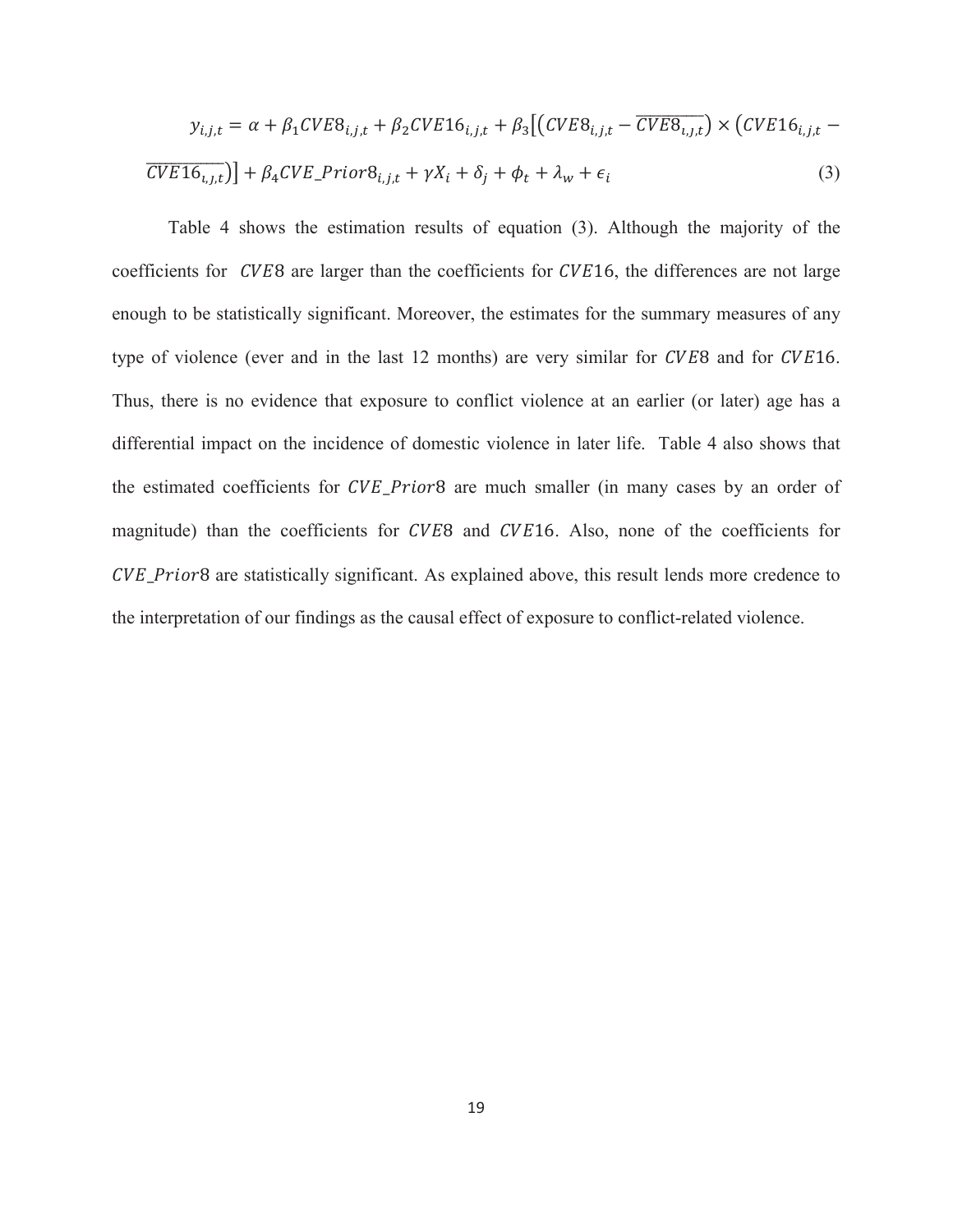|                                                                                                                                                                       | Physical violence from<br>woman to partner<br>$(0=No; 1=Yes)$ |                      | Physical violence from<br>partner to woman<br>$(0=No; 1=Yes)$ |                      | Sexual violence from<br>partner to woman<br>$(0=No; 1=Yes)$ |                   | Psychological violence<br>from partner to woman<br>$(0=No; 1=Yes)$ |                       | Any type of violence<br>from partner to woman<br>$(0=No; 1=Yes)$ |                      |
|-----------------------------------------------------------------------------------------------------------------------------------------------------------------------|---------------------------------------------------------------|----------------------|---------------------------------------------------------------|----------------------|-------------------------------------------------------------|-------------------|--------------------------------------------------------------------|-----------------------|------------------------------------------------------------------|----------------------|
|                                                                                                                                                                       | Ever                                                          | Last 12<br>months    | Ever                                                          | Last 12<br>months    | Ever                                                        | Last 12<br>months | Ever                                                               | Last 12<br>months     | Ever                                                             | Last 12<br>months    |
| Total CVE between 0 and 8<br>years old                                                                                                                                | $0.016*$<br>(0.008)                                           | $0.016**$<br>(0.007) | 0.003<br>(0.013)                                              | $0.019**$<br>(0.008) | $-0.002$<br>(0.013)                                         | 0.007<br>(0.006)  | 0.022<br>(0.017)                                                   | $0.040***$<br>(0.015) | 0.021<br>(0.018)                                                 | $0.038**$<br>(0.015) |
| Total CVE between 9 and                                                                                                                                               | $0.020**$                                                     | $0.010*$             | 0.010                                                         | 0.013                | 0.008                                                       | 0.001             | 0.015                                                              | $0.026**$             | 0.020                                                            | $0.034***$           |
| 16 years old                                                                                                                                                          | (0.008)                                                       | (0.006)              | (0.017)                                                       | (0.012)              | (0.012)                                                     | (0.005)           | (0.013)                                                            | (0.013)               | (0.012)                                                          | (0.013)              |
| Interaction term                                                                                                                                                      | $-0.009$                                                      | $-0.009$             | $0.017**$                                                     | $-0.012$             | 0.002                                                       | $-0.004$          | $-0.009$                                                           | $-0.022**$            | $-0.000$                                                         | $-0.025**$           |
|                                                                                                                                                                       | (0.006)                                                       | (0.006)              | (0.008)                                                       | (0.010)              | (0.008)                                                     | (0.003)           | (0.010)                                                            | (0.011)               | (0.014)                                                          | (0.011)              |
| Placebo: Total CVE                                                                                                                                                    | 0.007                                                         | $-0.011$             | $-0.006$                                                      | $-0.014$             | 0.003                                                       | 0.008             | $-0.023$                                                           | 0.006                 | $-0.028$                                                         | $-0.008$             |
| between minus 8 and 0 years<br>old                                                                                                                                    | (0.010)                                                       | (0.006)              | (0.029)                                                       | (0.016)              | (0.012)                                                     | (0.009)           | (0.021)                                                            | (0.014)               | (0.028)                                                          | (0.018)              |
| # of Observations                                                                                                                                                     | 17,270                                                        | 17,261               | 17,270                                                        | 17,269               | 17,269                                                      | 17,269            | 17,270                                                             | 17,267                | 17,270                                                           | 17,270               |
| Notes: Standard errors are clustered at the province level. Includes only non-migrant women from provinces affected by the internal conflict, born in 1965-1990. Each |                                                               |                      |                                                               |                      |                                                             |                   |                                                                    |                       |                                                                  |                      |

**Table 4: Effect of Early Exposure to Conflict Violent Events on Domestic Violence Outcomes, By Age of Exposure** 

regression includes controls for province effects, year of birth effects, and interview year effects. We also control for the following characteristics: i) violence observed at home as a child (whether women were battered by their fathers or by their mothers or whether their fathers used to batter their mothers); ii) education attainment (women's education level, their husband or partners' education level, and whether the education level of the woman is lower than her husband's) iii) labor force status and labor income (whether the women works for pay and whether woman's income is lower than her husband's income); iv) women's BMI; v) age at which the women got married or started the union; vi) women's ethnicity; vii) household's wealth index; and, viii) the number of children five years old or younger in the household. \*\*\* denotes statistical significance at 1% level; \*\* denotes statistical significance at 5% level; \* denotes statistical significance at 10% level.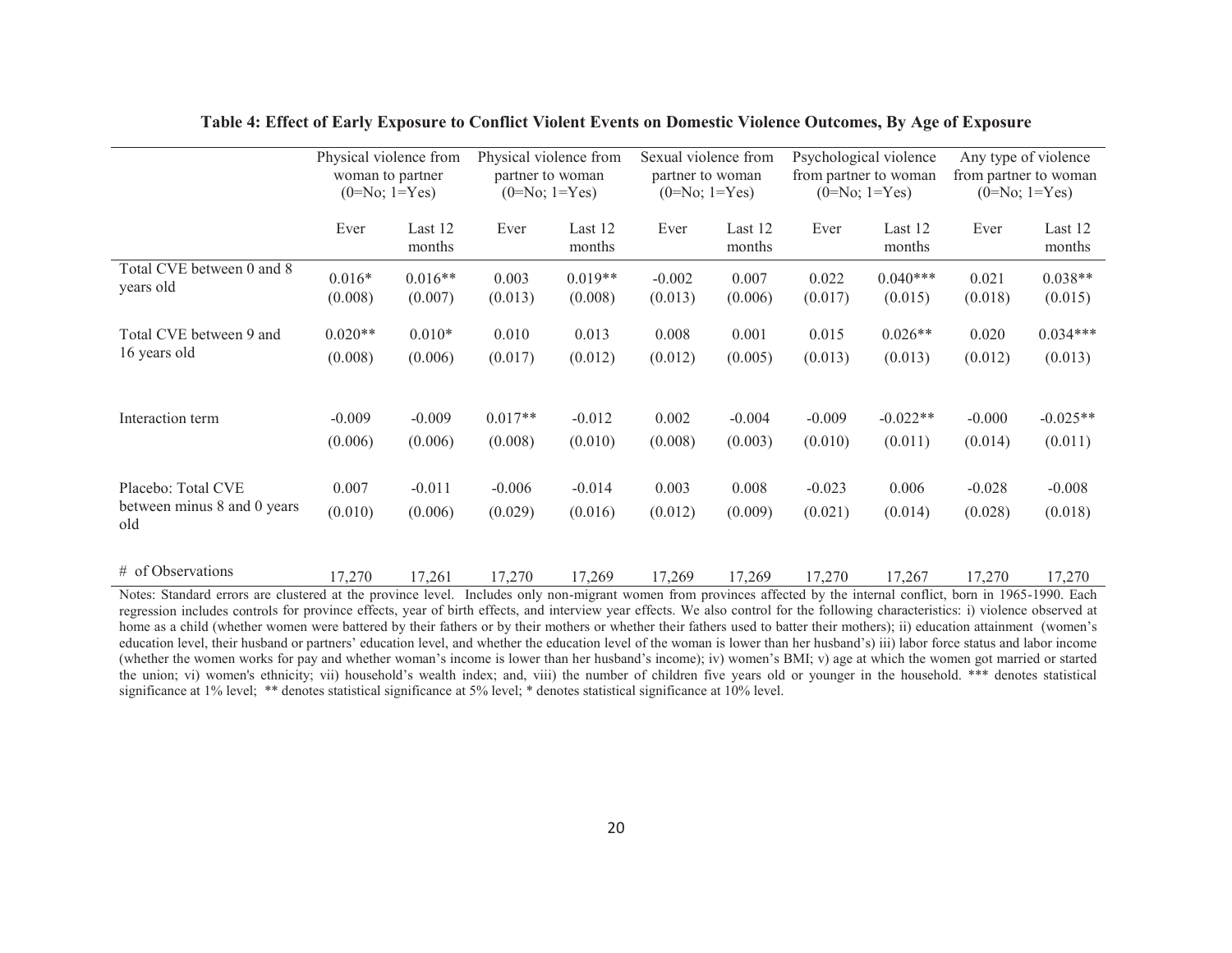Besides exposure to conflict violence and to violence at home as a child, we find statistical associations between domestic violence and some of the other covariates included in the regressions (not shown). We find that women who got married at younger ages are more likely to be a victim of domestic violence. We also find that women who work, earn more income than their partners, and are more educated that their partners are more likely to be victims of domestic violence. This suggests that in cases where women are in a relatively advantageous position in the relationship, their partners may rely on the use of violence as a means to exert control over the woman and her resources. Heath (2014) has found also a positive correlation between work and domestic violence for women with low education or young at age, suggesting that husbands use violence to counteract working women increased bargaining power. Interestingly, in our data we also find a positive association between women working and earning more than their partners and the probability of women committing physical violence against their partners.

#### **5. Potential mechanisms**

The psychology literature has found that women who grew up in violent homes are more likely to be involved in domestic violence (Stith et al., 2000). Our evidence indicates that women exposed to civil conflict violence are also more likely to become victims of domestic violence. However, the mechanisms are not clear. One potential mechanism can be that women more exposed to the conflict might regard the use of violence a normal way to resolve problems. Our finding of an effect of exposure on the probability of physical violence from women against their partners can be an indication on that. Following the same logic, if violence is a learned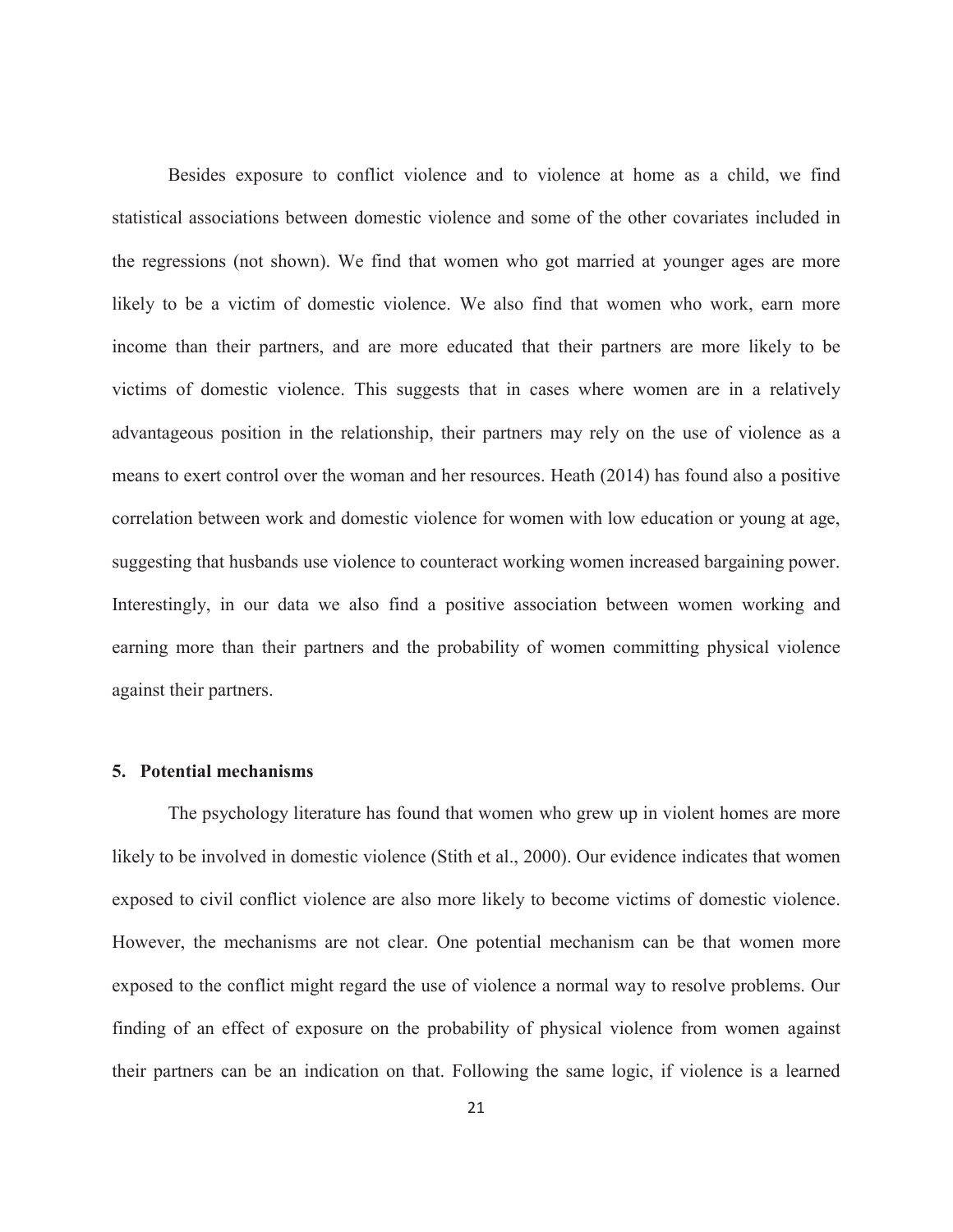social norm, women that grew up in a more violent environment may become more tolerant towards violence from men. The DHS asks women under what circumstances they believe it is justified for a husband to beat his wife. They were asked this hypothetical question (i.e. not about their own husbands) before the domestic violence interview module had started. Possible reasons for justifying beating were: "she goes out without telling the husband"; "she neglects the children"; "she argues with husband"; "She refuses to have sex with husband;, and "she burns the food". In total, 4.8% of our sample said that beating was justified for any of these reasons. We construct a variable that takes the value of 1 if the woman answered that beating is justified for any of the previous reasons (and 0 otherwise) and estimated linear probability models similar to equations (1), (2) and (3), but using this variable as the dependent variable. Column 1 in Table 5 shows the estimation results. We found a positive effect of early exposure to conflict violence on the probability that women report that it is justified (for at least one reason) for husbands to beat their wives. We also found that this effect is larger at higher levels of exposure (i.e. in the top deciles of exposure). For instance, women in the highest decile category are 2 percentage points more likely to justify the use of violence by men, which is a substantive effect. As a benchmark, women who saw their fathers battered their mothers are 1.2 percentage points more likely to justify violence against women (not shown). However, these effects are imprecisely estimated and not statistically significant. But when we allow the effects to vary depending on the age at the moment of exposure (Panel C, equation 3 in Table 5), we find a statistically significant positive effect of the exposure between the ages of 9 and 16. In other words, we find statistical evidence that women more exposed to conflict violence in their late childhood and early teenage years are more likely to report that violence against women can be justified.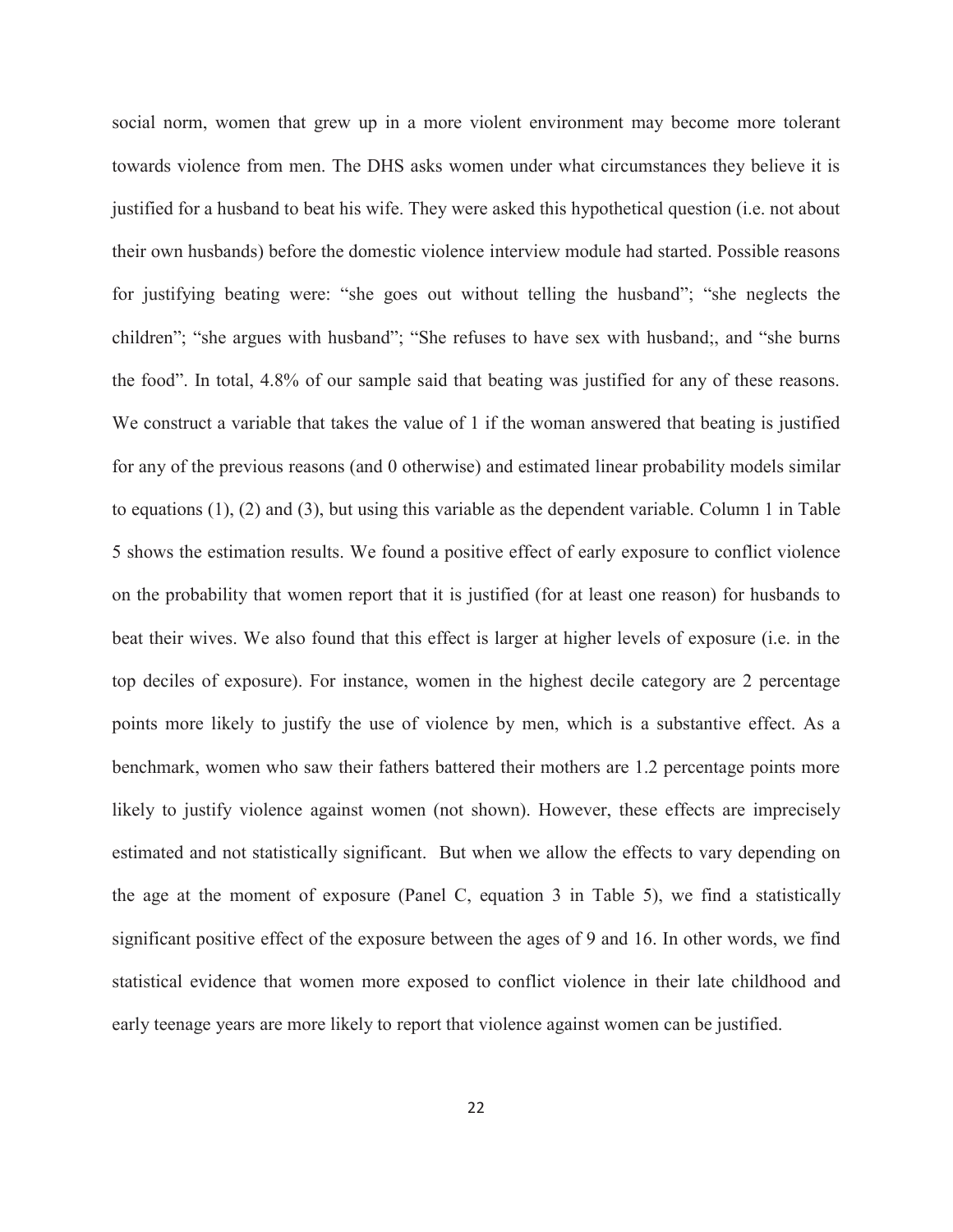Further evidence in favor of the hypothesis that the use of violence can be regarded as normal is shown in column 2 in Table 5. We estimate linear probability models similar to equations (1), (2) and (3), but using as dependent variable the probability that a woman that reported having been victim of domestic violence (ever) is separated from her husband (or partner). We found that early exposure to conflict violence diminishes the probability of leaving a violent relationship. In other words, exposure to the conflict violence increases the probability that women who reported being a victim (ever) of domestic violence remain married (or in cohabitation) to their partners. The effect for the average women exposed to the conflict violence is small but, as with the other outcomes, the effects are large for women with high levels of exposure. For example, the linear effect from equation (1) (panel A, second column of Table 5) indicates that women exposed to 100 violent events (which corresponds to the top decile in the distribution of exposure) are 1.8 percentage points less likely to separate from a violent relationship. The estimates by the deciles categories of exposure in equation (2) (panel B, second column of Table 5) are noisy and not statistically significant. Nevertheless, only exposure levels in the top two highest deciles have a negative effect on the probability of separating from a violent relationship, and their mean value is -1.2 percentage points. As a comparison, women whose fathers used to beat their mothers are 1.4 percentage points less likely to leave a violent relationship (not shown). Thus, exposure to high levels of conflict violence has an effect as large as observing domestic violence at home while growing up. We also find larger effects of exposure in early childhood that in teenage years on the probability of remaining in a violent relationship (Panel C, second column of Table 5).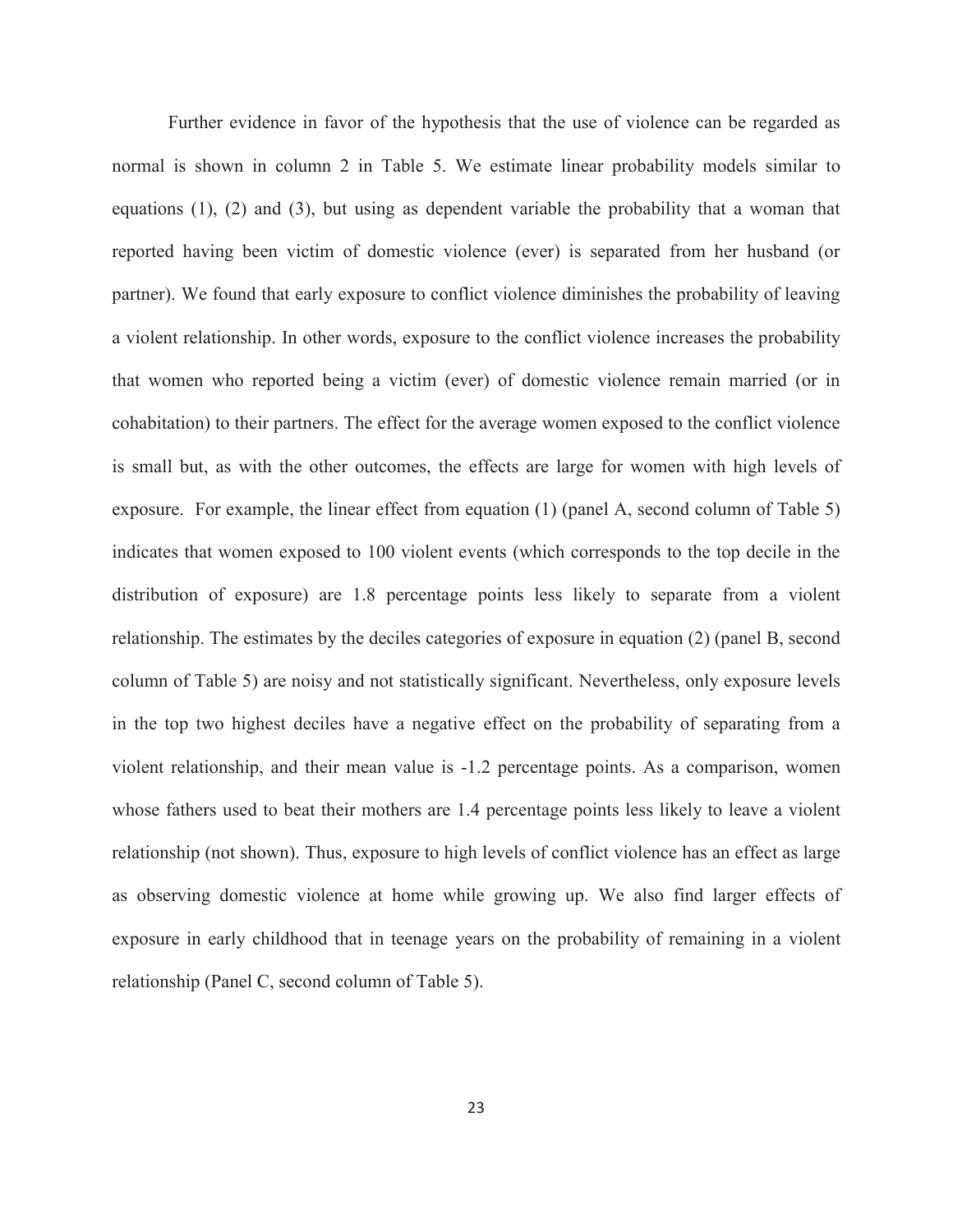|                                         | Beating of<br>women can be<br>justified<br>$(0=No; 1=Yes)$ | Separated (if ever<br>married and<br>victim of<br>domestic abuse)<br>$(0=No; 1=Yes)$ | Ever<br>Married<br>$(0=No;$<br>$1 = Yes$ | Male/<br>Female<br>Ratio |
|-----------------------------------------|------------------------------------------------------------|--------------------------------------------------------------------------------------|------------------------------------------|--------------------------|
| A. Equation (1)                         |                                                            |                                                                                      |                                          |                          |
| Total CVE between 0 and 16 years old    | 0.008                                                      | $-0.018**$                                                                           | $-0.028$                                 | $0.012*$                 |
| (in hundreds)                           | (0.006)                                                    | (0.008)                                                                              | (0.022)                                  | (0.006)                  |
| <b>B.</b> Equation (2)                  |                                                            |                                                                                      |                                          |                          |
| 3rd decile                              | 0.006                                                      | 0.001                                                                                | $-0.022$                                 | 0.007                    |
|                                         | (0.008)                                                    | (0.013)                                                                              | (0.020)                                  | (0.010)                  |
| 4th decile                              | 0.012                                                      | 0.006                                                                                | 0.015                                    | 0.003                    |
|                                         | (0.009)                                                    | (0.014)                                                                              | (0.016)                                  | (0.011)                  |
| 5th decile                              | 0.017                                                      | 0.018                                                                                | $-0.007$                                 | $0.020**$                |
|                                         | (0.012)                                                    | (0.016)                                                                              | (0.013)                                  | (0.009)                  |
| 6th decile                              | 0.007                                                      | 0.008                                                                                | $-0.009$                                 | 0.008                    |
|                                         | (0.014)                                                    | (0.011)                                                                              | (0.016)                                  | (0.010)                  |
| 7th decile                              | 0.010                                                      | 0.004                                                                                | 0.006                                    | 0.013                    |
|                                         | (0.016)                                                    | (0.015)                                                                              | (0.016)                                  | (0.010)                  |
| 8th decile                              | 0.020                                                      | 0.016                                                                                | $-0.020$                                 | 0.013                    |
|                                         | (0.013)                                                    | (0.023)                                                                              | (0.021)                                  | (0.019)                  |
| 9th decile                              | 0.020                                                      | $-0.017$                                                                             | $-0.073**$                               | 0.025                    |
|                                         | (0.016)                                                    | (0.023)                                                                              | (0.033)                                  | (0.019)                  |
| Highest decile                          | 0.020                                                      | $-0.006$                                                                             | $-0.093***$                              | $0.043**$                |
|                                         | (0.015)                                                    | (0.021)                                                                              | (0.028)                                  | (0.017)                  |
| C. Equation (3)                         |                                                            |                                                                                      |                                          |                          |
| Number of events (in hundreds) between  | 0.004                                                      | $-0.027**$                                                                           | $-0.054*$                                | $0.023**$                |
| 0 and 8 years old                       | (0.006)                                                    | (0.011)                                                                              | (0.031)                                  | (0.010)                  |
| Number of events (in hundreds) between  | $0.015**$                                                  | $-0.004$                                                                             | $-0.037$                                 | $0.021**$                |
| 9 and 16 years old                      |                                                            |                                                                                      |                                          |                          |
|                                         | (0.007)                                                    | (0.010)                                                                              | (0.032)                                  | (0.010)                  |
| Interaction term                        | $-0.007$                                                   | 0.007                                                                                | $0.033**$                                | $-0.007*$                |
|                                         | (0.008)                                                    | (0.010)                                                                              | (0.016)                                  | (0.004)                  |
| Placebo: Number of events (in hundreds) | $-0.017$                                                   | 0.022                                                                                | 0.004                                    | $0.020**$                |
| between minus 8 and 0 years old         | (0.011)                                                    | (0.034)                                                                              | (0.023)                                  | (0.008)                  |
| # Observations                          | 16,395                                                     | 8,051                                                                                | 23,485                                   | 23,485                   |

**Table 5: Effects of Early Exposure to Conflict Violent Events on Justification of Violence Against Women, on Separating from a Violent Relationship, on Marriage, and on Local Gender Ratios.** 

Notes: Standard errors are clustered at the province level. Includes only non-migrant women from provinces affected by the internal conflict, born in 1965-1990. Each regression includes controls for province effects, year of birth effects, and interview year effects. See notes in Table 2 for more details on other controls included. \*\*\* denotes statistical significance at 1% level; \*\* denotes statistical significance at 5% level; \* denotes statistical significance at 10% level.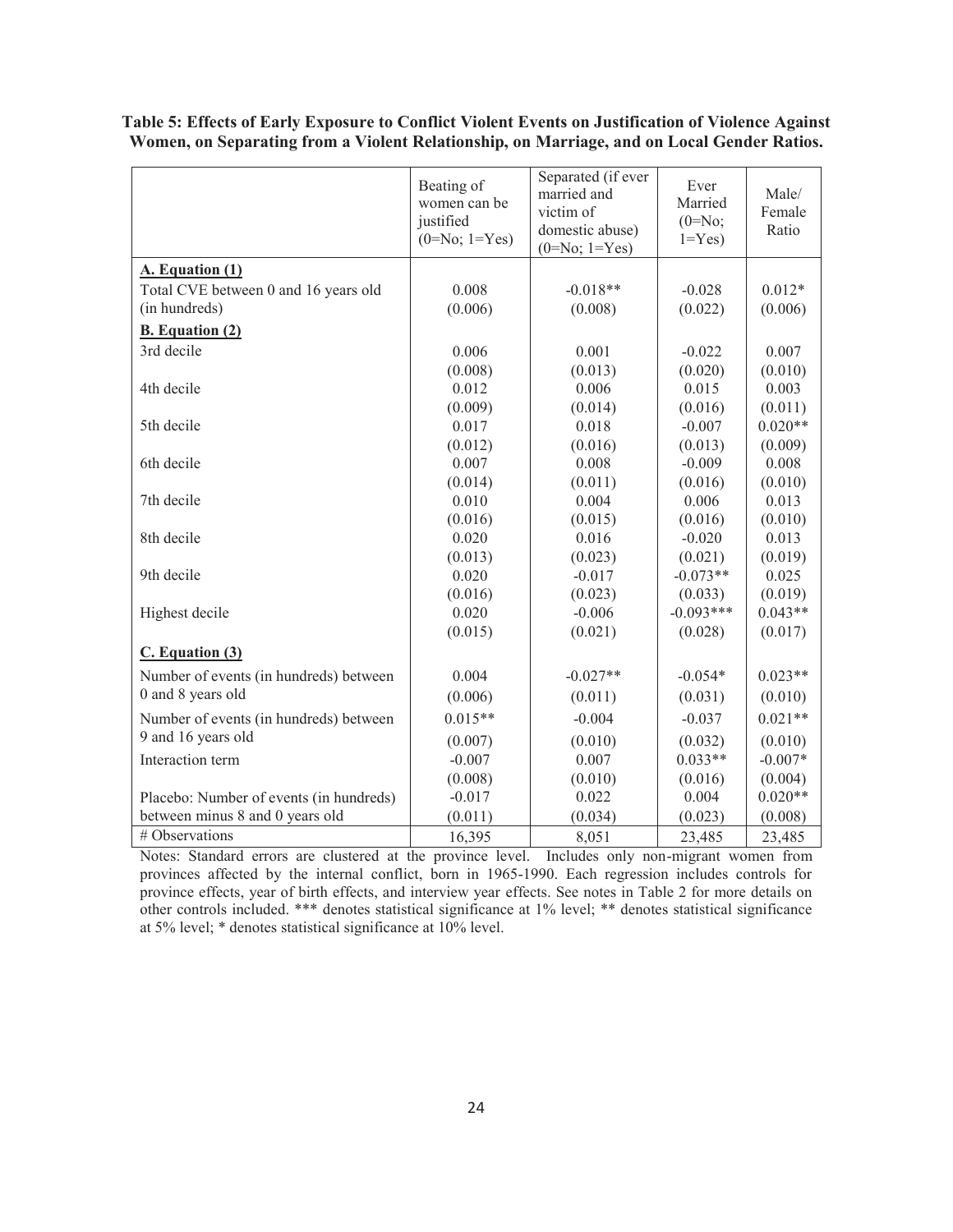Column 3 in Table 5 shows an additional interesting finding. Women that were more exposed to the conflict violence are less likely to get married (or cohabitate).<sup>5</sup> Table 5 indicates that especially women in the higher decile categories for exposure (panel B, third column) show an important reduction in their probability of marriage. A potential explanation is that, as in the case of the Rwandan genocide (La-Mattina, 2015) the conflict might have affected the local marriage markets by altering gender ratios, which could have a detrimental effect in the intrahousehold bargaining power of women and therefore in the incidence of domestic violence. In the last column of Table 5 we fitted models similar to equations (1), (2) and (3) but placing in the left-hand side the male-to-female ratio in the same age category and province. <sup>6</sup> We observe that there is a positive association between higher exposure to conflict violence and the local male-tofemale ratio, contrary to the findings in the Rwandan genocide case. We posit that this finding can be interpreted as conflict-related events being more likely to have occurred in areas with a relative higher share of males relative to females rather than the conflict affecting the local marriage markets. We argue this because in the case of Peru the conflict lasted for over a decade rather than a short period of time, and the total related deaths and disappearances were not nearly as large as in the Rwandan genocide. Moreover, our sample is comprised of women that were 15 years old or younger when the conflict started, and the fatal casualties were mostly adults. Thus, it is unlikely that the conflict had a long-run effect on the marriage market.

Nevertheless, to test whether the impact of exposure to conflict violence runs through the marriage market, we re-estimated a linear probability model as in equation (1) for our main

 $\overline{a}$ 

<sup>&</sup>lt;sup>5</sup> For these estimations we included all non-migrant women born between 1965 and 1990, not only those who are married (or cohabitate) or were married (cohabitated) in the past.

<sup>&</sup>lt;sup>6</sup> Age categories were defined by intervals of 5 years, starting at 15-19 years old (then 20-24 years, etc.). The data comes from the 2007 Peru National Census.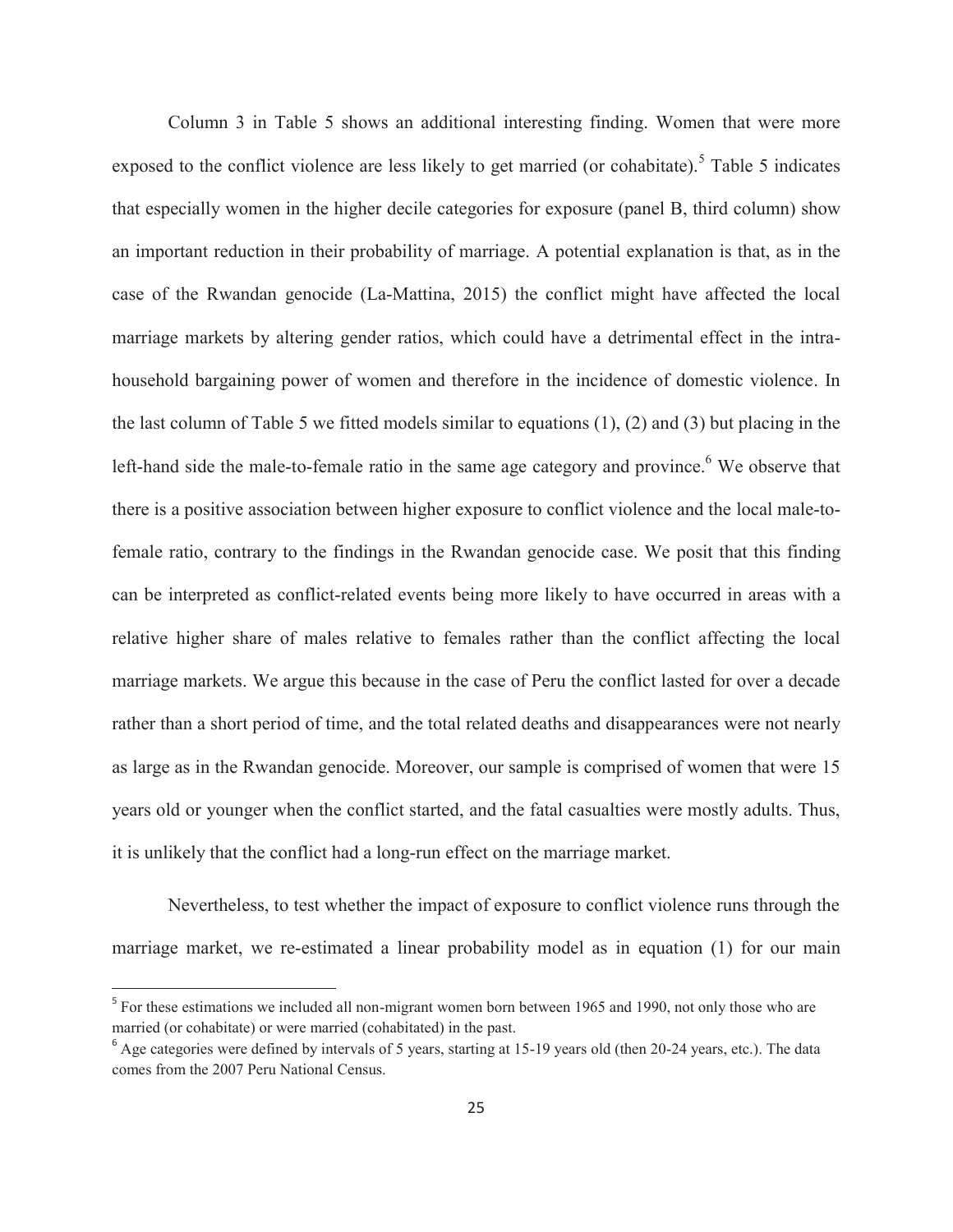outcomes (physical violence from women to partners, any type of violence against women from partners, probability of women justifying violence against women, separation from a violent relationship, and marriage) but controlling for the gender ratio in the same age category and province. The results are shown in Table 6. We find similar effects of early exposure to conflict violence after including the local gender ratio as an additional control. In fact, with the exception of the marriage probability, the local gender ratios are not statistically significant predictors of the outcomes. Thus, two conclusions can be derived. First, the long-term effects of early exposure to conflict violence on domestic violence are not explained by changes in local gender ratios. Second, if anything, it appears that women more affected by the conflict never got married. Thus, they are less likely to be part of our analysis sample for domestic violence (i.e. violence from and towards the spouse or partner).

Another potential mechanism worth mentioning is that women who were more exposed to the conflict may marry men who were also more exposed (and probably more likely see the use of violence as normal). Unfortunately, the Peruvian DHS do not contain a male questionnaire and therefore there is not enough information about husbands or partners to test this hypothesis.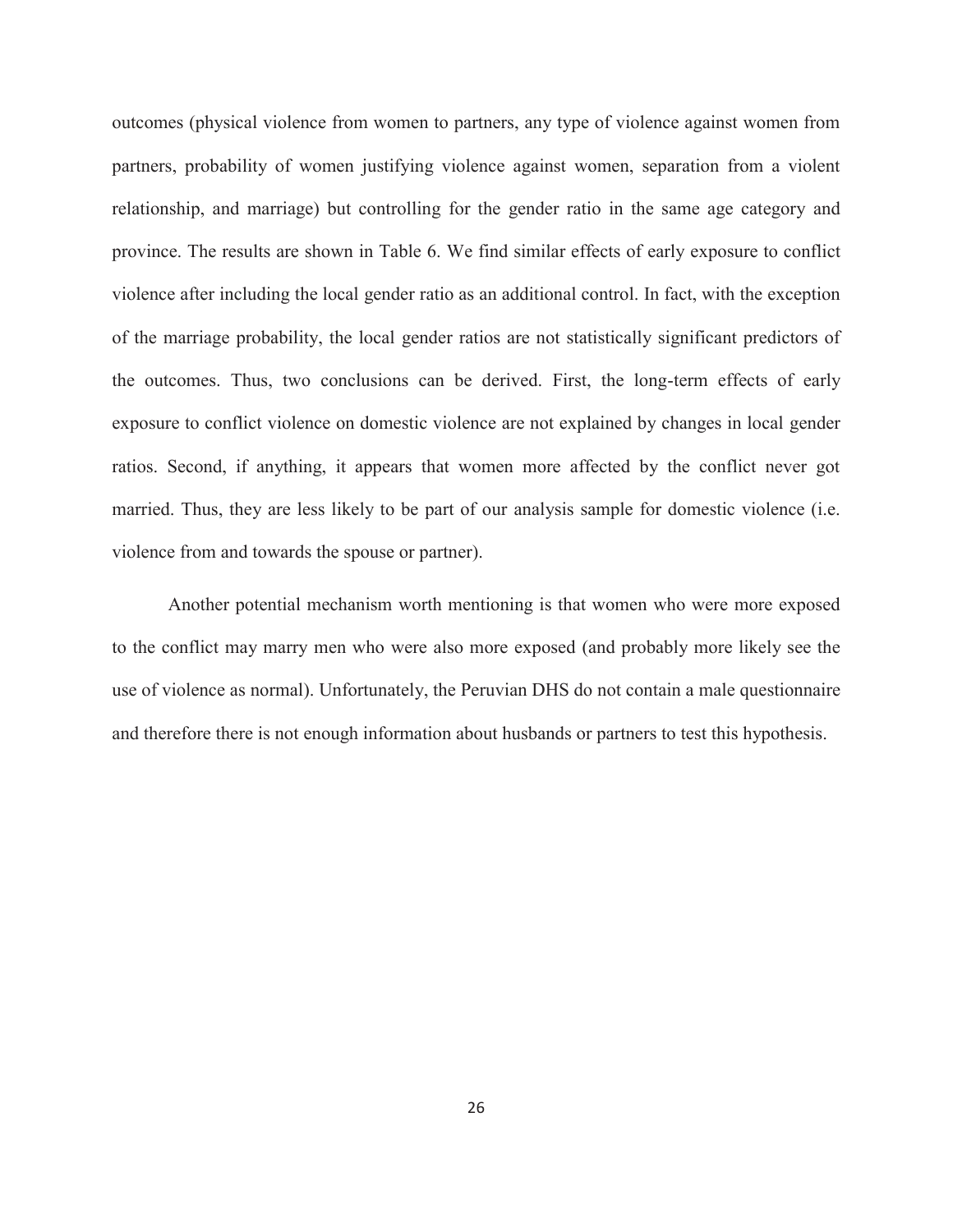|                                    | Physical violence<br>from woman to<br>partner<br>$(0=No; 1=Yes)$ |                   | Any type of violence<br>from partner to<br>woman<br>$(0=No; 1=Yes)$ |                     | <b>Beating</b><br>of<br>women<br>can be | Ever<br>Married                                           |                        |
|------------------------------------|------------------------------------------------------------------|-------------------|---------------------------------------------------------------------|---------------------|-----------------------------------------|-----------------------------------------------------------|------------------------|
|                                    | Ever                                                             | Last 12<br>months | Ever                                                                | Last 12<br>months   | justified<br>$(0=N_0;$<br>$1 = Yes$     | victim of<br>domestic<br>abuse)<br>$(0=N_0;$<br>$1 = Yes$ | $(0=N_0;$<br>$1 = Yes$ |
| Total CVE between 0 and            | $0.010*$                                                         | $0.010**$         | $0.027***$                                                          | $0.022*$            | 0.008                                   | $-0.018**$                                                | $-0.021$               |
| 16 years old (in hundreds)         | (0.006)                                                          | (0.004)           | (0.008)                                                             | (0.012)             | (0.006)                                 | (0.008)                                                   | (0.020)                |
| Male/Female ration in age<br>group | 0.055<br>(0.048)                                                 | 0.027<br>(0.038)  | 0.000<br>(0.125)                                                    | $-0.007$<br>(0.084) | 0.012<br>(0.039)                        | 0.014<br>(0.068)                                          | $0.637***$<br>(0.152)  |
| <b>Observations</b>                | 17,270                                                           | 17,261            | 17,270                                                              | 17,270              | 16,395                                  | 8,051                                                     | 23,485                 |

**Table 6: Robustness of Estimates to Controlling for Local Gender Ratio in Same Age Group** 

Notes: Standard errors are clustered at the province level. Includes only non-migrant women from provinces affected by the internal conflict, born in 1965-1990. Each regression includes controls for province effects, year of birth effects, and interview year effects. See notes in Table 2 for more details on other controls included. \*\*\* denotes statistical significance at 1% level; \*\* denotes statistical significance at 5% level; \* denotes statistical significance at 10% level.

#### **6. Robustness to model specification**

Table 7 shows that after including the basic set of fixed effects to control for province, birth cohort and interview year effects, the estimated impacts of exposure to conflict violent events are robust to the inclusion of the other observed characteristics, including education, labor earnings, age and age at marriage, among others. The impacts are also robust to controlling for violence at home while growing up, which are important determinants of domestic violence. Thus, to the extent that our findings are similar in models without with and without controls, we are less concerned that potentially omitted confounders are significantly biasing the results.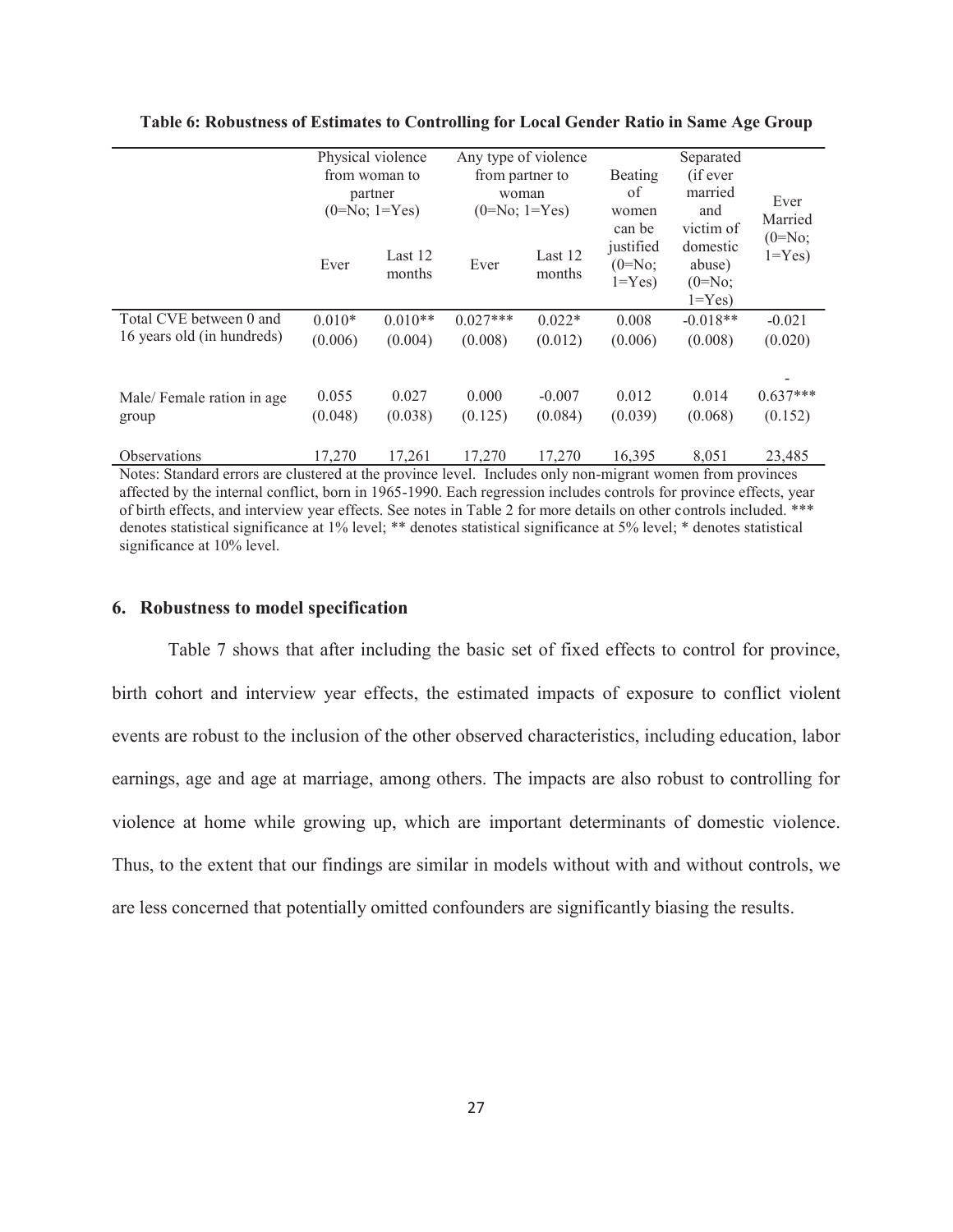|                                                                 |                   |                      | # of                  |                      |                       |                           |              |
|-----------------------------------------------------------------|-------------------|----------------------|-----------------------|----------------------|-----------------------|---------------------------|--------------|
| Outcomes                                                        |                   | $\rm I$              | $\prod$               | $\rm III$            | IV                    | $\ensuremath{\mathbf{V}}$ | observations |
| Physical violence<br>from woman to                              | Ever              | $-0.004$<br>(0.007)  | $0.010*$<br>(0.006)   | $0.009*$<br>(0.005)  | $0.010*$<br>(0.006)   | $0.010*$<br>(0.006)       | 17,270       |
| partner                                                         | Last 12           | 0.003                | $0.010**$             | $0.010**$            | $0.010**$             | $0.010**$                 | 17,261       |
| $(0=No; 1=Yes)$                                                 | months            | (0.004)              | (0.004)               | (0.004)              | (0.004)               | (0.004)                   |              |
| Physical violence<br>from partner to                            | Ever              | 0.005<br>(0.011)     | $0.022**$<br>(0.010)  | $0.018*$<br>(0.010)  | $0.018*$<br>(0.010)   | $0.017*$<br>(0.010)       | 17,270       |
| woman<br>$(0=No; 1=Yes)$                                        | Last 12<br>months | 0.003<br>(0.007)     | $0.014**$<br>(0.006)  | $0.013**$<br>(0.006) | $0.012**$<br>(0.006)  | $0.013**$<br>(0.006)      |              |
| Sexual violence<br>from partner to                              | Ever              | 0.004<br>(0.004)     | 0.003<br>(0.008)      | 0.002<br>(0.008)     | 0.003<br>(0.009)      | 0.004<br>(0.009)          | 17,269       |
| woman<br>$(0=No; 1=Yes)$                                        | Last 12<br>months | 0.001<br>(0.003)     | 0.001<br>(0.004)      | 0.001<br>(0.004)     | 0.000<br>(0.004)      | 0.001<br>(0.004)          | 17,269       |
| Psychological<br>violence from                                  | Ever              | $0.020**$<br>(0.008) | 0.020<br>(0.012)      | 0.018<br>(0.011)     | $0.019*$<br>(0.010)   | $0.019*$<br>(0.010)       | 17,270       |
| partner to woman<br>$(0=No; 1=Yes)$                             | Last 12<br>months | $0.012*$<br>(0.006)  | $0.021*$<br>(0.011)   | $0.019*$<br>(0.011)  | $0.019*$<br>(0.011)   | $0.019*$<br>(0.011)       | 17,267       |
| Any type of<br>violence from                                    | Ever              | 0.013<br>(0.009)     | $0.031***$<br>(0.012) | $0.027**$<br>(0.011) | $0.027***$<br>(0.009) | $0.027***$<br>(0.008)     | 17,270       |
| partner to woman<br>$(0=No; 1=Yes)$                             | Last 12<br>months | 0.009<br>(0.008)     | $0.025**$<br>(0.013)  | $0.023*$<br>(0.012)  | $0.022*$<br>(0.012)   | $0.022*$<br>(0.012)       | 17,270       |
| Controls<br>FE for birth cohort, province and<br>interview year |                   | No                   | Yes                   | Yes                  | Yes                   | Yes                       |              |
| Exposure to Violence at Home<br>as a child                      |                   | No                   | N <sub>o</sub>        | Yes                  | Yes                   | Yes                       |              |
| Other women and partner<br>characteristics                      |                   | No                   | N <sub>0</sub>        | N <sub>0</sub>       | Yes                   | Yes                       |              |
| Local gender ratio<br>in same age group                         |                   | No                   | N <sub>o</sub>        | No                   | No                    | Yes                       |              |

## **Table 7: Robustness of Results to Several Model Specifications**

Notes: Standard errors are clustered at the province level. Includes only non-migrant women from provinces affected by the internal conflict, born in 1965-1990. See notes in Table 2 for more details on the list of controls available. \*\*\* denotes statistical significance at 1% level; \*\* denotes statistical significance at 5% level; \* denotes statistical significance at 10% level.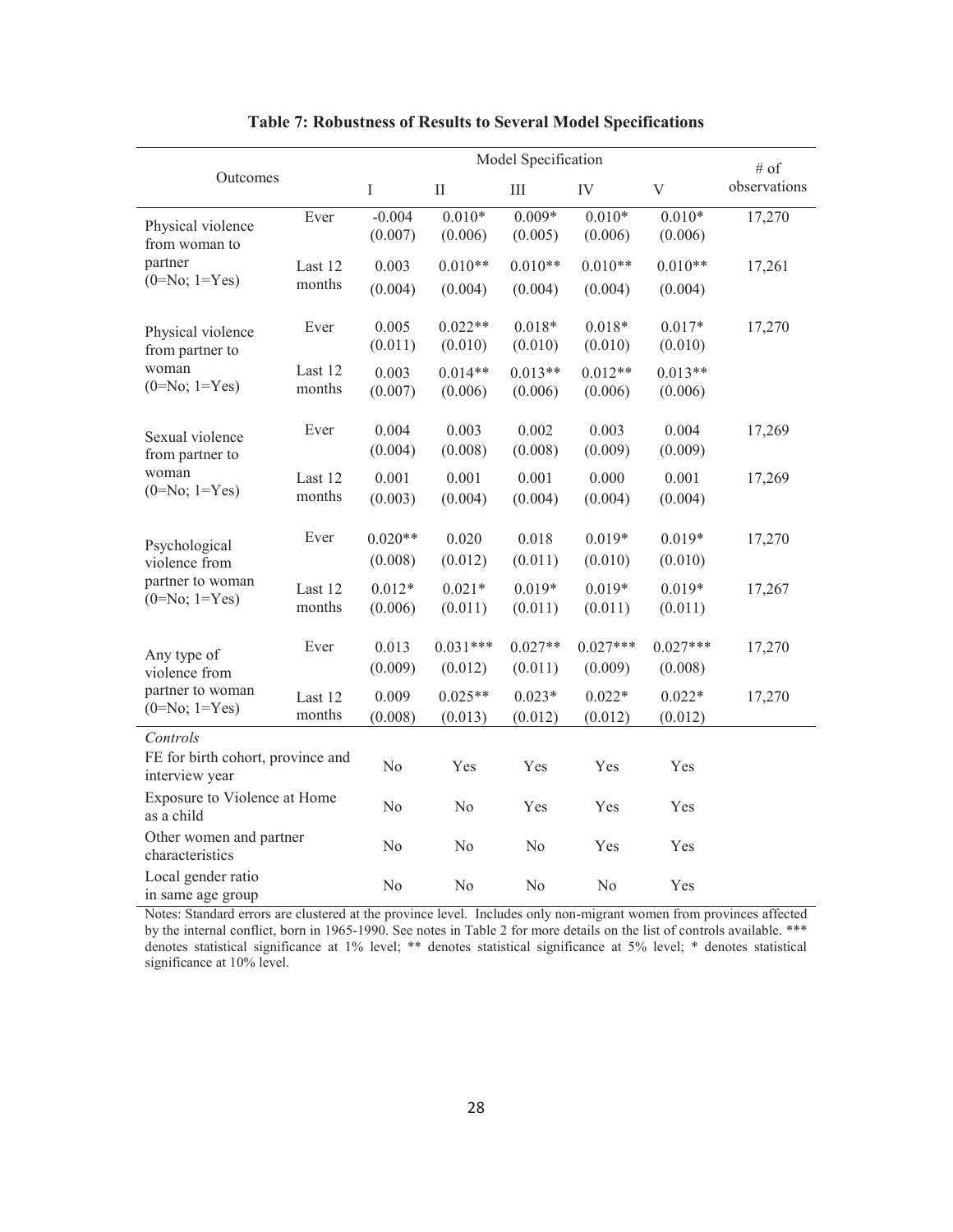#### **7. Data Limitations**

There are two data limitations that are worth discussing. The first one is regarding the sample selection criteria discussed in Section 3. In particular, women in the sample must have lived in the same town or city all their life because we cannot identify in the DHS the place of residence during childhood and teenage years of women that migrated from somewhere else. Information on the place of residence is crucial for matching the person with the appropriate data on exposure to conflict violent events. Thus, for our estimation sample, we selected only those women who reported living all their lives in the towns where they reside (i.e. non-migrant women). By doing this, we reduced our sample size by half. This selection can introduce biases in our estimates, and it is not clear a priori what direction the bias would take. In order to investigate this issue further, Table 8 provides a comparison of means between migrant and nonmigrant women. Non-migrant women have on average a *lower* probability of being a victim of any type of violence from their partners (although they report on average a higher incidence of committing physical violence towards their partners). Non-migrant women have also been less exposed on average to violence at home while growing up. Non-migrant women also got married on average at an older age and are less likely to earn more than their partners (although they are more likely than migrant women to be more educated than their partners). Thus, the majority of characteristics seem to indicate that non-migrant women are less at risk of being victims of domestic violence than migrant women. On the other hand, although it cannot be tested, it is plausible that exposure to civil conflicts is likely to be positively related with migration (for example, families that were displaced by the conflict). Thus, because migration is likely to be positively correlated with the incidence of domestic violence and with the intensity of the conflict, using only the sample of non-migrant women might introduce a downward bias in our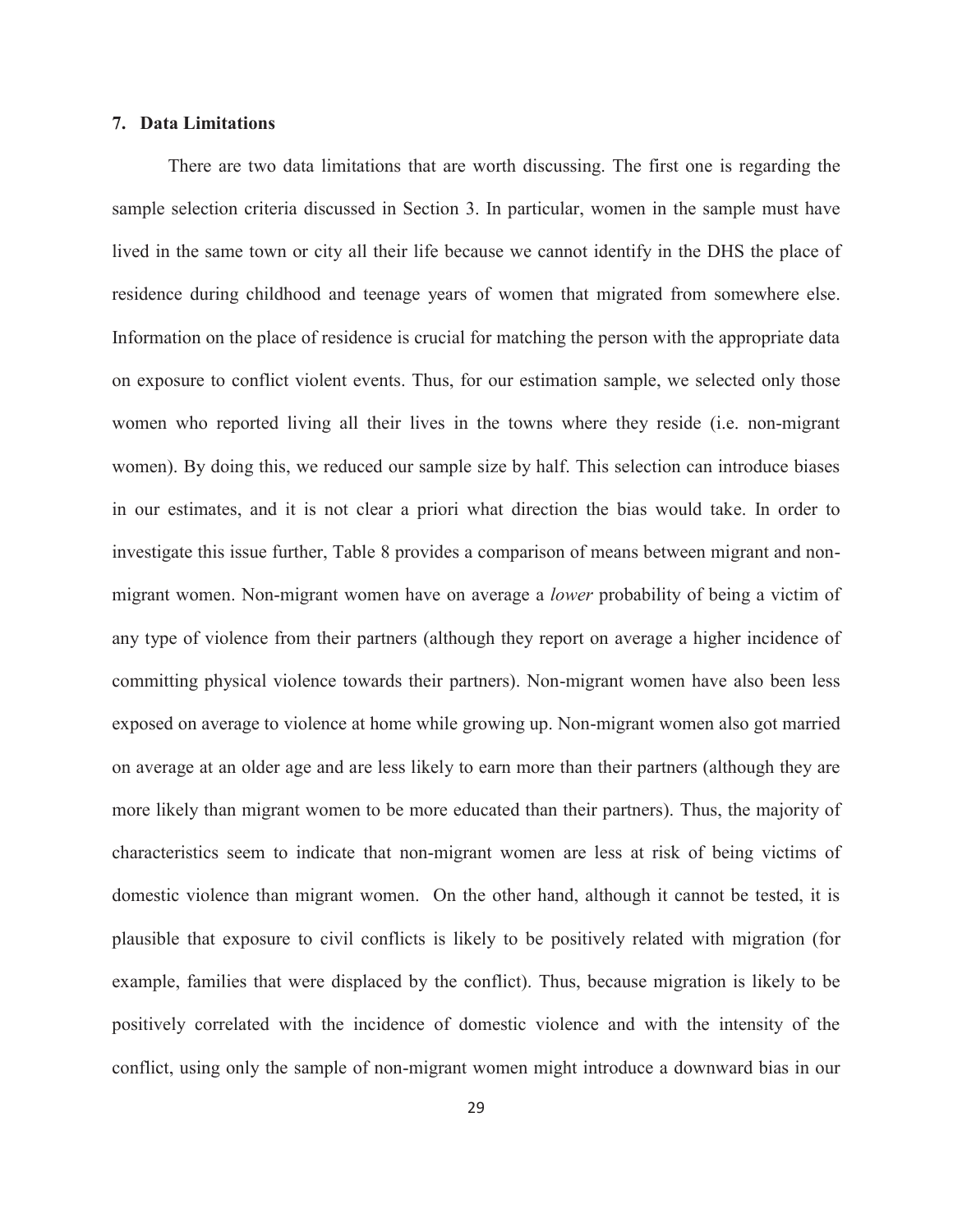estimates.<sup>7</sup> However, there is reason to believe that the potential bias is not severe. According to information in the DHS, the most important reasons for migrating (among migrant women) were family (48%), employment (27%), and education (11%). Being displaced by insecurity or violence was only mentioned in 0.5% of the cases. Taken at face value, this suggests that at least our selection process is not correlated with the treatment of interest (i.e. exposure to the civil conflict), and thus our results are not likely to suffer much from this source of selection bias.

 $\overline{a}$ 

 $M = \theta CVE + \epsilon_1$  $DV = \beta CVE + \epsilon_2$ 

We also assume that a woman migrates if  $M > 0$ , or equivalently if  $\epsilon_1 > -\theta CVE$ . Thus, the estimation sample of non-migrant women would consist of women for whom  $\epsilon_1 \le -\theta CVE$ . It can be shown that  $E[DV|CVE, \epsilon_1 \le -\theta CVE] = \beta CVE - \frac{\sigma_{12}}{\sigma_1^2} \frac{\phi(-\theta CVE/\sigma_1)}{\phi(-\theta CVE/\sigma_1)}$  $\frac{\phi(-\theta\epsilon V E/\sigma_1)}{\phi(-\theta\epsilon V E/\sigma_1)}$ , where  $\phi(.)$  and  $\Phi(.)$  denotes the probability density function and the cumulative density function of the standard normal distribution, respectively. Since  $\frac{\phi(-\theta CVE/\sigma_1)}{\phi(-\theta CVE/\sigma_1)}$  is positively correlated with  $CVE$ , ignoring this correction term in the regression would result in a downward bias in the estimate of  $\beta$ .

 $<sup>7</sup>$  To see this, let's work with the following sample selection model, where *M* is the propensity to migrate, *CVE* is</sup> our measure of exposure to conflict violence, and (for facilitating the argument)  $DV$  is a continuous measure of domestic violence. Let's assume that  $\epsilon_1$  and  $\epsilon_2$  are jointly normally distributed with mean zero. From evidence provided in Table 8, the covariance between  $\epsilon_1$  and  $\epsilon_2$  is likely positive ( $\sigma_{12} > 0$ ). Also, let's assume that  $\theta > 0$ (conflict-induced displacement effect).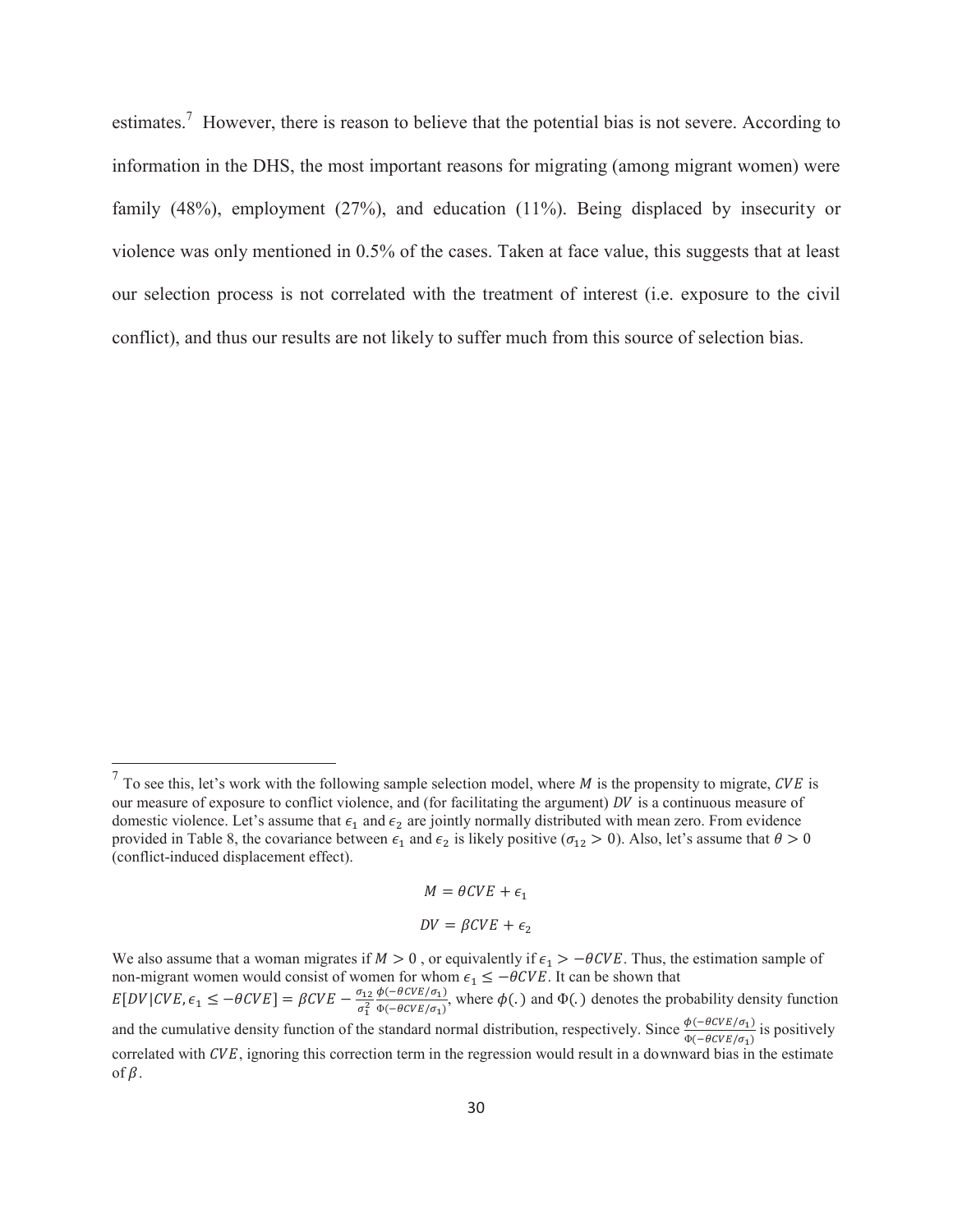|                                                             | Migrants | Non-<br>Migrants | P-value<br>of T-test |
|-------------------------------------------------------------|----------|------------------|----------------------|
| Incidence of domestic violence - Ever                       |          |                  |                      |
| Physical violence from woman to partner $(0=N_0; 1=Y_{es})$ | 0.077    | 0.084            | 0.000                |
| Any type of violence from partner to woman $(0=N_0; 1=Yes)$ | 0.493    | 0.451            | 0.000                |
| Incidence of domestic violence - Last 12 months             |          |                  |                      |
| Physical violence from woman to partner $(0=N_0; 1=Y_{es})$ | 0.030    | 0.035            | 0.000                |
| Any type of violence from partner to woman $(0=No; 1=Yes)$  | 0.232    | 0.203            | 0.000                |
| Women socio-demographic characteristics                     |          |                  |                      |
| Age                                                         | 34.017   | 33.634           | 0.000                |
| Spanish speaker                                             | 0.903    | 0.823            | 0.000                |
| No education                                                | 0.045    | 0.045            | 0.967                |
| Incomplete primary                                          | 0.248    | 0.214            | 0.000                |
| Complete primary                                            | 0.128    | 0.114            | 0.000                |
| Incomplete secondary                                        | 0.176    | 0.154            | 0.000                |
| Complete secondary                                          | 0.208    | 0.229            | 0.000                |
| <b>Higher Education</b>                                     | 0.195    | 0.245            | 0.000                |
| Worked last 12 months                                       | 0.769    | 0.783            | 0.000                |
| No earnings from work                                       | 0.487    | 0.502            | 0.000                |
| Woman earns more than husband                               | 0.050    | 0.047            | 0.027                |
| Woman earns less than husband                               | 0.749    | 0.741            | 0.026                |
| Woman earns about the same as husband                       | 0.075    | 0.070            | 0.019                |
| Other relative income category                              | 0.004    | 0.003            | 0.003                |
| Missing information on woman's income                       | 0.122    | 0.139            | 0.000                |
| Woman less educated than him                                | 0.361    | 0.301            | 0.000                |
| Woman more educated than him                                | 0.235    | 0.264            | 0.000                |
| Relative education missing                                  | 0.000    | 0.000            | 0.182                |
| Years of marriage                                           | 13.589   | 13.043           | 0.000                |
| Age at marriage                                             | 20.000   | 20.162           | 0.000                |
| <b>Exposure to Violence at Home as Child</b>                |          |                  |                      |
| Battered by mother                                          | 0.040    | 0.040            | 0.988                |
| Battered by father                                          | 0.049    | 0.046            | 0.109                |
| Father used to batter mother                                | 0.501    | 0.452            | 0.000                |

# **Table 8: Comparison of Means by Migration Status**

Source: DHS (2004-2012)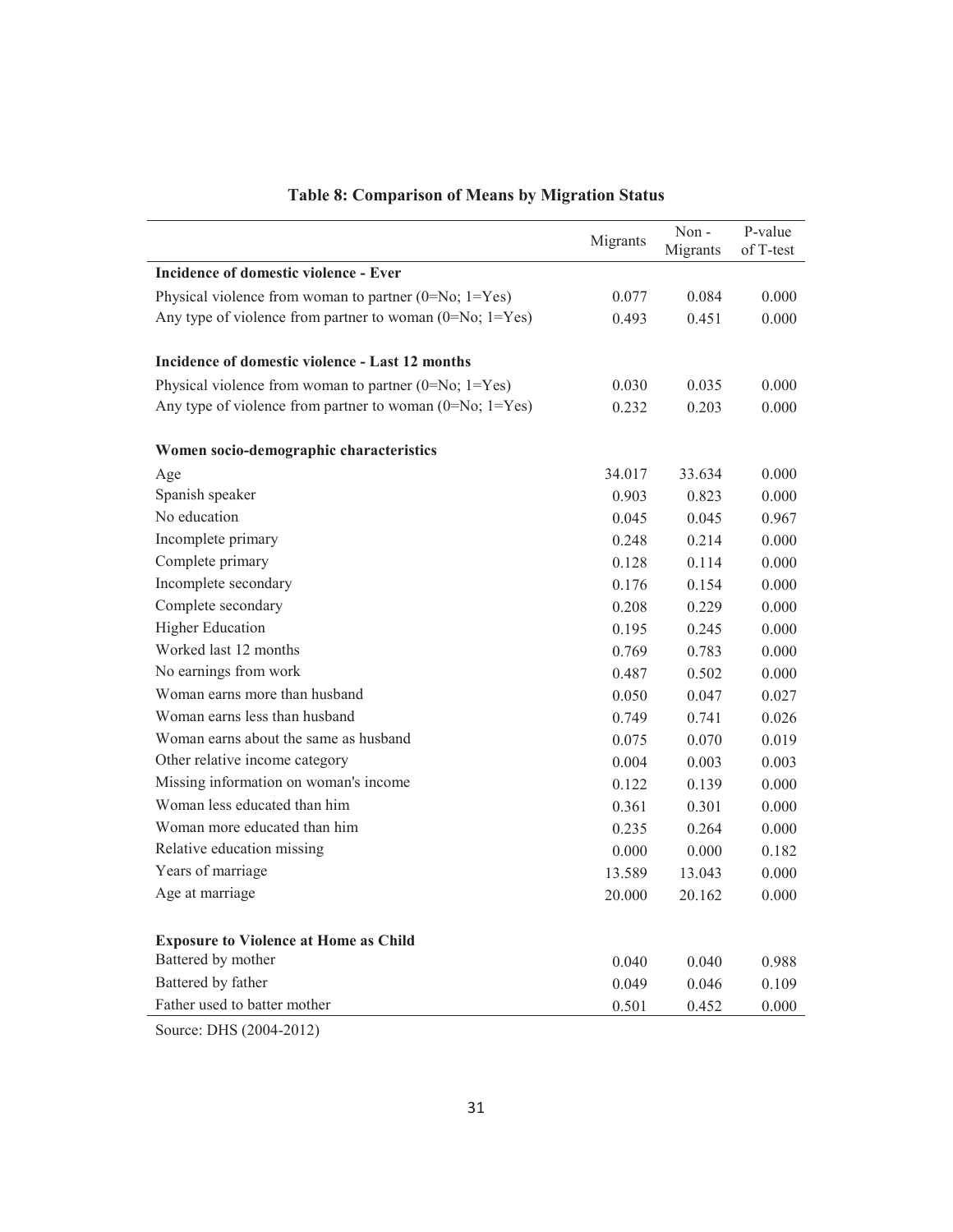The second data limitation worth discussing is measurement error in the exposure to conflict violent events. Measuring exposure is a complicated task. We define exposure as the number of recorded events that occurred at the woman's province of residence. However, not all women were affected equally by all events that occurred in their province of residence. Unfortunately, we cannot capture that heterogeneity. Moreover, the recorded information on conflict related events may be incomplete in a systematic way, since it relies on testimonies gathered by the TRC. Leon (2012) argues that there may be underreporting coming from the groups that was more affected by violence. Leon also points that since testimonies were collected in relatively bigger cities, it may systematically undercount conflict-related events for vulnerable populations who live in distant rural areas. This potential selective underreporting is likely to bias our estimates, although is unclear in what direction.

#### **8. Conclusions**

We find that exposure in childhood and early teenage years to conflict violence increases a woman's probability of being a victim of domestic violence as an adult. The sizes of the effects are small for the average woman affected by the conflict. However, the average effects mask important heterogeneities as some provinces were affected by the conflict more severely than others. We find that the effects of exposure to the conflict violence are large for women in the highest categories of exposure. We also find evidence that a potential mechanism through which exposure to the conflict affects domestic violence in the long-term is normalization of the use of violence. Women more exposed to conflict violent events are also more likely to be perpetrator of violence, more likely to report that violence toward women can be justified, and more likely to stay in a violent relationship.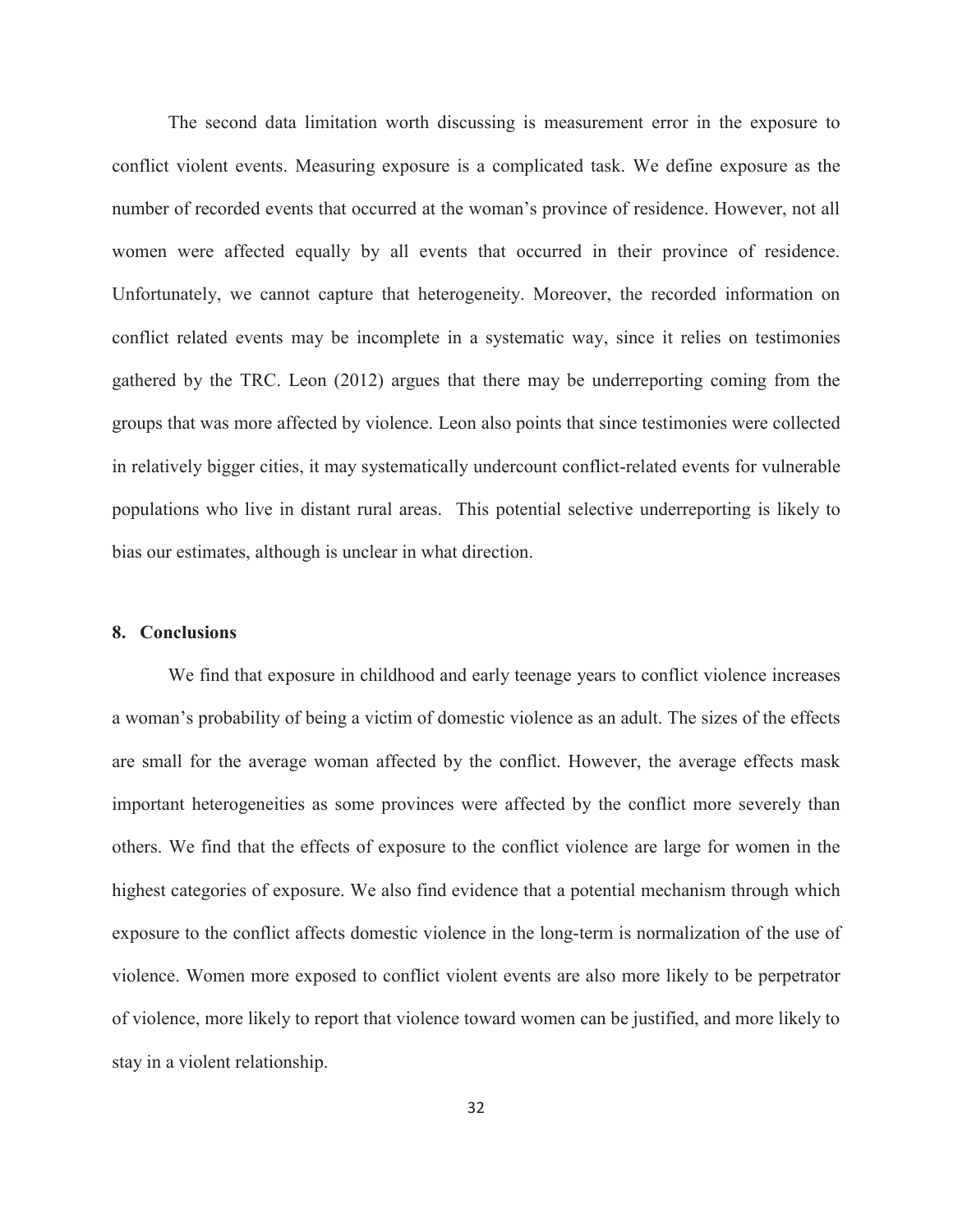Thus, our study indicates that civil conflicts may have long-term effects, not only on educational attainment, health status and earnings, as it has been documented in other studies (Galdo, 2013, Grimard and Laszlo, 2014, Leon, 2009), but also on increasing the level of domestic violence in the society. Moreover, our findings and previous research in psychology (Barnett, Miller-Perrin and Perrin, 2005, Caesar, 1988, Cappell and Heiner, 1990, Mihalic and Elliott, 1997, Simons et al., 1993, Stith et al., 2000) have found that individuals that witness domestic violence at home when growing up are more likely to experience it in their own marriages. This would imply that civil conflicts can increase the level of domestic violence not only for the generation that was directly exposed to it but also for future generations as well. Potential avenues for further research should include studying the impact of civil conflicts on other forms of violence and aggressive behavior in society, and evaluating policy alternatives to prevent the intergenerational transmission of the violent patterns that this paper suggests can occur.

#### **Acknowledgements**

We thank Jeffrey Smith, H. Luke Shaefer and Anne Fitzpatrick for comments on earlier drafts of this paper and Tanya Byker, Andrew Goodman-Bacon, Robert Garlick, Rosanna Lee, seminar participants at the University of Michigan and participants at the 2010 Northeast Universities Development Consortium (NEUDC) Conference for helpful suggestions. We also thank the participants at a seminar in the University of Frankfurt am Mainz. We also thank Gianmarco Leon for providing us with the data on the civil conflict events compiled by the Truth and Reconciliation Commission. All errors are our own.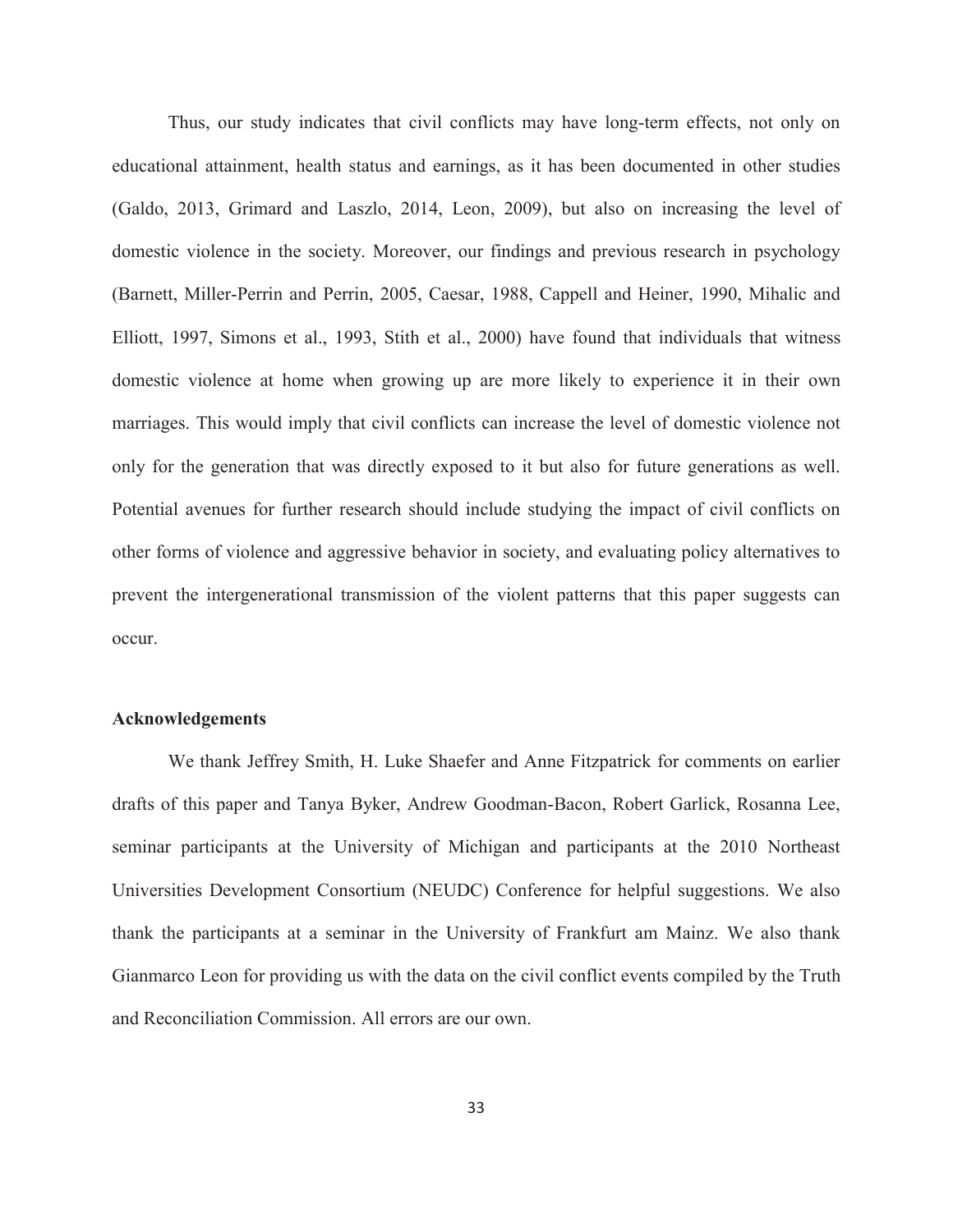#### **References**

- Barnett, Ola; Cindy L. Miller-Perrin and Robin D. Perrin. 2005. *Family Violence across the Lifespan. An Introduction*. Thousand Oaks, California: Sage Publications, Inc.
- Buvinic, Mayra; Andrew R. Morrison and Michael Shifter**.** 1999. "Violence in the Americas: A Framework for Action," A. R. Morrison and M. L. Biehl, *Too Close to Home: Domestic Violence in the Americas.* Washington, D.C.: Inter-American Development Bank,
- Caesar, P. Lynn. 1988. "Exposure to Violence in the Families-of-Origin among Wife-Abusers and Maritally Nonviolent Men." *Violence and Victims*, 3(1), 49-63.
- Cappell, Charles and Robert Heiner. 1990. "The Intergenerational Transimission of Family Agression." *Journal of Family Violence*, 5(2), 135-52.
- ECLAC. 2015. "Annual Report 2013-2014. Confronting Violence against Women in Latin America and the Caribbean (Lc/G.2626)," Santiago, Chile: Economic Commission for Latin America and the Caribbean,
- Fowler, Patrick J.; Carolyn J. Tompsett; Jordan M. Braciszewski; Angela J. Jaques-Tiura and Boris B. Baltes. 2009. "Community Violence: A Meta-Analysis on the Effect of Exposure and Mental Health Outcomes of Children and Adolescents." *Development and Psychopathology*, 21, 227-59.
- Galdo, Jose. 2010. "The Long-Run Labor Market Consequences of Civil War: Evidence from the Shining Path in Peru." *Economic Development and Cultural Change*, 61(4), 789-823.
- \_\_\_\_. 2013. "The Long-Run Labor Market Consequences of Civil War: Evidence from the Shining Path in Peru." *Economic Development and Cultural Change*, 61(4), 789-823.
- Grimard, Franque and Sonia Laszlo. 2014. "Long-Term Effects of Civil Conflict on Women's Health Outcomes in Peru." *World Development*, 54, 139-55.
- Guerra, Nancy G.; L. Rowell Huesmann and Anja Spindler. 2003. "Community Violence Exposure, Social Cognition, and Aggression among Urban Elementary School Children." *Child Development*, 74, 1561-76.
- Heath, Rachel. 2014. "Women's Access to Labor Market Opportunities, Control of Household Resources, and Domestic Violence: Evidence from Bangladesh." *World Development*, 57, 32-46.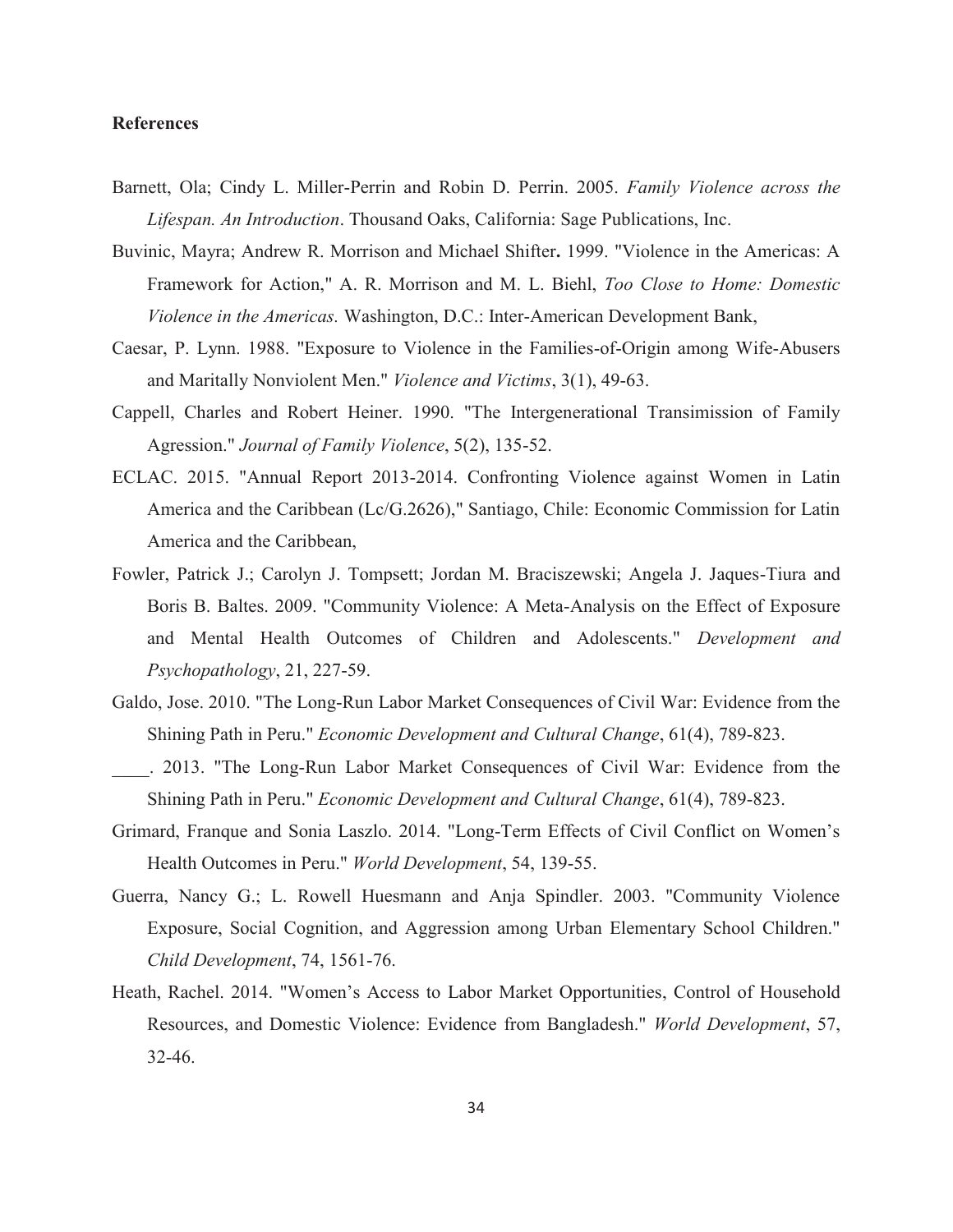- La-Mattina, Giulia. 2015. "Civil Conflict, Domestic Violence and Intra-Household Bargaining in Post-Genocide Rwanda." *Journal of Development Economics*, Forthcoming.
- Leon, Gianmarco. 2012. "Civil Conflict and Human Capital Accumulation the Long-Term Effects of Political Violence in Perú." *Journal of Human Resources*, 47(4), 991-1022.
- \_\_\_\_. 2009. "Civil Conflict and Human Capital Accumulation: The Long-Term Effects of Political Violence in Peru," *BREAD Working Paper No.245.*
- Mihalic, Sharon Wofford and Delbert Elliott. 1997. "A Social Learning Theory Model of Marital Violence." *Journal of Family Violence*, 12(1), 21-47.
- Noe, Dominik and Johannes Rieckmann. 2013. "Violent Behaviour: The Effect of Civil Conflict on Domestic Violence in Colombia." *Courant Research Centre: Poverty, Equity, and Growth--Discussion Papers*, (136).
- Sanchez, Alan. 2010. "The Impact of Armed Conflict on Early Health and Nutrition in Peru," *Working Paper.*
- Scarpa, Angela; Sara Chiara Haden and Jimmy Hurley. 2006. "Community Violence Victimization and Symptoms of Posttraumatic Stress Disorder: The Moderating Effects of Coping and Social Support." *Journal of Interpersonal Violence*, 21, 446-69.
- Scarpa, Angela; Jimmy D. Hurley; Howard W. Shumate and Sara Chiara Haden. 2006. "Lifetime Prevalence and Socioemotional Effects of Hearing About Community Violence." *Journal of Interpersonal Violence*, 21(1), 5-23.
- Schwab-Stone, Mary E.; Tim S. Ayers; Wesley Kasprow; Charlene Voyce; Charles Barone; Timothy Shriver and Roger P. Weissberg. 1995. "No Safe Haven: A Study of Violence Exposure in an Urban Community." *Journal of the American Academy of Child and Adolescent Psychiatry*, 34, 1343-52.
- Simons, Ronald R.; Christine Johnson; Jay Beaman and Rand D. Conger. 1993. "Explaining Women's Double Jeopardy: Factors That Mediate the Association between Harsh Treatment as a Child and Violence by a Husband." *Journal of Marriage and Family*, 55(3), 713-23.
- Stith, Sandra; Karen H. Rosen; Kimberly A. Middleton; Amy L. Busch; Kirsten Lundeberg and Russell P. Carlton. 2000. "The Intergenerational Transmission of Spouse Abuse: A Meta-Analysis." *Journal of Marriage and Family*, 62(3), 640-54.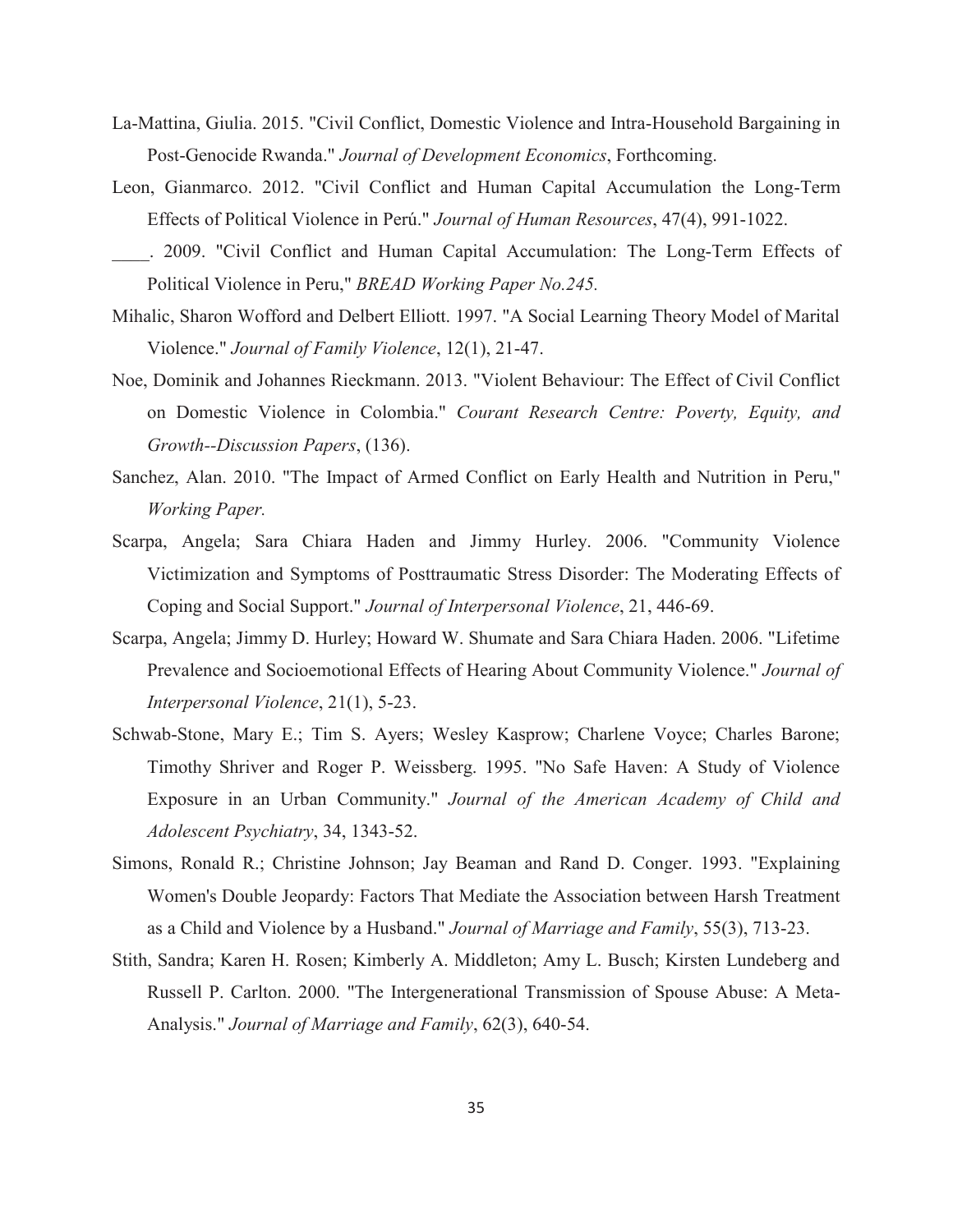- TRC. 2004. "Final Report," Truth and Reconciliation Commission Peru, [http://www.cverdad.org.pe/ingles/ifinal/index.php.](http://www.cverdad.org.pe/ingles/ifinal/index.php)
- Williams, Richard. 2007. "The Psychosocial Consequences for Children of Mass Violence, Terrorism and Disasters." *International Review of Psychiatry*, 19(3), 263-77.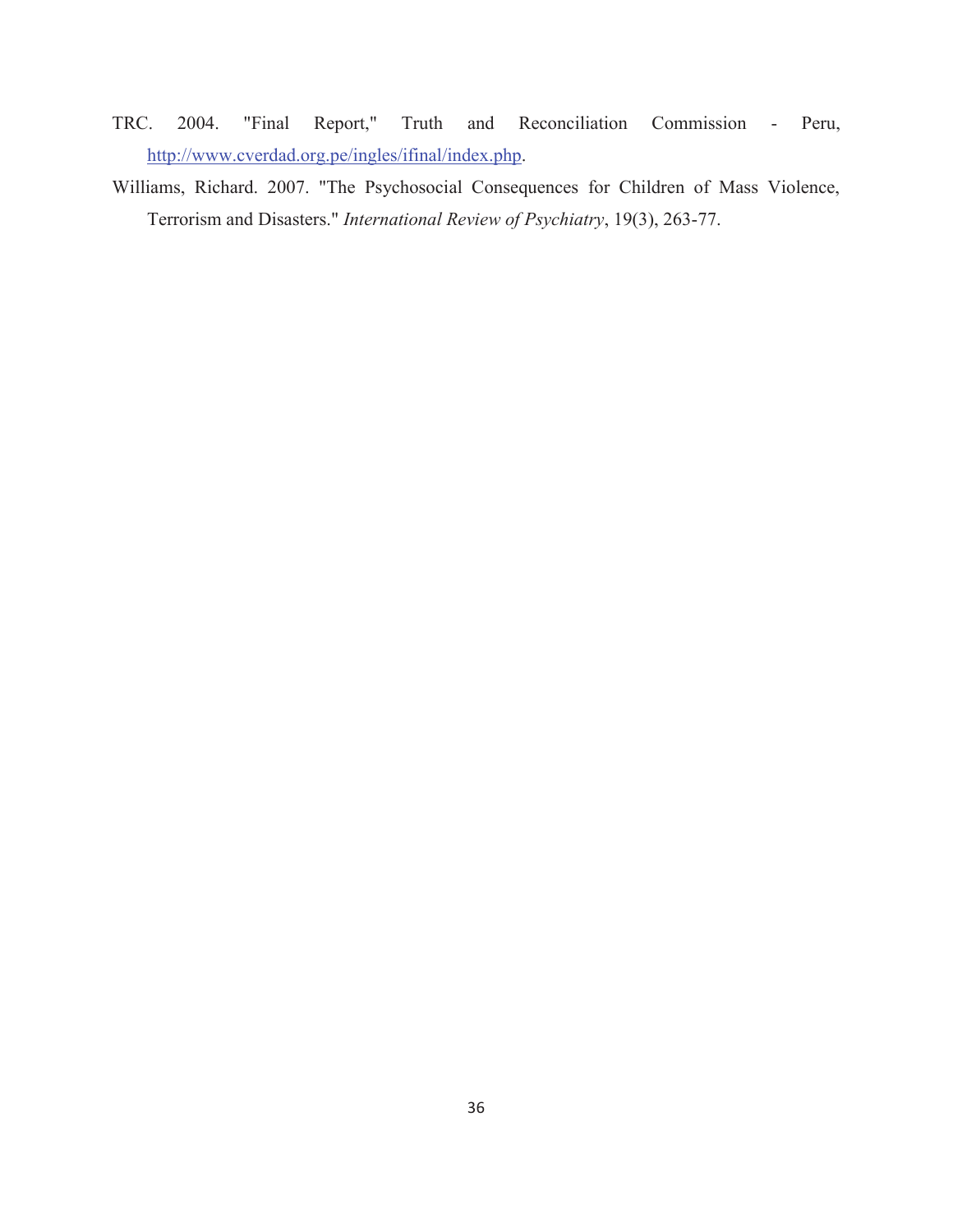## **Appendix: Domestic Violence Questions in the Peru Demographic and Health Surveys**

#### **A. Physical violence from woman to partner.**

- Have you ever hit, slapped, kicked, or done anything else to physically hurt your (last) (husband/partner) at times when he was not already beating or physically hurting you?  $(0=no; 1=yes)$
- In the last 12 months, how often have you done this to your (last) (husband/partner): (0=not at all; 1=often or only sometimes)

#### **B. Psychological violence from partner to woman**

If the woman responded "Yes" to any of the questions below we code her as having been victim of psychological violence at some point (ever).

If she responded "Often" or "Only sometimes" to any of the questions below regarding the last 12 months, we code her as having been victim of psychological violence in the last 12 months.

| Did your (last) (husband/partner):                          | Ever   | How often did this happen<br>during the last 12 months: |
|-------------------------------------------------------------|--------|---------------------------------------------------------|
| Say or do something to humiliate you in front of<br>others? | Yes/No | Often/ only sometimes/ not at all?                      |
| Threaten to hurt or harm you or someone you care<br>about?  | Yes/No | Often/ only sometimes/r not at<br>all?                  |
| Insult you or make you feel bad about yourself?             | Yes/No | Often/ only sometimes/r not at<br>all?                  |

#### **C. Physical violence from partner to woman**

If the woman responded "Yes" to any of the questions below we code her as having been victim of physical violence at some point (ever).

If she responded "Often" or "Only sometimes" to any of the questions below regarding the last 12 months, we code her as having been victim of physical violence in the last 12 months.